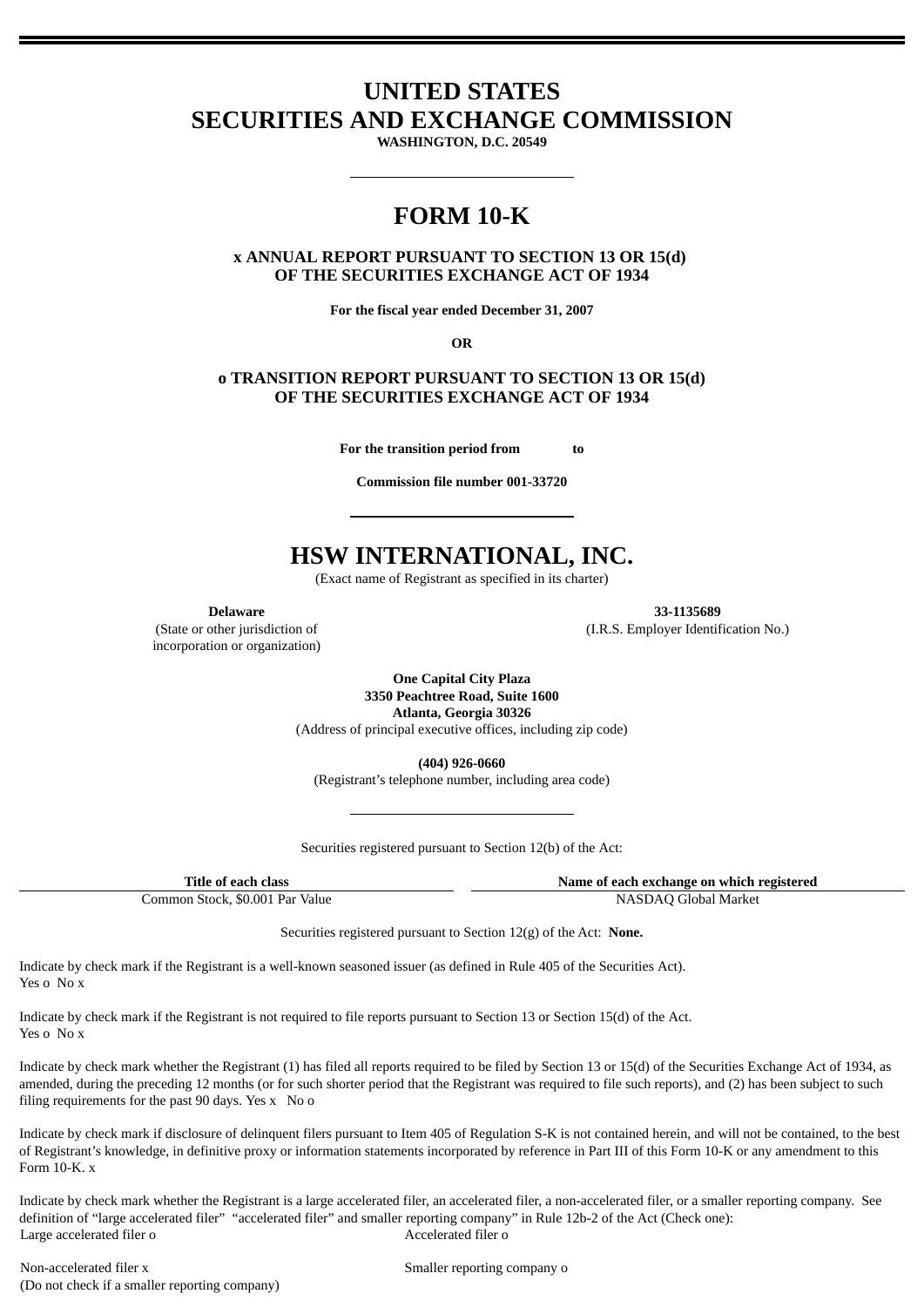Indicate by check mark whether the Registrant is a shell company (as defined in Rule 12b-2 of the Act). Yes o No x

State the aggregate market value of the voting and non-voting common equity held by non-affiliates computed by reference to the price at which the common equity was last sold, or the average bid and asked price of such common equity, as of the last business day of the registrant's most recently completed second fiscal quarter. Not applicable. Trading of the registrant's Common Stock on The NASDAQ Global Market did not commence until October 2, 2007.

At March 28, 2008, 53,574,919 shares of the Registrant's common stock, \$0.001 par value per share, were outstanding.

#### **Documents Incorporated By Reference**

Portions of the Registrant's definitive Proxy Statement to be filed for its 2008 Annual Meeting of Stockholders are incorporated by reference into Part III of this report.

## **ANNUAL REPORT ON FORM 10-K**

|  |  | <b>Table of Contents</b> |
|--|--|--------------------------|
|--|--|--------------------------|

|                 |                                                                                                                | Page |
|-----------------|----------------------------------------------------------------------------------------------------------------|------|
|                 | <b>PART I</b>                                                                                                  |      |
| <u>Item 1.</u>  | <b>Business</b>                                                                                                | 3    |
| <u>Item 1A.</u> | <b>Risk Factors</b>                                                                                            | 10   |
| Item 1B.        | <b>Unresolved Staff Comments</b>                                                                               | 20   |
| <u>Item 2.</u>  | <b>Properties</b>                                                                                              | 20   |
| Item 3.         | <b>Legal Proceedings</b>                                                                                       | 20   |
| Item 4.         | <b>Submission of Matters to a Vote of Security Holders</b>                                                     | 20   |
|                 | <b>PART II</b>                                                                                                 |      |
| <u>Item 5.</u>  | Market for Registrant's Common Equity, Related Stockholder Matters and Issuer Repurchases of Equity Securities | 21   |
| Item 6.         | <b>Selected Consolidated Financial Data</b>                                                                    | 22   |
| Item 7.         | <b>Management's Discussion and Analysis of Financial Condition and Results of Operations</b>                   | 24   |
| Item 7A.        | <b>Quantitative and Qualitative Disclosures about Market Risk</b>                                              | 31   |
| <u>Item 8.</u>  | <b>Financial Statements and Supplementary Data</b>                                                             | 32   |
| Item 9.         | <b>Changes in and Disagreements with Accountants on Accounting and Financial Disclosure</b>                    | 32   |
| Item $9A(T)$ .  | <b>Controls and Procedures</b>                                                                                 | 32   |
| Item 9B.        | <b>Other Information</b>                                                                                       | 32   |
|                 | <b>PART III</b>                                                                                                |      |
| <b>Item 10.</b> | Directors, Executive Officers and Corporate Governance                                                         | 33   |
| <b>Item 11.</b> | <b>Executive Compensation</b>                                                                                  | 33   |
| <b>Item 12.</b> | <b>Security Ownership of Certain Beneficial Owners and Management and Related Stockholder Matters</b>          | 33   |
| <b>Item 13.</b> | Certain Relationships and Related Transactions, and Director Independence                                      | 33   |
| <b>Item 14.</b> | <b>Principal Accounting Fees and Services</b>                                                                  | 33   |
|                 | <b>PART IV</b>                                                                                                 |      |
| <b>Item 15.</b> | <b>Exhibits, Financial Statement Schedules</b>                                                                 | 34   |

<u>[SIGNATURES](#page-22-8)</u> 35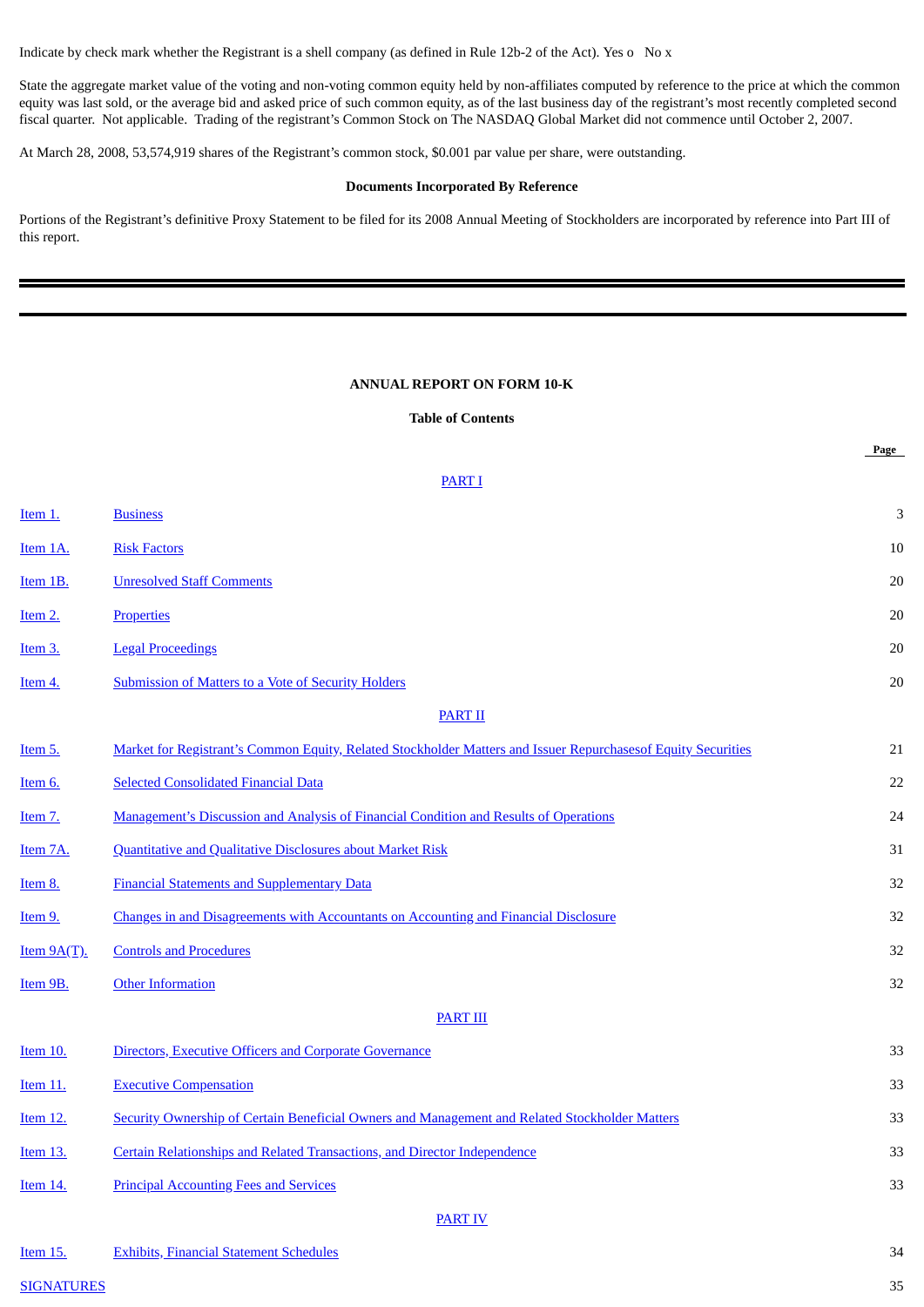#### <span id="page-2-1"></span><span id="page-2-0"></span>**PART I**

Except for the historical information contained herein, the matters set forth in this report include forward-looking statements within the meaning of the "safe harbor" provisions of the Private Securities Litigation Reform Act of 1995. These forward-looking statements are subject to risks and uncertainties that may cause actual results to differ materially. These risks and uncertainties are detailed in "Part I—Item 1A. Risk Factors" and elsewhere throughout the report, and will be further discussed from time to time in our periodic reports filed with the Commission. The forward**looking statements included in this report speak only as of the date hereof.**

#### **ITEM 1. DESCRIPTION OF BUSINESS.**

#### **Overview**

We are a recently formed company whose primary focus is becoming an international online publishing company that develops and operates Internet businesses focused on providing consumers in the world's emerging digital economies with locally relevant, high quality content. We entered the Brazilian online publishing market in March 2007, by utilizing royalty-free and exclusively licensed digital content provided by HowStuffWorks, Inc. (referred to in this report as "HSW") prior to the INTAC Merger discussed below.

We are entering the Chinese online publishing market and utilizing a combination of the licensed and sublicensed content that we recently received from HSW with the benefits of INTAC International, Inc.'s relationships and knowledge of the Chinese markets in obtaining our Internet licenses. INTAC International, Inc. ("INTAC") is a company that recently became our wholly owned subsidiary as a result of a merger. We expect to deploy our Internet platform in China in mid-2008. We have hired Chinese personnel, received licenses to conduct certain business in China through the merger with INTAC and are in the process of translating and localizing our content for the China online publishing business.

We launched our Brazilian website in March 2007. At December 31, 2007, we had approximately 3,500 articles that were either (i) articles from the HSW content database translated from English to Portuguese or (ii) originally created content. The web site address is *http://hsw.uol.com.br/*. We are in the early development of our business in Brazil. We continue to expand by (i) adding original proprietary digital content designed to meet the information needs of the Brazilian online community, (ii) expanding the amount of translated content from HSW, and (iii) refining local marketing strategies.

We also intend to generate revenue by assembling our own library of digital content (including originally authored content and content that has been acquired from third parties) for our own use and for licensing to various customers, which may include HSW, in territories outside of our markets.

## **Our History**

We were formed on March 14, 2006, as a wholly owned subsidiary of HSW in order to (i) develop businesses using exclusive digital publishing rights to HSW's content for the countries of China and Brazil and (ii) to effect the merger with INTAC International, Inc. (the "INTAC Merger"). The INTAC Merger was done to assist in our primary business focus, the development of our digital content database exclusively licensed from HSW by (i) accelerating our obtaining Internet licenses in China for launching our Internet platform, (ii) leveraging INTAC's knowledge of the Chinese markets, relationships, and core competencies to accelerate the growth of our Internet platform in China, and (iii) providing additional cash flow from its established businesses. These established businesses included services related to wireless telephone training and the development and sale of educational

| ٠<br>٦       |  |
|--------------|--|
|              |  |
| I            |  |
| ۰.<br>×<br>v |  |

software delivered to customers in China ("INTAC Legacy Businesses"). As discussed below, these businesses were subsequently disposed.

On October 2, 2007, we completed the INTAC Merger and related transactions pursuant to which (i) HSW contributed to us, in exchange for shares of our common stock, exclusive digital publishing rights to HSW's existing content for the countries of China and Brazil for translation into the predominant languages of China and Brazil (referred to in this report as the HSW Contribution); (ii) a wholly owned subsidiary of ours was merged with INTAC, with INTAC surviving as a wholly owned subsidiary of ours, and holders of INTAC common stock received one share of our common stock in exchange for each of their shares of INTAC common stock; and (iii) certain investors purchased or agreed to purchase shares of our common stock having an aggregate value of approximately \$39.4 million, before expenses (referred to in this report as the equity financing, and together with the contribution, the related transactions).

Our stock became publicly traded on the NASDAQ Global Market under the symbol "HSWI" in connection with the INTAC Merger. Prior to the INTAC Merger, INTAC's common stock was traded on the NASDAQ Capital Market under the symbol "INTN".

More specifically the HSW Contribution includes:

· A perpetual, royalty-free exclusive license in (i) the People's Republic of China, or PRC, the Hong Kong Special Administrative Region and the Macao Special Administrative Region and (ii) Brazil ((i) and (ii) collectively, the "territories") to certain licensed and sublicensed content (referred to in this report collectively as the "content"), which specifically includes the right to create translations in the Chinese and Portuguese languages (the "translation languages") and derivative works thereof;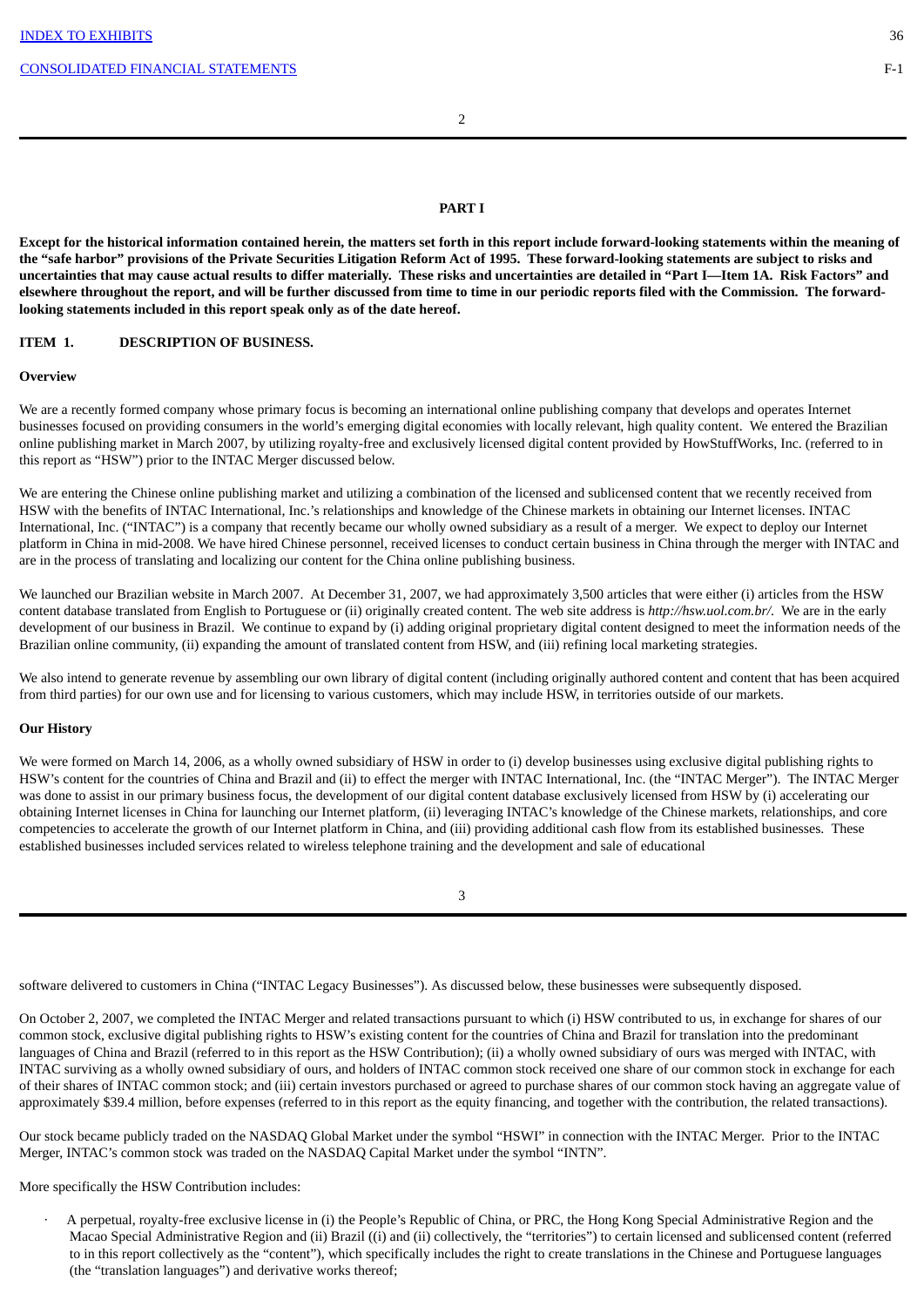- · A perpetual, royalty-free exclusive license in the territories to (i) publish the translated licensed content on websites in the territories; and (ii) use limited excerpts of the translated licensed content in print format with limited distribution to businesses solely for purposes of marketing, business development, financings and other similar legitimate business purposes, provided that any such limited print excerpts are not distributed publicly; and
- The same license rights as those described above with respect to any updates to the content by HSW in exchange for a fee equal to: (i) one percent per territory of HSW's fully allocated costs directly attributable to producing the updates purchased by us and (ii) HSW's actual cost in transferring the purchased updates to us, plus (iii) five percent of (i) and (ii). Sublicensed content restrictions, ownership rights and termination rights are the same as those granted pursuant to the contribution agreements.

As a result of the HSW and Discovery merger discussed below, we have access to the software code for HSW's publishing platform at no additional cost. In addition we have the option to acquire from HSW the exclusive digital publishing rights for the content in India and Russia on the same terms and conditions as those with respect to China and Brazil. We have the right to exercise this option until April 12, 2009; provided, however the option cannot be exercised as long as the issuance of securities in connection with this exercise would result in HSW's ownership of our common stock, directly or indirectly, exceeding 50%; provided further that the option shall be extended for any time period during which it cannot be exercised in accordance with the foregoing.

The INTAC Merger and related transactions were consummated pursuant to a merger agreement dated April 20, 2006, as amended January 29, 2007. Contemporaneously with the merger and pursuant to a share purchase agreement dated January 29, 2007, INTAC sold four wholly owned subsidiaries, which comprised its wireless handset and prepaid calling cards distribution business ("distribution companies"), to Cyber Proof Investments Ltd., a corporation controlled by Wei Zhou, then INTAC's Chief Executive Officer and President, in exchange for 3.0 million shares of our common stock held by Mr. Zhou. In addition, INTAC transferred its rights and control with respect to Beijing INTAC Meidi Technology Development Co., Ltd. to Cyber. The 3.0 million shares were recorded as treasury shares.

On October 2, 2007, in connection with the merger, certain investors (referred to in this report as the American investors) purchased \$22.5 million, before expenses, of our common stock for a price per share of \$6.57, the public

4

announcement price. Approximately 3.4 million shares of our common stock in the aggregate were issued to the American investors. On February 4, 2008, we issued approximately 2.7 million additional shares to the American investors pursuant to an adjustment mechanism in the stock purchase agreements we entered into with such investors making the final price \$3.68 per share.

On January 31 and February 1, 2008, also in connection with the INTAC Merger, certain investors (referred to in this report as the European investors) purchased \$5.8 million, before expenses, of our common stock and \$11 million of the shares held as treasury stock, respectively, for a price per share of \$3.68. In exchange for this purchase price, we issued approximately 1.6 million shares of our common stock and sold 3.0 million treasury shares in the aggregate to the European investors.

As part of the investment of the American and European investors, we filed shelf registrations statements covering the resale of the shares purchased by such investors.

## **Merger of HSW and Discovery Communications, LLC**

Effective December 17, 2007, the merger (the "Discovery Merger") of HSW with a wholly owned subsidiary of Discovery Communications, LLC ("Discovery") closed. In exchange for certain changes benefiting us, we agreed to certain amendments of our contractual agreements with HSW, which were established as conditions to the closing of the Discovery Merger.

- · We entered into an amended and restated Trademark License Option letter agreement with HSW establishing the licensing fee for use of HSW's marks at 2% of our net revenue derived from HSW's marks, capped at \$100,000 annually for China and Brazil combined. We also have the option to acquire HSW's name and associated trademarks in India and Russia on similar terms.
- Our services agreement with HSW has been terminated based on our determination that we are able to perform on our own the services provided by HSW. In connection with such termination, HSW licensed to us the software code for HSW's content management platform at no cost.
- The agreement that provides us with the option to acquire digital publishing rights in the local languages to HSW content in India and Russia has been amended to provide that such option may be exercised until April 12, 2009; provided, however it cannot be exercised for so long as the issuance of securities in connection with such exercise would result in HSW's ownership of our common stock, directly or indirectly, exceeding 50%; provided further that the option shall be extended for any time period during which it cannot be exercised in accordance with the foregoing. Additionally, our limited right of first refusal relating to the distribution of HSW content in territories outside the United States other than in China, Brazil, India and Russia has been terminated. Exercise of this option requires our issuing additional shares to HSW and we will consider the cost of the option and the opportunities of the specific market when considering whether or not to exercise each option. At this time we have made no determination concerning whether these options will be exercised.
- · We entered into a First Amendment to Amended and Restated Stockholders Agreement with HSW and Wei Zhou. As a result HSW received the right to designate three members of our Board of Directors (one of whom is to be an independent director), and the chairperson of the Nominating and Governance Committee of our Board of Directors. All shares of our common stock owned by HSW in excess of 45% of the outstanding shares of our common stock as of any applicable record date, if any, shall be voted in exact proportion to the vote of HSW International stockholders other than HSW. HSW will have the right to vote in its discretion its shares of our common stock up to and including 45% of the outstanding shares of our common stock as of any applicable record date.

As a result of the Discovery Merger, HSW became a wholly owned subsidiary of Discovery. HSW remains based in Atlanta, Georgia. At December 31, 2007, Discovery, through its wholly owned subsidiary HSW, owned approximately 46.5% of our outstanding common stock. The Discovery Merger does not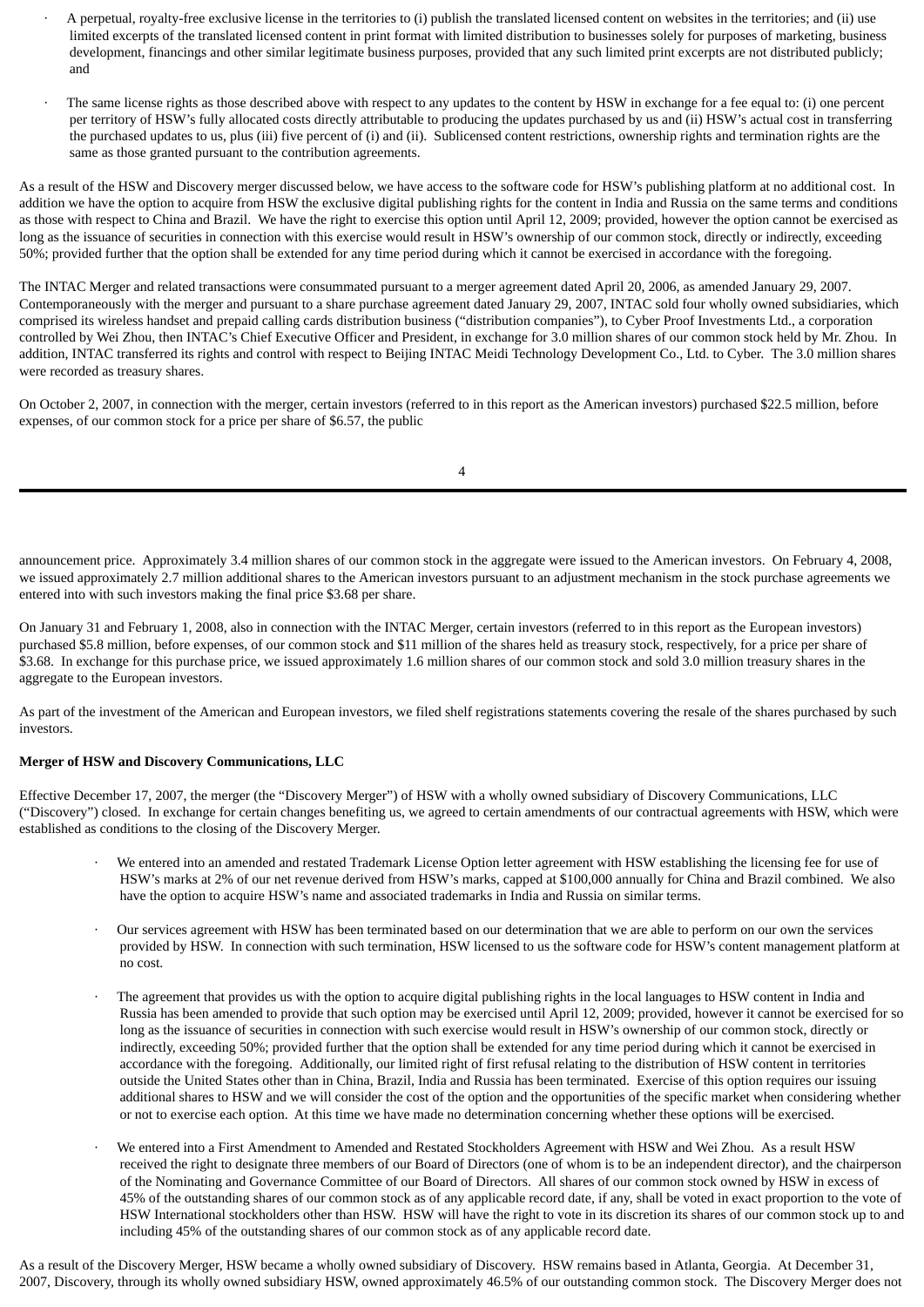impact our publicly traded status, as we remain a separate and publicly traded entity.

5

We continue to have a perpetual, fully paid up, royalty-free, sublicensable exclusive license to the HSW content in local languages and brand for Brazil and China (the "Rights"). We also maintain the option for those Rights for India and Russia. As a result of the Discovery Merger, we intend to enter into a mutually agreeable arrangement with Discovery that will give us digital publishing rights for Brazil and China to Discovery content that has been published on or integrated within the howstuffworks.com website. In addition, if such arrangement is entered into, it will provide that those rights would also be extended to India and Russia if we exercise our option for those countries under the terms of its existing agreement with HSW.

The merger agreement between Discovery and HSW provided that payment to HSW shareholders for a significant portion of HSW's ownership of our common stock wouldn't be paid at the October 2007 closing of the transaction, but instead will be paid to HSW's former shareholders in three semi-annual installments beginning in or about October 2008. Such payments will be in the form of cash or shares of HSWI stock now held by HSW. Accordingly, the amount of shares of our common stock indirectly owned by Discovery in the future may fall or rise due to a combination of the potential distributions pursuant to the terms of the Discovery merger or our exercise of the options to publish HSW content in local languages in Russia and India. All of our rights to publish HSW content will remain effective regardless of the number of shares owned by HSW in the future.

## **Subsequent Sale of the INTAC Legacy Businesses and Related Transactions**

Due to an increased focus of our management and resources on our primary Internet publishing business, a change of control in our majority ownership leading to further refinement in our strategies, and an under performance of the INTAC Legacy Businesses after the INTAC Merger, we decided subsequent to December 31, 2007, to dispose of these legacy businesses. The INTAC Legacy Businesses were comprised of two lines of business, including services related to wireless telephone training and the development and sale of educational software in China, both unrelated to our core Internet platform business.

We had originally estimated when deciding to acquire the INTAC Legacy Businesses that, in addition to accelerating our obtaining Internet licenses in China for launching our Internet platform, INTAC would provide us (i) further knowledge of the Chinese markets, relationships, and core competencies to accelerate the growth of our Internet platforms in China and (ii) additional cash flow from its established businesses. Following the underperformance of the INTAC Legacy Businesses in the fourth quarter of 2007 that resulted in short-term negative cash flow from these operations and a change-in-control of our business through the acquisition of our largest shareholder HSW, by Discovery, we reconsidered the potential risk of excessive short-term consumption of cash and management resources by our acquired non-core INTAC Legacy Businesses and refined our strategic direction.

We decided that it was critical that all our current resources be fully focused on expanding our Brazilian Internet platform and launching our Chinese Internet platform in mid-2008. Although we believe we have benefited in the short-term from INTAC's relationships and knowledge of the Chinese markets in obtaining our Internet licenses, this refined strategic focus did not allow us the time required to realize the expected long-term synergies from INTAC's knowledge of the Chinese markets, relationships, and core competencies. In addition we were provided with and acted on an opportunity to sell the unrelated INTAC Legacy Businesses for approximately their stand-alone appraised value, and through simultaneous sale of the treasury stock received, generate significant additional cash resources for investing into our core Internet businesses.

On February 29, 2008, we completed the sale of the subsidiaries that comprised the INTAC Legacy Businesses in China. These subsidiaries were sold to China Trend Holdings Ltd., a British Virgin Islands corporation that is owned by Wei Zhou, CEO, director and significant stockholder of INTAC prior to the INTAC Merger in October 2007. Mr. Zhou was also on our board of directors from October to December 2007. In accordance with the Share Purchase Agreement with China Trend Holdings, we were to receive 5.0 million of our common shares owned by Mr. Zhou. In addition, as a condition to the February 29, 2008, INTAC Legacy Businesses disposition, the INTAC Legacy Businesses were to include \$4.5 million in cash at closing.

At the February 29, 2008, INTAC Legacy Businesses disposition, we received 4.5 million shares of our common stock from Mr. Zhou and accordingly, pursuant to an agreement with Mr. Zhou, we only funded the INTAC Legacy Businesses with \$2.7 million in cash. Mr. Zhou delivered his remaining 0.5 million shares of our stock to us on March 26, 2008 and we will release another \$1.8 million in cash to the INTAC Legacy Businesses. The disposition resulted in a preliminary goodwill writeoff of approximately \$22.5 million in the fourth quarter of 2007. After this disposition all of HSWI's assets are in our core Internet business and the sole assets we retain from the INTAC Merger are Internet Licenses for the Chinese markets.

On February 15, 2008, we entered into a Stock Purchase Agreement in which we agreed to sell, and two qualified institutional buyers agreed to purchase, the 5.0 million shares of our common stock expected to be received from the INTAC Legacy Businesses disposition at a purchase price of \$3.68 per share. Simultaneous with the February 29, 2008, disposition, we sold the 4.5 million shares we received from Mr. Zhou to the institutional buyers.

6

The additional 0.5 million shares received from Mr. Zhou were sold on March 28, 2008, to the institutional buyers for \$1.8 million pursuant to the Stock Purchase Agreement.

#### **Products and Services**

We have entered the Brazilian online publishing market and are in the process of entering the Chinese online publishing market by leveraging an expanding and proprietary digital content database designed to meet the information needs of the online community. We are doing so utilizing a combination of the contributed assets from HSW with the benefit of INTAC's relationships and knowledge of the Chinese market. We also intend to generate revenue by assembling our own library of digital content (including originally authored content and content that has been acquired from third parties) for our own use and for licensing to various customers, which may include HSW, in territories around the globe.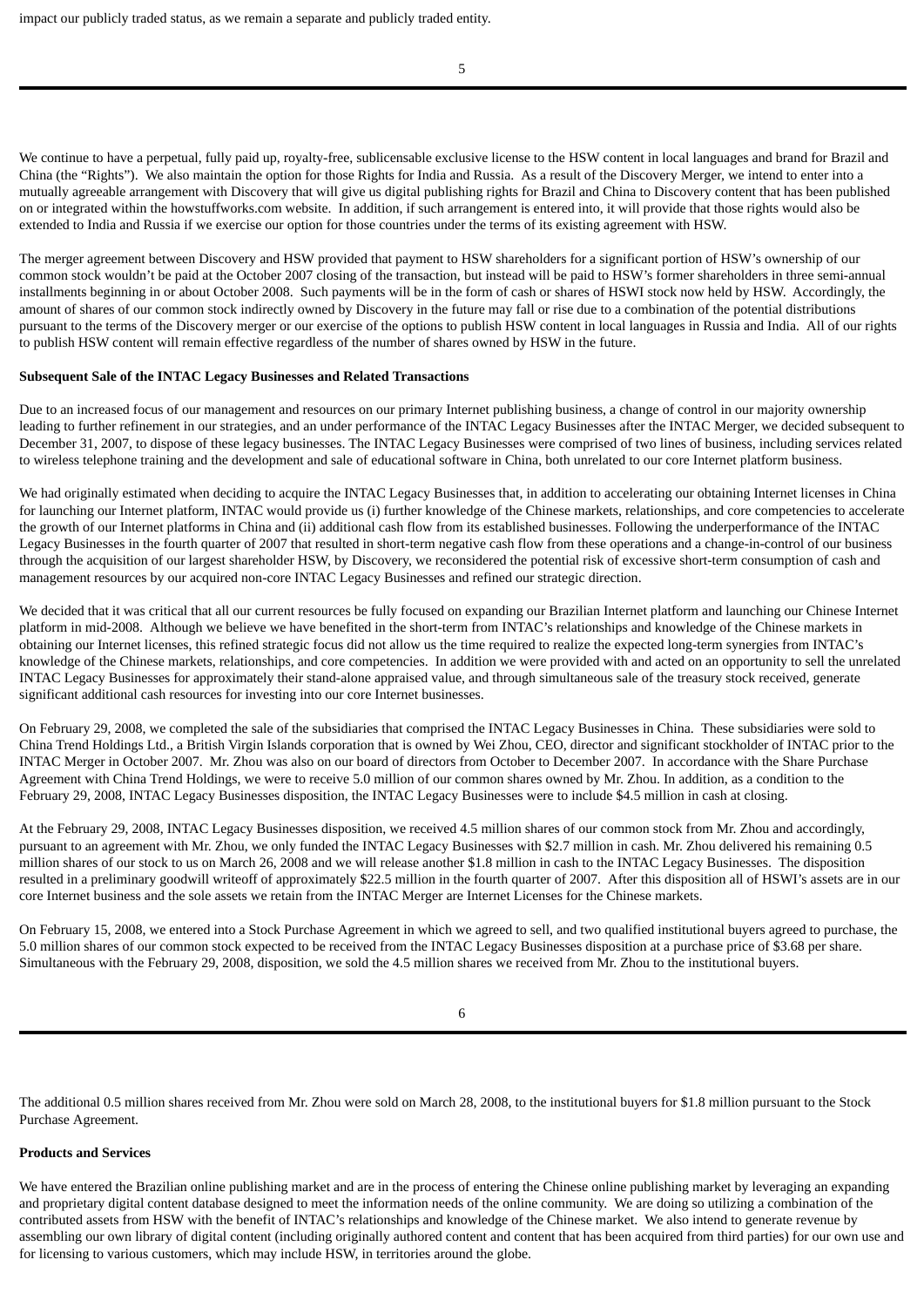Our initial focus in the online publishing market is the online publishing of localized, translated Chinese and Brazilian editions of the HSW Internet site, utilizing strategies based on those practiced by HSW, as tailored to the needs of each localized market.

We are also developing our own content and acquiring content from third parties that will be tailored to the specific markets of China and Brazil. We further intend to explore opportunities for online publishing in other emerging markets, including determining whether to exercise our option to acquire the exclusive publishing rights to HSW content in local languages of India and Russia.

We launched our Brazilian Internet website in March 2007, at the address *http://hsw.uol.com.br/*. At December 31, 2007, we had approximately 3,500 articles that were either (i) articles from the HSW content database translated from English to Portuguese, or (ii) originally created content in Portuguese. We are in the early stages of business development in Brazil as we continue to expand our online presence by (i) adding original proprietary digital content designed to meet the information needs of the Brazilian online community, (ii) increasing the amount of translated content and original articles, and (iii) refining local marketing strategies.

We expect to deploy our Internet platform in China in mid-2008. We have established a business presence in China, hired Chinese personnel, received licenses to do business in China, and are in the process of translating and localizing our content for the China online publishing business.

#### **Sales & Support**

We have a sales office in Brazil and plans are being made for a future sales office in China to service advertisers and customers for our businesses. Sales for the websites in Brazil are conducted through a direct sales force as well as by entering into strategic relationships with companies which can represent advertising inventory, and we expect to utilize the same model in China.

#### **Marketing**

Our primary business model for our websites is anticipated to be the sale of advertising, sponsorships, and related products and services. By focusing on providing high-quality web properties to end users in Brazil and China, we intend to establish a user base attractive to advertisers. We expect to sell advertising based on the quantity of views delivered to advertisers or the success of various advertising-related metrics.

We expect that much of our marketing effort will be in fostering word-of-mouth momentum by providing high-quality products and services and using public relations efforts. Additionally, we anticipate entering into relationships with existing businesses to provide awareness of and traffic to our products and services. We may also engage in advertising designed to inform potential users and customers about our products and services.

7

#### **Competition**

The online publishing business is highly competitive. We expect to encounter significant competition in each market in which we offer our products and services. Our competitors are expected to include national Internet portals in China such as Baidu, NetEase.com, Shanda Interactive Entertainment, Sina, sohu.com and tom.com, and national websites in Brazil such as Terra and UOL, which will compete with us for online advertising revenue and end users.

#### **Intellectual Property**

We intend to rely upon patent, trademark, copyright and trade secret laws in various jurisdictions as well as confidentiality procedures and contractual provisions to protect our proprietary assets and brand. We do not presently own any patent, trademark or copyright registrations, though application procedures have begun for certain of our intellectual property.

A number of threats exist to our intellectual property rights. Effective intellectual property protection may not be available in every country in which we intend to distribute products and services. Additionally, it may be time consuming and costly for us to protect our intellectual property and even then such steps may not be sufficient or effective.

#### **Government Regulations**

With operations initially in China and Brazil, we are subject to a number of foreign and domestic laws and regulations that affect companies conducting business on the Internet. Laws and regulations are being debated and considered for adoption in these countries and others throughout the world in areas relating to user privacy, freedom of expression, content, advertising, information security and intellectual property rights.

Additionally, the Internet infrastructures in China and Brazil are subject to regulatory control and, in the case of China, ownership by the Chinese government. The PRC regulates its Internet sector by enacting legislation or issuing regulations regarding the legality of foreign investment in the PRC Internet sector and the existence and enforcement of content restrictions on the Internet. We believe that our current ownership structure and localized content complies with PRC laws and regulations. There are, however, substantial uncertainties regarding the interpretation of PRC Internet laws and regulations. Accordingly, it is possible that the PRC government will ultimately take a view contrary to ours.

The PRC Ministry of Information Industry ("MII"), the Chinese governmental agency which regulates the Internet in China, has stated that the activities of Internet content providers are subject to regulation by various PRC government authorities, depending on the specific activities conducted by the Internet content provider. Various government authorities have stated publicly that they are in the process of preparing new laws and regulations that will govern these activities. The areas of regulation include, among others, online advertising, online news reporting, online publishing, online securities trading, online community, online video, and the provision of industry specific (e.g., pharmaceutical related) information over the Internet. Other aspects of our online operations may be subject to regulation in the future.

The MII has also promulgated a directive, effective January 31, 2008, providing that online videos can only be broadcast or streamed by state-owned or controlled companies. Subsequent interpretation was provided to exclude certain websites which existed prior to such directive. It is unclear what the effect of this directive will be for us; however, it may prevent our Chinese website from displaying online videos, which could have a material effect on the business.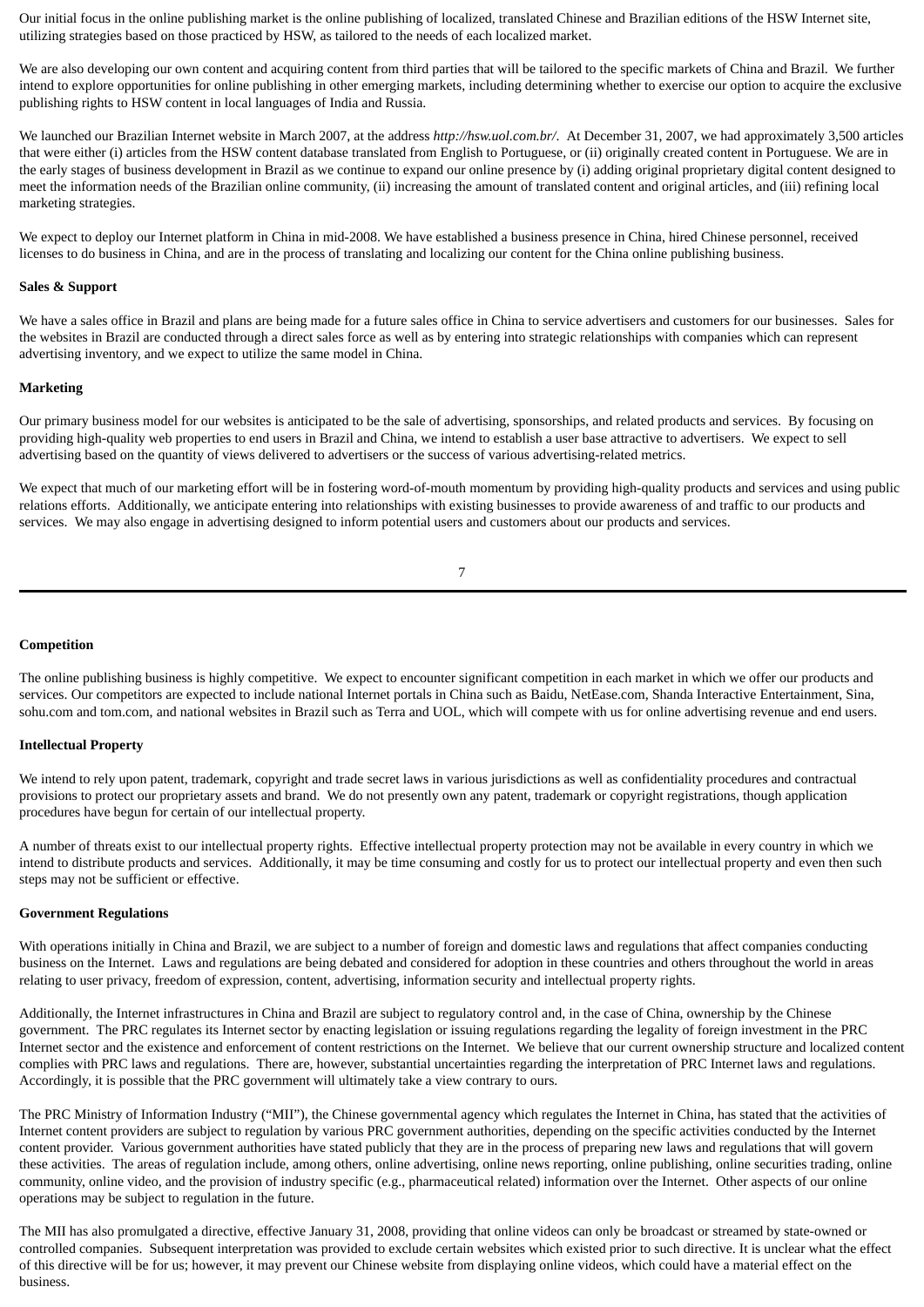Because our services are accessible worldwide, certain foreign jurisdictions may claim that we are required to comply with its laws, even where we have no local entity, employees or infrastructure.

8

#### **Employees**

As of December 31, 2007, we had approximately 105 employees (including 70 employees from the INTAC Legacy Businesses), located in Atlanta, Georgia, USA, Dallas, Texas, USA, Brazil and China.

#### **Seasonality**

We expect our business to be affected by seasonal fluctuations in Internet usage and traditional retail seasonality. Internet usage generally slows during the summer months, and online shopping and related advertising typically increases in the fourth quarter of each year. These seasonal trends will likely cause fluctuations in quarterly results, including fluctuations in sequential revenue growth rates.

#### **Where you can find additional information**

Our website address is www.hswinternational.com. Information on our website is not incorporated by reference herein. We make available free of charge through our website our annual report on Form 10-K, quarterly reports on Form 10-Q, current reports on Form 8-K, and all amendments to those reports as soon as reasonably practicable after such material is electronically filed with or furnished to the SEC.

#### **Executive Officers of the Registrant**

The following table sets certain information about each of our executive officers as of March 1, 2008.

| Name             | Age | <b>Position</b>                       |
|------------------|-----|---------------------------------------|
| Henry N. Adorno  | 60  | Vice Chairman                         |
| Gregory Swayne   | 49  | President and Chief Operating Officer |
| J. David Darnell | 62  | Chief Financial Officer               |

**Henry N. Adorno**, is Vice Chairman of HSW International, Inc.'s board of directors. Mr. Adorno is also the founder and President of Adorno & Yoss, the largest certified minority-owned law firm in the country, with over 270 practicing attorneys. Mr. Adorno began his career working with the Dade County Attorney's Office in the Major Crimes Division. He later served as the Chief Assistant to State Attorney Janet Reno. Beyond his professional responsibilities, Mr. Adorno is the Chair of Our Kids, a non-profit organization which utilizes community outreach to manage child welfare and protection for abused, abandoned, and neglected children. Mr. Adorno holds a Bachelor of Arts Degree and a Juris Doctor, both from the University of Florida. Mr. Adorno is a member of the American Bar Association, The Florida Bar Association and the Miami Business Forum.

**Gregory Swayne**, is our President and Chief Operating Officer. Mr. Swayne was previously the President and Chief Operating Officer of HowStuffWorks, Inc., following its purchase by The Convex Group in 2002. Mr. Swayne joined The Convex Group in 2001, and was part of the management team of N2 Broadband, one of Convex's first investments. Prior to Convex, Mr. Swayne was the co-founder and President of publicly-listed A.D.A.M., Inc. and its predecessor Medical Legal Illustrations, Inc. A.D.A.M. provides health information services and benefit management solutions to healthcare organizations, employers, benefit brokers, consumers and the educational market through its online offerings of health information, decision-support applications, benefits management solutions and enrollment services. Mr. Swayne holds a Bachelor of Arts Degree from the University of South Carolina and a Master of Science in Medical Illustration from the Medical College of Georgia.

**J. David Darnell,** became our Chief Financial Officer on October 2, 2007. He served as INTAC's senior vice president and chief financial office from June of 2002 through October 2007. From November 2000 to May 2002, Mr. Darnell served as Senior Vice President and Chief Financial Officer of Nucentrix Broadband Networks, Inc., a publicly-held provider of broadband wireless Internet and multichannel video services. Mr. Darnell became one of INTAC's directors on October 15, 2001. From 1997 to October 2000, he served as Senior Vice President and Chief

| I            |
|--------------|
| ć            |
| ٠            |
| ۰.<br>×<br>v |

Financial Officer of ILD Telecommunications, Inc., a nationwide facilities-based provider of prepaid phone services and telecommunications outsourcing services. From 1993 to 1997, Mr. Darnell was Senior Vice President, Finance and Chief Financial Officer for SA Telecommunications, Inc., a publicly held, full service interexchange carrier that provided a wide range of telecommunications services. From 1990 to 1993, Mr. Darnell served as Chief Financial Officer of Messagephone, Inc., a telecommunications technology and intellectual property firm. Mr. Darnell is a certified public accountant.

## <span id="page-6-0"></span>**ITEM 1A. RISK FACTORS**

This report contains forward-looking statements that involve risks and uncertainties. Our actual results could differ materially from those discussed in this report. Factors that could cause or contribute to these differences include, but are not limited to, those discussed below and elsewhere in this report and in any documents incorporated in this report by reference.

## *We are in the early development of our business and prospects are difficult to evaluate.*

We have no significant operating history, and no experience in marketing and selling the contributed assets in the Chinese and Brazilian markets. We are in the early development of our business with a limited operating history upon which investors and others can evaluate our current business and prospects. Our prospects must be considered in light of the many risks, uncertainties, expenses, delays, and difficulties frequently encountered by companies in their early stages of development. Some of the risks and difficulties we expect to encounter include our ability to: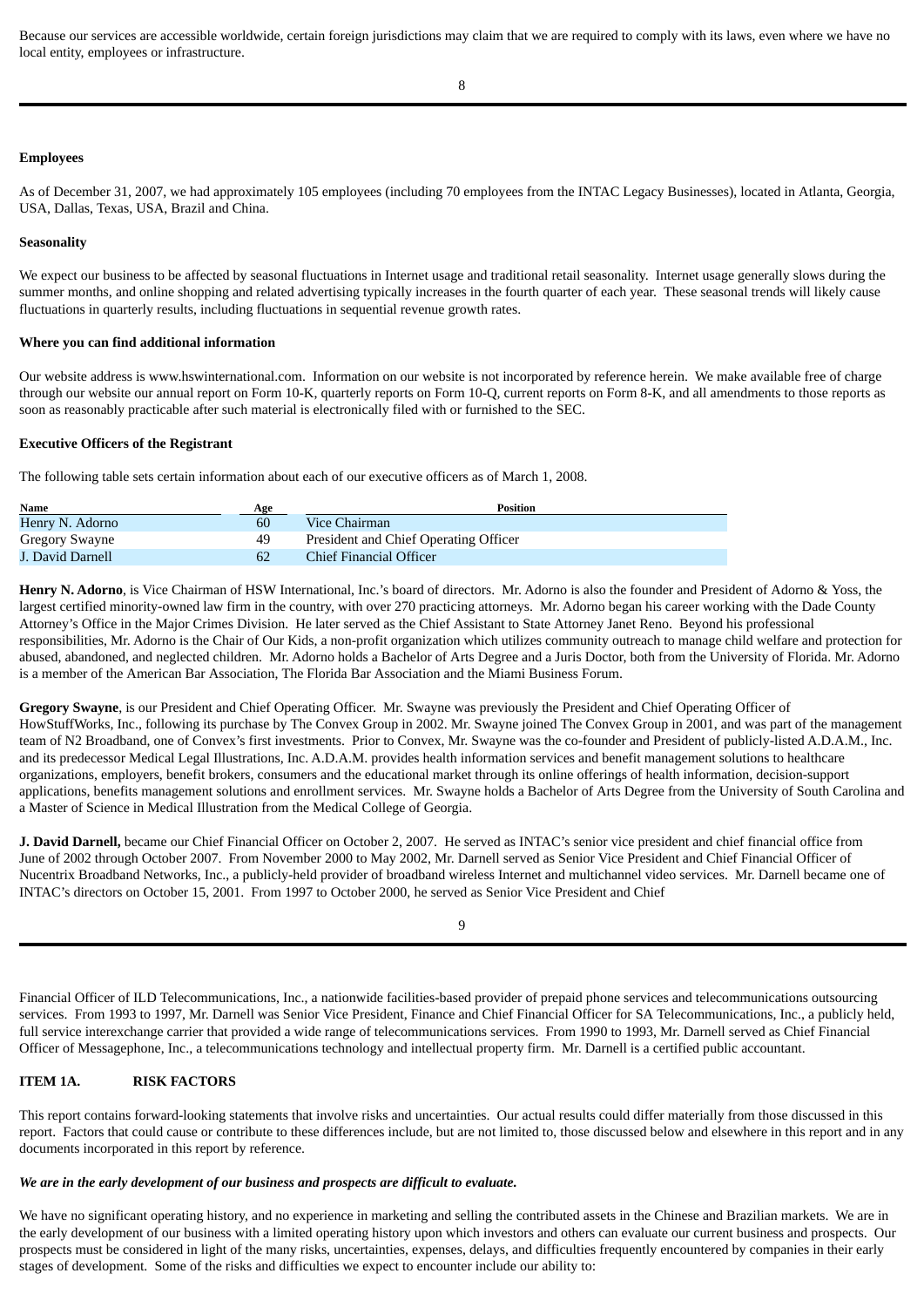- successfully commercialize and monetize the contributed assets;
- · continue to raise additional working capital, the lack of which would likely have a significant negative impact on our long term business plan and our ability to take advantage of our strategic alliances and to successfully execute our expansion plan;
- manage our expense structure as a U.S. public company including, without limitation, compliance with provisions implemented as a result of the Sarbanes Oxley Act;
- · manage the anticipated rise in operating expenses;
- · manage and implement successfully new business strategies including, if applicable, new strategies resulting from the Discovery Merger and the accompanying changes to the agreements between HSW and us;
- · adapt and successfully execute our evolving and unpredictable business model, with which we will have only limited experience;
- establish and take advantage of contacts and strategic relationships:
- adapt to our potential diversification into other industries and geographic regions;
- manage and adapt to rapidly changing and expanding operations;
- · implement and improve operational, financial and management systems and processes;
- respond effectively to competitive developments;
- attract, retain and motivate qualified personnel; and
- manage each of the other risks set forth in this report.

Because of our lack of operating history and the early development of our business, we will have limited insight into trends and conditions that may exist or might emerge and affect our business, especially with respect to the online publishing market. We cannot be certain that our business strategy will be successful or that it will successfully address these risks. Any failure by us to successfully implement our new business plans could have a material adverse effect on our business, results of operations and financial condition.

10

#### We may not succeed in marketing and monetizing the contributed assets to potential customers or developing strategic partnerships for the distribution of *our products and services.*

Our plans to market and monetize the contributed assets in the Chinese and Brazilian online markets through the Internet are new and unproven. Moreover, we will have limited experience in determining the pricing of the products and services that will be developed with the contributed assets. Because we have never marketed or sold these products and services, we may not be successful in establishing a customer base or strategic partnerships for the distribution of our products and services. If we are not successful in developing, releasing and marketing these products and services on a profitable basis, our results of operations would be materially and adversely affected.

We do not have significant experience in the Brazilian marketplace. Additionally, we may not have the resources available to simultaneously develop operations in China and Brazil. Accordingly, there may be a delay in developing such operations in Brazil, which could affect our business plan and results of operations.

In addition, any delay in developing our operations in Brazil and China may play a factor in our decision to exercise our option to acquire the exclusive digital publishing rights for the content in India and Russia. The option expires as early as April 12, 2009 (unless such option period is extended pursuant to our agreement with HSW), and our failure to exercise such option may have an adverse affect on our ability to expand our international operations, which could affect our business plan and results of operations. Exercise of this option requires our issuing additional shares to HSW and we will consider the cost of the option and the opportunities of the specific market when considering whether or not to exercise each option. At this time we have made no determination concerning whether these options will be exercised.

#### *The growth we seek is rare.*

Substantial future growth will be required in order for us to realize our business objectives. Growth of this magnitude is rare. To the extent we are capable of growing our business as necessary, we expect that such growth will place a significant strain on our managerial, operational and financial resources. We must manage our growth, if any, through appropriate systems and controls in each of these areas. We must also establish, train and manage a larger work force. If we do not manage the growth of our business effectively, our business, results of operations and financial condition could be materially and adversely affected.

#### We will face intense competition, which could have an adverse effect on our business, financial condition and results of operations.

The online publishing market is highly competitive. We will encounter significant competition across our business lines and in each market in which we offer our products and services. In the online publishing market, we expect that our competitors will include national Internet portals in China such as Baidu, NetEase.com, Shanda Interactive Entertainment, Sina, sohu.com and tom.com, which will compete with us for online advertising revenue and end users.

## The sale of INTAC's Legacy Businesses, leaving our strategic focus on the online publishing, could have an adverse effect on our business, financial *condition and results of operations.*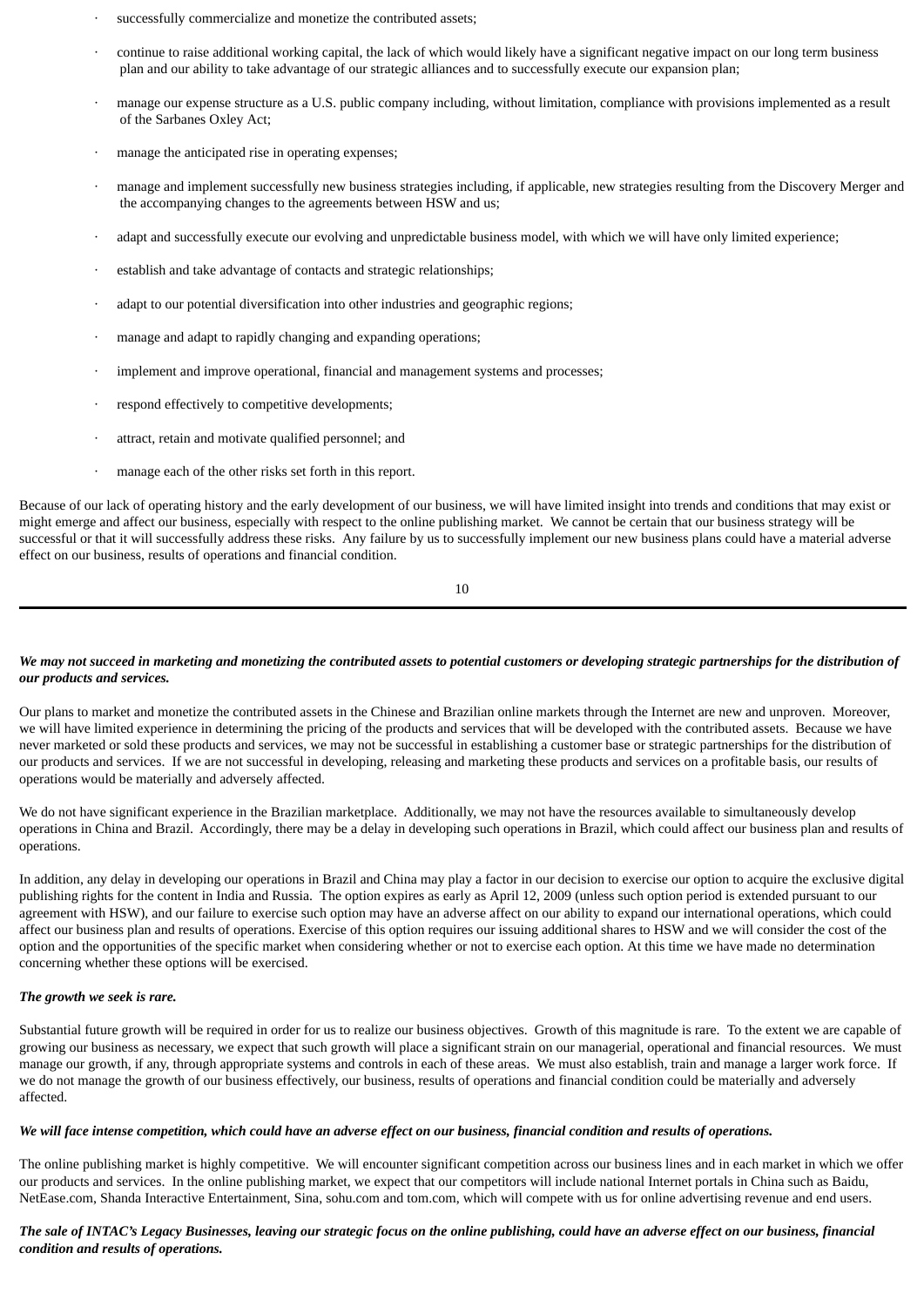INTAC's wireless handset distribution business accounted for approximately 95% of its total revenues for the third quarter of fiscal year 2007, and approximately 92% of its total revenues for the fiscal year ended September 30, 2006. INTAC has shifted its business focus from the wireless handset distribution business, which INTAC Holdings has sold to Cyber, to the career training and development and education markets in order to focus on businesses with more attractive growth opportunities and higher margins than the wireless handset distribution business. We sold the INTAC Legacy Businesses in February 2008 which eliminates future revenues from the INTAC Merger. All future revenue will be derived from online publishing market using the contributed assets and other future business strategies. There is no guarantee that we will be able to offset the sale of the wireless handset distribution business and the INTAC Legacy Businesses through comparable growth in our online publishing businesses.

## Resales of our common stock and additional obligations to issue our common stock may cause the market price of our stock to fall.

We have agreed to register for resale an aggregate of 33,634,192 shares of our common stock that are to be held by INTAC affiliates, HSW and investors that participated in our equity financing, although HSW has agreed to lock up 1/3 of its shares until October 2008, 1/3 of its shares until April 2009 and 1/3 of its shares until October 2009. In addition, we granted HSW a warrant to purchase 500,000 (250,000 warrants which are now expired) shares of our common stock. The issuance of these new shares and the resale of additional shares of our common stock could have the effect of depressing the market price for our common stock.

## *Certain factors could negatively affect the market price or market for our common stock*

The market for and price of our common stock could be affected by the following factors:

- our common stock has been thinly traded; and
- no third party research is available regarding our company.

Additionally, the terms of the Discovery merger provided that payment to HSW shareholders for a significant portion of HSW's ownership of our common stock wouldn't be paid at the October 2007 closing of the transaction and instead will be paid to HSW's former shareholders in three semi-annual installments beginning in or about October 2008. Such payments will be in the form of cash or shares of HSWI stock now held by HSW. Accordingly, the amount of shares of our common stock indirectly owned by Discovery in the future may fall or rise due to a combination of the potential distributions pursuant to the terms of the Discovery merger or our exercise of the options to publish HSW content in local languages in Russia and India. All of our rights to publish HSW content will remain effective regardless of the number of shares owned by HSW in the future. If Discovery and HSW's former shareholders' representative elect to distribute shares of our common stock to former HSW shareholders, a significant number of shares may be sold by such shareholders relative to the daily market trading volumes for our common stock. While we intend to take reasonable measures aimed to ensure that any such potential sales are not disruptive to the market for our common stock, we cannot be certain as to the outcome.

These factors may similarly affect our common stock, and may have the effect of depressing the market price for our common stock or limiting the market for resale of our common stock.

Our internal control over financial reporting and our disclosure controls and procedures may not prevent all possible errors that could occur. Material weaknesses existed at September 30, 2006 and 2005, with INTAC's internal control over financial reporting, and may exist with our internal control over financial reporting. Internal control over financial reporting and disclosure controls and procedures, no matter how well designed and operated, can *provide only reasonable, not absolute, assurance that the control system's objective will be met.*

INTAC made evaluations of its internal control over financial reporting and its disclosure controls and procedures, which included a review of the objectives, design, implementation and effect of the controls and information generated for use in INTAC's periodic reports. In the course of INTAC's controls evaluation, it sought to identify data errors, control problems and to confirm that appropriate corrective action, including process improvements, was being undertaken. This type of evaluation was conducted on a quarterly basis so that the conclusions concerning the effectiveness of INTAC's controls could be reported in INTAC's periodic reports.

INTAC management assessed the effectiveness of INTAC's internal control over financial reporting as of September 30, 2005 and 2006, and that assessment identified material weaknesses in INTAC's internal control over financial reporting. INTAC management has taken various actions to improve the internal controls in the identified areas and these weaknesses were remediated and resolved.

Based upon the most recent pronouncements of the SEC, our first annual report on internal control over financial reporting is due for inclusion in our Annual Report on Form 10-K for December 31, 2008. There is no assurance that we can complete the implementation and review of internal controls or remediation thereof, in order to meet the December 31, 2008, timeframe.

A control system, no matter how well designed and operated, can provide only reasonable, not absolute, assurance that the control system's objectives will be satisfied. Internal control over financial reporting and disclosure controls and procedures are designed to give a reasonable assurance that they are effective to achieve their objectives. We cannot provide absolute assurance that all of our possible future control issues will be detected. These inherent limitations include the real world possibility that judgments in our decision making can be faulty, and that isolated breakdowns can occur because of simple human error or mistake. The design of our system of controls is based in part upon certain assumptions about the likelihood of future events, and there can be no assurance that any design will succeed absolutely in achieving our stated goals under all potential future or unforeseeable conditions. Because

of the inherent limitations in a cost effective control system, misstatements due to error could occur and not be detected.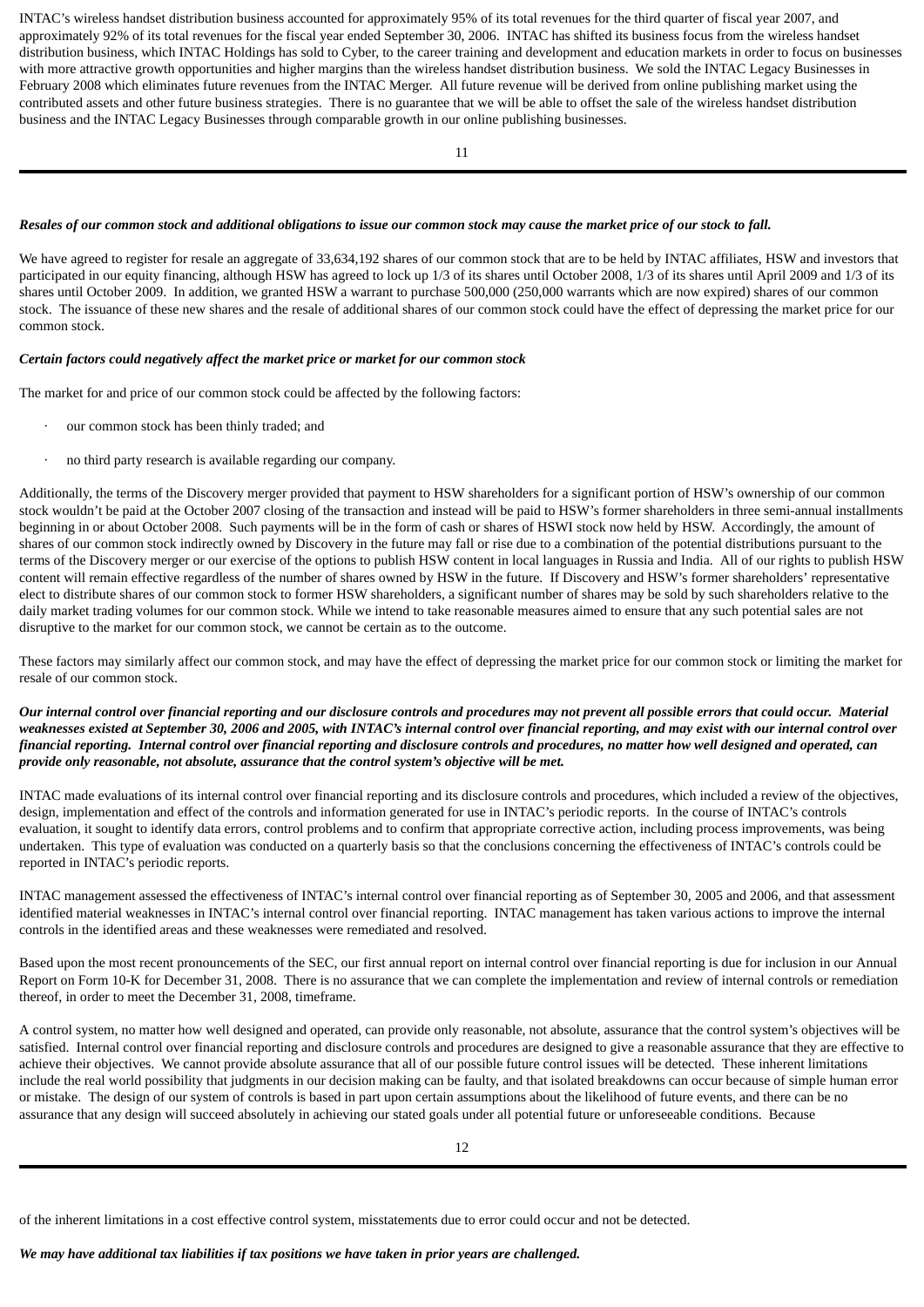We and our subsidiaries are subject to taxes in the United States and various foreign jurisdictions. We believed that our tax returns appropriately reflected our tax liability when those tax returns were filed. However, our tax positions may be challenged by the applicable tax authorities. Any successful challenge to one or more of our prior tax positions could result in a material tax liability to us or to one or more of our subsidiaries, including INTAC, for one or more prior years.

## *The state of the Internet infrastructure in China and Brazil may limit our growth.*

We rely on the Internet for certain aspects of our business, including the publication of content online and our Internet portals. The Internet infrastructures in China and Brazil are not well developed and are subject to regulatory control and, in the case of China, ownership by the Chinese government. The cost of Internet access is high relative to the average income in China. Failure to further develop these infrastructures could limit our ability to grow. Alternatively, as these infrastructures improve and Internet use increases, we may not be able to scale our systems proportionately. Our reliance on these infrastructures will make us vulnerable to disruptions or failures in service, without sufficient access to alternative networks and services. Such disruptions or failures could reduce our user satisfaction. Should these risks be realized, our ability to increase revenues and profitability would be impaired.

## *Our operations are vulnerable to natural disasters and other events.*

While we believe we have adequate backup systems in place, we could still experience system failures and electrical outages from time to time in the future, which could disrupt our operations. All of our servers and routers are currently hosted in a single location, a Tier 4 data center. We do not have a documented disaster recovery plan in the event of damage from fire, floods, typhoons, earthquakes, power loss, and telecommunications failures, break ins and similar events. If any of the foregoing occurs, we may experience a temporary system shutdown. If there is significant disruption or damage to the data center hosting our web servers, our ability to provide access to our websites would be interrupted. We do not carry any business interruption insurance. Although we carry property insurance, our coverage may not be adequate to compensate us for all losses, particularly with respect to loss of business and reputation that may occur.

### Our network operations may be vulnerable to hacking, viruses and other disruptions, which may make our products and services less attractive and *reliable.*

Internet usage could decline if any well publicized compromise of our security occurs. "Hacking" involves efforts to gain unauthorized access to information or systems or to cause intentional malfunctions or loss or corruption of data, software, hardware or other computer equipment. Hackers, if successful, could misappropriate proprietary information or cause disruptions in our service. We may be required to expend capital and other resources to protect our website against hackers. We cannot assure you that any measures we may take will be effective. In addition, the inadvertent transmission of computer viruses could expose us to a material risk of loss or litigation and possible liability, as well as materially damage our reputation and decrease our user traffic.

## Unauthorized use of our intellectual property by third parties, and the expenses incurred in protecting our intellectual property rights, may adversely *affect our business.*

We regard our copyrights, service marks, trademarks, trade secrets and other intellectual property as critical to our success. Unauthorized use of our intellectual property by third parties may adversely affect our business and reputation. We rely on trademark and copyright law, trade secret protection and confidentiality agreements with our employees, customers, business partners and others to protect our intellectual property rights. Despite our precautions, it is possible for third parties to obtain and use our intellectual property without authorization. Furthermore, the validity, enforceability and scope of protection of intellectual property in Internet related industries are uncertain and still evolving. In particular, the laws of the PRC, Brazil and certain other countries are uncertain or do not protect intellectual property rights to the same extent as do the laws of the United States. Moreover,

13

litigation may be necessary in the future to enforce our intellectual property rights, to protect our trade secrets or to determine the validity and scope of the proprietary rights of others. Future litigation could result in substantial costs and diversion of resources.

## We may be subject to intellectual property infringement claims, which may force us to incur substantial legal expenses and, if determined adversely *against us, materially disrupt our business.*

We cannot be certain that our products and services will not infringe valid patents, copyrights or other intellectual property rights held by third parties. We may in the future be subject to legal proceedings and claims from time to time relating to the intellectual property of others in the ordinary course of our business. In particular, if we are found to have violated the intellectual property rights of others, we may be enjoined from using such intellectual property, and may incur licensing fees or be forced to develop alternatives. We may incur substantial expenses in defending against these third party infringement claims, regardless of their merit. Successful infringement claims against us may result in substantial monetary liability or may materially disrupt the conduct of our business.

## Our sublicensed content is subject to the terms and conditions of agreements between HSW and third parties.

Under the terms of our contribution agreements with HSW, HSW transferred and contributed to us all rights, but only those rights, which belong to and are held by HSW pursuant to third party licenses. Some of those licenses, including HSW's licenses with Publications International, Inc. (including the licenses for Consumer Guide) contain restrictions on the use of such content and termination provisions for breaches of the license agreements. Accordingly, a breach of any third party license by HSW may cause us to lose our license with such third party, which could have a material adverse effect on the implementation of our business plan, value of our content offering and results of our operations.

#### A slowdown or other adverse developments in the PRC or Brazil economy may materially and adversely affect our customers, demand for our services *and our business.*

Initially all of our operations will be conducted in Brazil followed by China. Although the PRC economy has grown significantly in recent years, we cannot assure you that such growth will continue and we may be sensitive to a slowdown in economic growth or other adverse changes in the PRC and Brazil economies. In response to adverse economic developments, companies may reduce spending on marketing and advertising. As a result, a slowdown in overall economic growth, an economic downturn or recession or other adverse economic developments in China or Brazil may materially reduce the demand for our services and materially and adversely affect our business.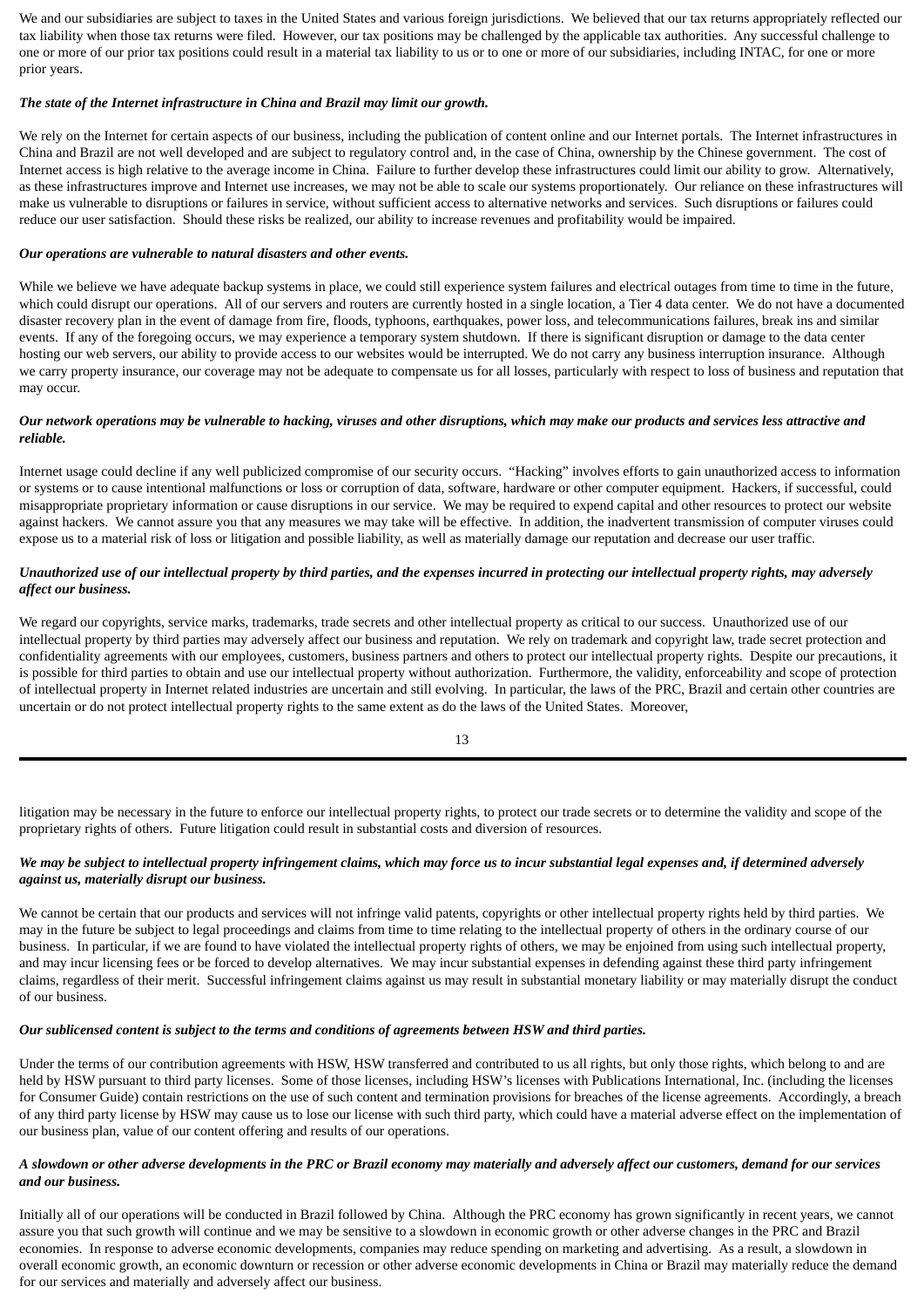## PRC laws and regulations related to the PRC Internet sector are unclear and will likely change in the near future. If we are found to be in violation of *current or future PRC laws or regulations, we could be subject to severe penalties.*

The PRC regulates its Internet sector by making pronouncements or enacting regulations regarding the legality of foreign investment in the PRC Internet sector and the existence and enforcement of content restrictions on the Internet. There are substantial uncertainties regarding the interpretation of current PRC Internet laws and regulations, including those discussed below.

The PRC enacted regulations applying to Internet related services and telecom related activities. While many aspects of these regulations remain unclear, they purport to limit and require licensing of various aspects of the provision of Internet information services. The MII has also stated that the activities of Internet content providers are subject to regulation by various PRC government authorities, depending on the specific activities conducted by the Internet content provider. Various government authorities have stated publicly that they are in the process of preparing new laws and regulations that will govern these activities. The areas of regulation currently include online advertising, online news reporting, online publishing, online securities trading and the provision of industry specific (e.g., drug related) information over the Internet. Other aspects of our online operations may be subject to regulation in the future.

Under the agreement reached in November 1999 between the PRC and the United States concerning the United States' support of China's entry into the World Trade Organization, or the WTO, foreign investment in PRC Internet

14

services will be liberalized to allow for 30% foreign ownership in key telecommunication services, including PRC Internet ventures, for the first year after China's entry into the WTO, 49% in the second year and 50% thereafter. China officially entered the WTO on December 11, 2001. However, the implementation of China's WTO accession agreements is still subject to various conditions.

The interpretation and application of existing PRC laws and regulations, the directives of the MII and the possible new laws or regulations have created substantial uncertainties regarding the legality of existing and future foreign investments in, and the businesses and activities of, PRC Internet companies, including us. Accordingly, it is possible that the relevant PRC authorities could, at any time, assert that any portion or all of our ownership structure and business violate existing or future PRC laws, regulations or policies. It is also possible that the new laws or regulations governing the PRC Internet sector that have been adopted or may be adopted in the future will prohibit or restrict foreign investment in, or other aspects of, any of our proposed businesses and operations. In addition, these new laws and regulations may be retroactively applied to us.

If we are found to be in violation of any existing or future PRC laws or regulations, the relevant PRC authorities would have broad discretion in dealing with such violation, including, without limitation, the following:

- levying fines;
- confiscating our income;
- revoking our business licenses;
- pursuing criminal sanctions against our business and personnel;
- shutting down our servers and/or blocking our websites;
- requiring us to restructure our ownership structure or operations; and
- requiring us to discontinue any portion or all of our Internet business.

Any of these actions could have a material adverse effect on our financial condition and results of operations.

## The online advertising markets in China and Brazil are still developing, and present risk to our revenues to be generated from our online publishing *business using the contributed assets.*

Our online publishing businesses in China and Brazil are expected to derive significant revenue from online advertisements. The online advertising markets in China and Brazil are still developing, and future growth and expansion of such is uncertain. If these online advertising markets do not grow at expected rates, our results of operations and financial condition will be materially adversely affected.

## *Our international operations will subject us to other significant risks.*

Our international operations will expose us to a wide variety of other risks including increased credit risks, customs duties, import quotas and other trade restrictions, potentially greater inflationary pressures, the risk of failure or material interruption of wireless systems and services. Changes may occur in foreign trade and investment laws in the territories and countries where we will operate. U.S. laws and regulations relating to investment and trade in foreign countries could also change to our detriment. Any of these factors could materially and adversely affect our revenues and profits. We will be subject to risk of political instability and trade sanctions within China.

China has traditionally been a closed market with strict political controls. As China shifts to a market economy, growing economic and social freedoms may conflict with the more restrictive political and governmental policies. In addition, democratic countries throughout the world have, from time to time, attempted to use economic and other sanctions to achieve political or social change in other countries. Each of these factors could result in economic sanctions, economic instability, the disruption of trading and war within China and the Asia Pacific Rim, any of which could result in our inability to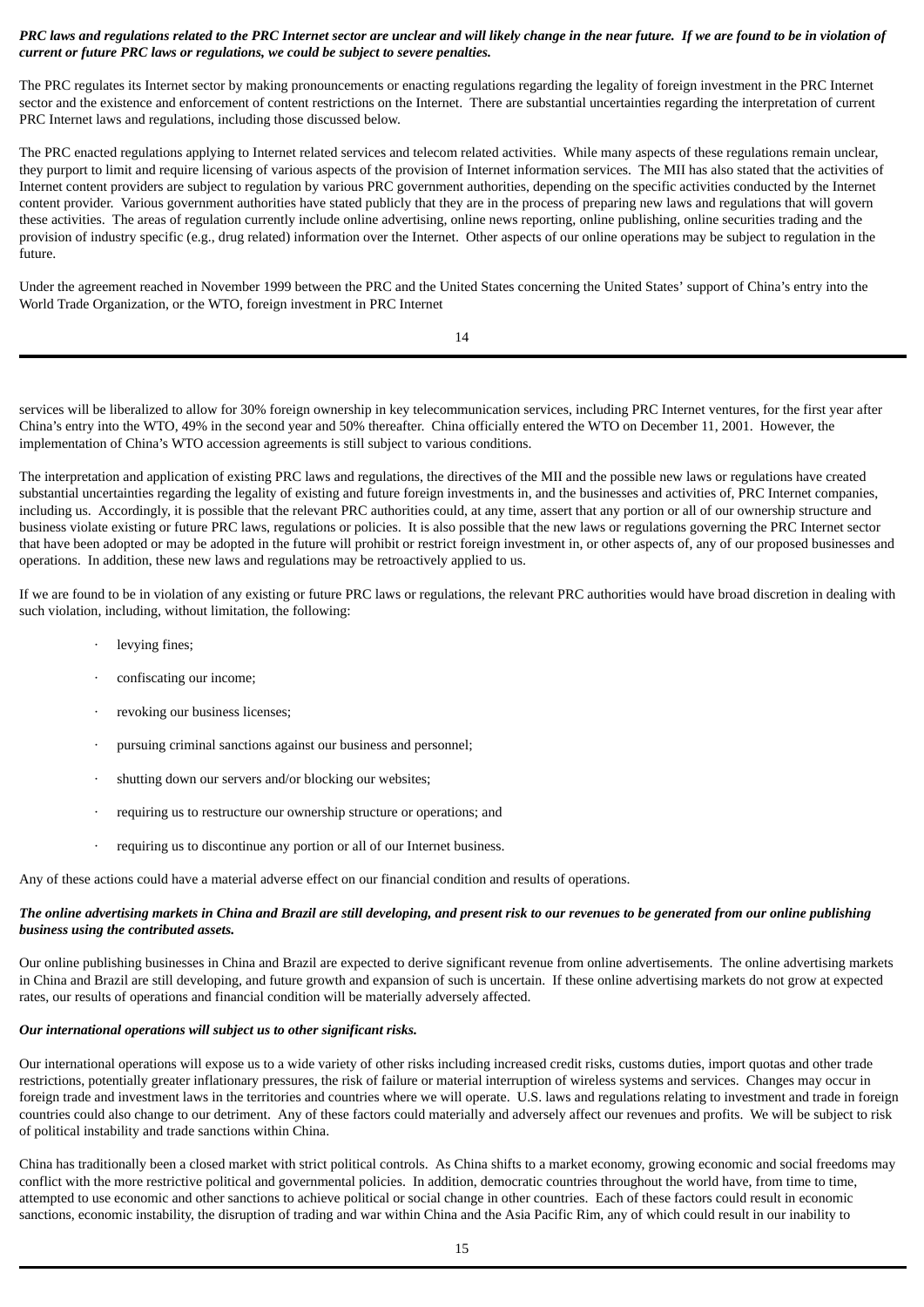conduct business operations in China. Because a substantial amount of our business is expected to be within China, the disruption of distribution channels into China would have material and adverse consequences to our business.

In the past, the Brazilian government has intervened in the Brazilian economy and occasionally made drastic changes in economic policy. The Brazilian government's actions to control inflation and affect other policies have included high interest rates, wage and price controls, currency devaluations, capital controls and limits on exports, among other actions. Our business, financial condition, revenues, results of operations, prospects and the market price of our securities may be adversely affected by changes in Brazilian government policies, as well as general economic factors, including:

- currency fluctuations;
- · exchange controls and restrictions on remittances abroad, such as those that were briefly imposed on such remittances (including dividends) in 1989 and in the beginning of 1990;
- · inflation;
- price instability;
- energy policy;
- · interest rate increases;
- liquidity of domestic capital and lending markets;
- · changes in tax policy; and
- other political, domestic, social and economic developments in or affecting Brazil.

Also, the President of Brazil has considerable power to determine governmental policies and actions that relate to the Brazilian economy and, consequently, affect the operations and financial performance of businesses operating in Brazil. We will have no control over, and cannot predict what policies or actions the Brazilian government may take in the future.

Further risks relating to international operations include, but are not restricted to, unexpected changes in legal and regulatory requirements, changes in tariffs, exchange rates and other barriers, political and economic instability, possible effects of war and acts of terrorism, difficulties in account receivable collection, difficulties in managing distributors or representatives, difficulties in staffing and managing international operations, difficulties in protecting our intellectual property overseas, seasonality of sales and potentially adverse tax consequences. Any of these factors could materially and adversely affect our revenues and profits.

## *Restrictions on currency exchange may limit our ability to utilize our revenues effectively.*

Some of our revenues and operating expenses will be denominated in Chinese Renminbi. Currently, we may purchase foreign exchange for settlement of "current account transactions" without the approval of the State Administration for Foreign Exchange, or SAFE. We may also retain foreign exchange in our current account (subject to a ceiling approved by the SAFE) to satisfy foreign exchange liabilities or to pay dividends. However, the relevant PRC governmental authorities may limit or eliminate our ability to purchase and retain foreign currencies in the future.

Additionally, some of our revenues and operating expenses are denominated in Brazilian *Reais*. Brazilian law allows the Brazilian government to impose restrictions on the conversion of the *Real* into foreign currencies and on the remittance to foreign investors of proceeds from their investments in Brazil. The government may impose such restrictions whenever there is a serious imbalance in Brazil's balance of payments or there are reasons to foresee a serious imbalance. The Brazilian government last imposed remittance restrictions for approximately six months in 1989 and early 1990. The likelihood that the Brazilian government would impose such restrictions again may depend on the extent of Brazil's foreign currency reserves, the availability of foreign currency in the foreign exchange markets on the date a payment is due, the size of Brazil's debt service burden relative to the economy as a whole, Brazil's policy toward the International Monetary Fund and other factors.

| . .         |
|-------------|
| ı<br>×<br>٧ |

Since a significant amount of our revenues will be denominated in Renminbi, existing and future restrictions on the exchange of Renminbi to other currencies may limit our ability to use revenue generated in Renminbi to fund our business activities outside China, if any, or expenditures denominated in foreign currencies. Similarly, in the event that a significant amount of our revenues will be denominated in *Reais*, any future restrictions on the exchange of *Reais* for other currencies or the remittance to foreign investors of proceeds from their investments in Brazil may limit our ability to use revenue generated in *Reais* to fund our business activities outside Brazil, or expenditures denominated in foreign currencies.

## *We will be subject to risks of currency fluctuations and exchange restrictions.*

Currency fluctuations, devaluations and exchange restrictions may adversely affect our liquidity and results of operations. In some countries, local currencies may not be readily converted into Euros or U.S. dollars (or other "hard currencies") or may only be converted at government controlled rates, and, in some countries, the transfer of hard currencies offshore has been restricted from time to time. Very limited hedging transactions are available in China to reduce its exposure to exchange rate fluctuations. To date, we have not entered into any hedging transactions in an effort to reduce our exposure to foreign currency exchange risk. While we may decide to enter into hedging transactions in the future, the availability and effectiveness of these hedges may be limited and we may not be able to successfully hedge our exposure, if at all. Our revenues as expressed in our U.S. dollar financial statements will decline in value if Renminbi or *Reais* depreciate relative to the U.S. dollar. In addition, our currency exchange losses may be magnified by PRC exchange control regulations that restrict our ability to convert Renminbi into U.S. dollars or by Brazilian exchange control regulations that restrict our ability to convert *Reais* into U.S. dollars.

## *Regulation and censorship of information collection and distribution in China may adversely affect our business.*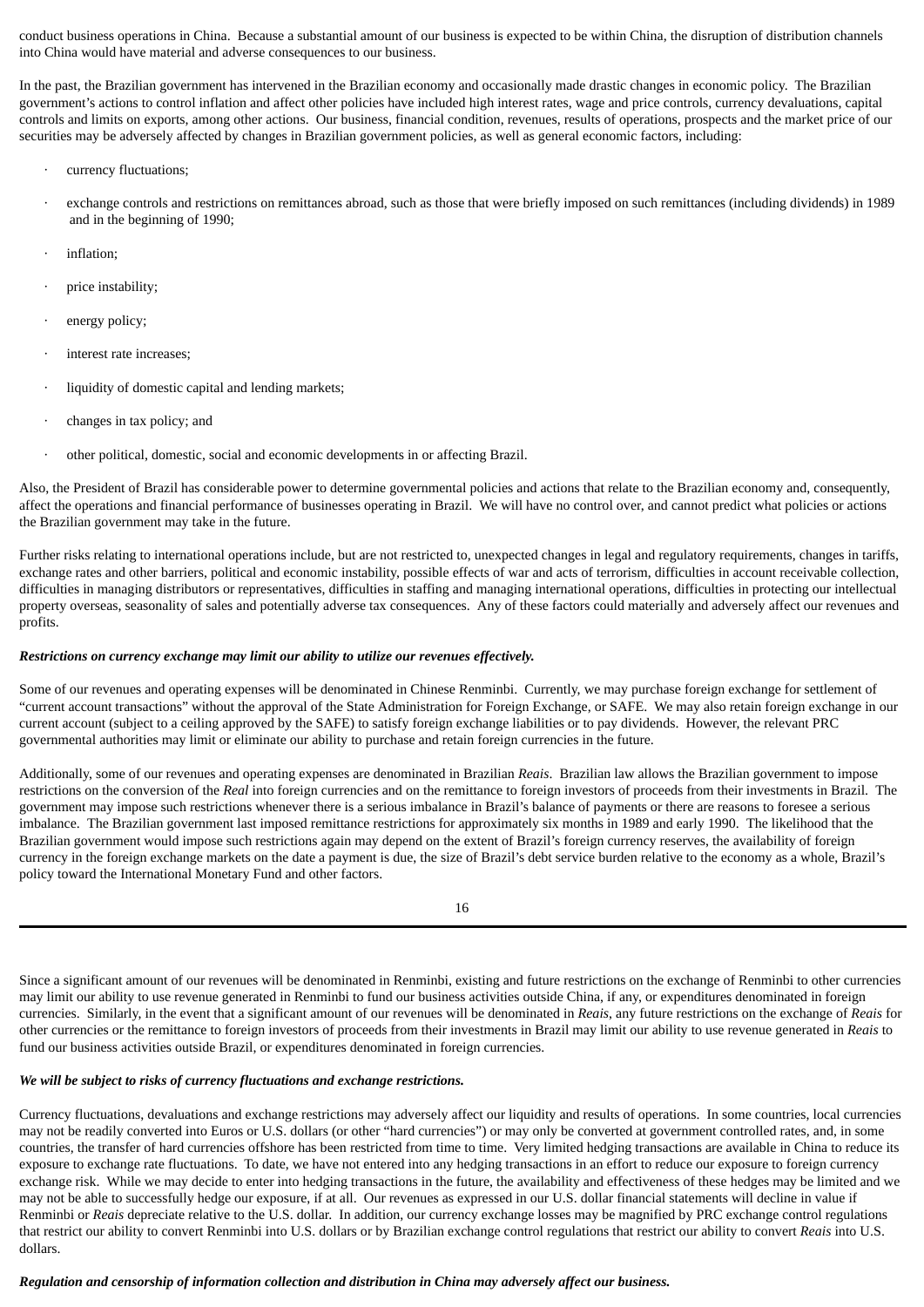China has enacted regulations governing Internet access and the distribution of news and other information. Furthermore, the Propaganda Department of the Chinese Communist Party has been given the responsibility to censor news published in China to ensure, supervise and control a particular political ideology. In addition, the MII has published implementing regulations that subject online information providers to potential liability for content included on their portals and the actions of subscribers and others using their systems, including liability for violation of PRC laws prohibiting the distribution of content deemed to be socially destabilizing. Because many PRC laws, regulations and legal requirements with regard to the Internet are relatively new and untested, their interpretation and enforcement may involve significant uncertainty. In addition, the PRC legal system is a civil law system in which decided legal cases have limited binding force as legal precedents. As a result, in many cases it is difficult to determine the type of content that may result in liability for a website operator.

Periodically, the Ministry of Public Security has stopped the distribution over the Internet of information which it believes to be socially destabilizing. The Ministry of Public Security has the authority to cause any local Internet service provider to block any website maintained outside China at its sole discretion. If the PRC government were to take action to limit or eliminate the distribution of information through our portals or to limit or regulate current or future applications available to users of our portals, our business would be adversely affected.

The State Secrecy Bureau, which is directly responsible for the protection of state secrets of all PRC government and Chinese Communist Party organizations, is authorized to block any website it deems to be leaking state secrets or failing to meet the relevant regulations relating to the protection of state secrets in the distribution of online information. Under the applicable regulations, we may be held liable for any content transmitted on our portal. Furthermore, where the transmitted content clearly violates the laws of the PRC, we will be required to delete it, and where the transmitted content is considered suspicious, we are required to report such content. We must also undergo computer security inspections, and if we fail to implement the relevant safeguards against security breaches, our operations in the PRC may be shut down.

Although the PRC has several laws and regulations relating to the use of the Internet, addressing personal privacy in use of the Internet and the freedom of communications, the PRC government does not restrict online service providers in the collection, transmission and commercial use of personal information or data. Personal data is protected from unlawful use by general statutes and by any contractual arrangement between the user and the service provider.

17

Since spring of 2005, the National People's Congress and the State Council have begun legislative review of a draft Law for Protection of Personal Information which provides a wider scope of information protection than that required to merely protect the personal privacy of a citizen. Cellular phone number, home address, medical files and occupational information will all be protected. The draft further provides that usage of such personal information by service providers (excluding the national security authority, research institutions, and news agency) shall be subject to the prior authorization of each individual and violation under this law could result in administrative, civil, and even criminal liabilities. If regulations are adopted addressing the collection, transmission and commercial use of personal information or data, we could be subject to these penalties, certain aspects of its business plan may no longer be viable and our business would thus be adversely affected.

## *Potential additional Chinese regulation could affect our business in China.*

The Ministry of Information Industry, the Chinese governmental agency which regulates the Internet in China, promulgated a directive which went into effect on January 31, 2008, providing that online videos can only be broadcast or streamed by state-owned or controlled companies. Subsequently, the Ministry of Information Industry acted to provide exceptions for certain non-state-owned or controlled companies. While it is possible that our Chinese website would not be permitted to display online videos, which could have a material effect on the content provided on such website, it is not yet clear what, if any, effect this regulation has upon our business in China.

## *Political and economic policies of the PRC government could affect our business.*

A significant portion of our business, assets and operations will be located in China and a significant portion of our future revenues are expected to be derived from our operations in China. Accordingly, our business could be adversely affected by changes in political, economic or social conditions in China, adjustments in PRC government policies or changes in laws and regulations.

The economy of China differs from the economies of most countries belonging to the Organization for Economic Cooperation and Development in a number of respects, including:

- structure;
- level of government involvement;
- level of development;
- level of capital reinvestment;
- · growth rate;
- control of foreign exchange; and
- methods of allocating resources.

Since 1949, China has been primarily a planned economy subject to a system of macroeconomic management. Although the Chinese government still owns a significant portion of the productive assets in China, economic reform policies since the late 1970s have emphasized decentralization, autonomous enterprises and the utilization of market mechanisms. We cannot predict what effects the economic reform and macroeconomic measures adopted by the Chinese government may have on our business or results of operations.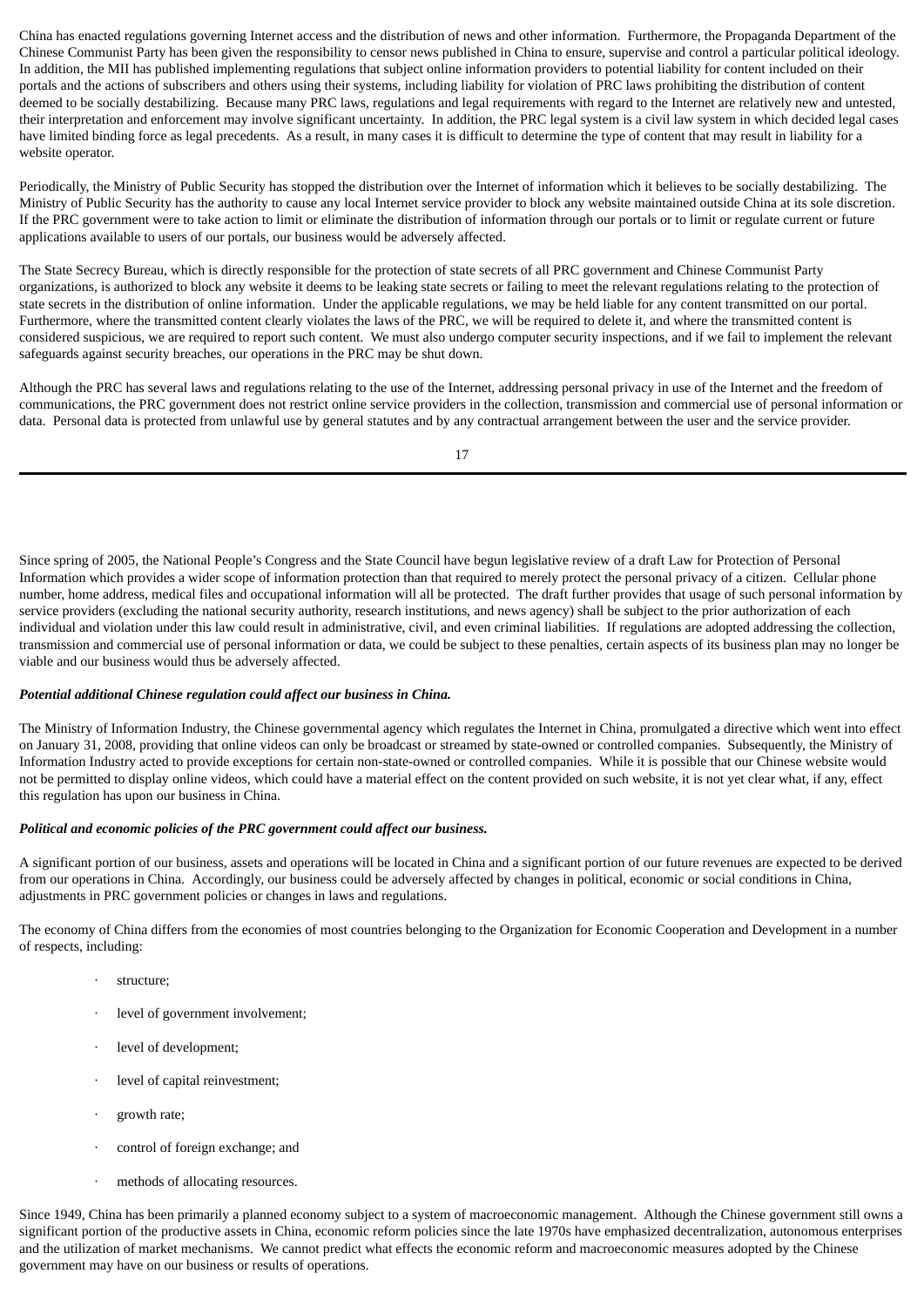#### *The PRC legal system embodies uncertainties which could limit the legal protections available to us.*

The PRC legal system is a civil law system based on written statutes. Unlike common law systems, it is a system in which decided legal cases have little precedential value. In 1979, the PRC government began to promulgate a comprehensive system of laws and regulations governing economic matters in general. We are subject to laws and regulations applicable to foreign investment in mainland China. However, these laws, regulations and legal requirements are relatively recent, and their interpretation and enforcement involve uncertainties. These uncertainties could limit the legal protections available to us and other foreign investors. In addition, we cannot predict the effect of future developments in the PRC legal system, particularly with regard to the Internet, our

18

ownership structure and currency exchange, including the promulgation of new laws, changes to existing laws or the interpretation or enforcement thereof, or the preemption of local regulations by national laws.

### It may be difficult to enforce any civil judgments against us or our board of directors or officers, because in the future a significant portion of our assets *could be located outside of the United States.*

Although the combined company is incorporated in the State of Delaware, in the future a substantial portion of our assets could be located in the PRC. As a result, it may be difficult for investors to enforce outside the United States any actions brought against us in the United States, including actions predicated upon the civil liability provisions of the federal securities laws of the United States or of the securities laws of any state of the United States. In addition, certain of our directors and officers and all or a substantial portion of their assets may be located outside the United States (principally in the PRC). As a result, it may not be possible for investors to effect service of process within the United States upon those directors and officers, or to enforce against them or us judgments obtained in United States courts, including judgments predicated upon the civil liability provisions of the federal securities laws of the United States or of the securities laws of any state of the United States. There is doubt as to the enforceability in the PRC, in original actions or in actions for enforcement of judgments of United States courts, of civil liabilities predicated solely upon the federal securities laws of the United States or the securities laws of any state of the United States.

## If we are not able to attract and retain key management and consultants, we may not successfully integrate the contributed assets into our historical *business or achieve our other business objectives.*

We will depend upon our senior management and consultants for its business success. Key members of the senior team include Jeff Arnold, a consultant and our current Chairman of the Board. Our consulting agreement with Mr. Arnold which commenced in 2006 has a term of only two years and is non-exclusive. The loss of the service of any of the key members of our senior management may significantly delay or prevent the integration of the contributed assets and other business objectives. Our ability to attract and retain qualified personnel, consultants and advisors will be critical to our success. It may be unable to attract and retain these individuals, and our failure to do so would adversely affect our business.

## *The concentration of our stock ownership will likely limit your ability to influence corporate matters.*

HSW beneficially owns a majority of our outstanding common stock and entered into a stockholders agreement. The stockholders agreement entitles HSW to designate nominees to our board of directors. Furthermore, Jeffrey Arnold, our current Chairman of the Board, is the Chief Executive Officer and Chairman of HSW, and another member of our Board of Directors is President-Digital Media and Business Development of HSW's parent company, Discovery. As a result, HSW has the ability to influence our management and affairs and determine the outcome of matters submitted to stockholders for approval, including the election and removal of directors, amendments to the charter, approval of equity-based employee compensation plans and any merger, consolidation or sale of all or substantially all of our assets.

## The concentration of our stock ownership, as well as our Amended and Restated Certificate of Incorporation, Amended and Restated Bylaws, stockholders agreement and Delaware law contain provisions that may make our acquisition more difficult without the approval of our board of directors, *which could discourage, delay or prevent a transaction involving our change of control.*

As of March 1, 2008, HSW owns 42.8% of our outstanding shares of common stock. As a result, it will be difficult for our other stockholders to approve a takeover of us without the cooperation of HSW.

Furthermore, our Amended and Restated Certificate of Incorporation and Amended and Restated Bylaws contain certain anti-takeover provisions, including but not limited to the following provisions:

- only our board of directors may call special meetings of our stockholders;
- our stockholders may take action only at a meeting of our stockholders and not by written consent;

19

- · we have authorized undesignated preferred stock, the terms of which may be established and shares of which may be issued without stockholder approval; and
- · we require advance notice for stockholder proposals of not less than 60 nor more than 90 days prior to a meeting at which stockholder proposals may be introduced.

In addition, the stockholders agreement gives HSW the right to designate nominees to our board of directors.

These anti-takeover defenses could discourage, delay or prevent a transaction involving a change of control of us. These provisions could also discourage proxy contests and make it more difficult for you and other stockholders to cause us to take other corporate actions you may desire.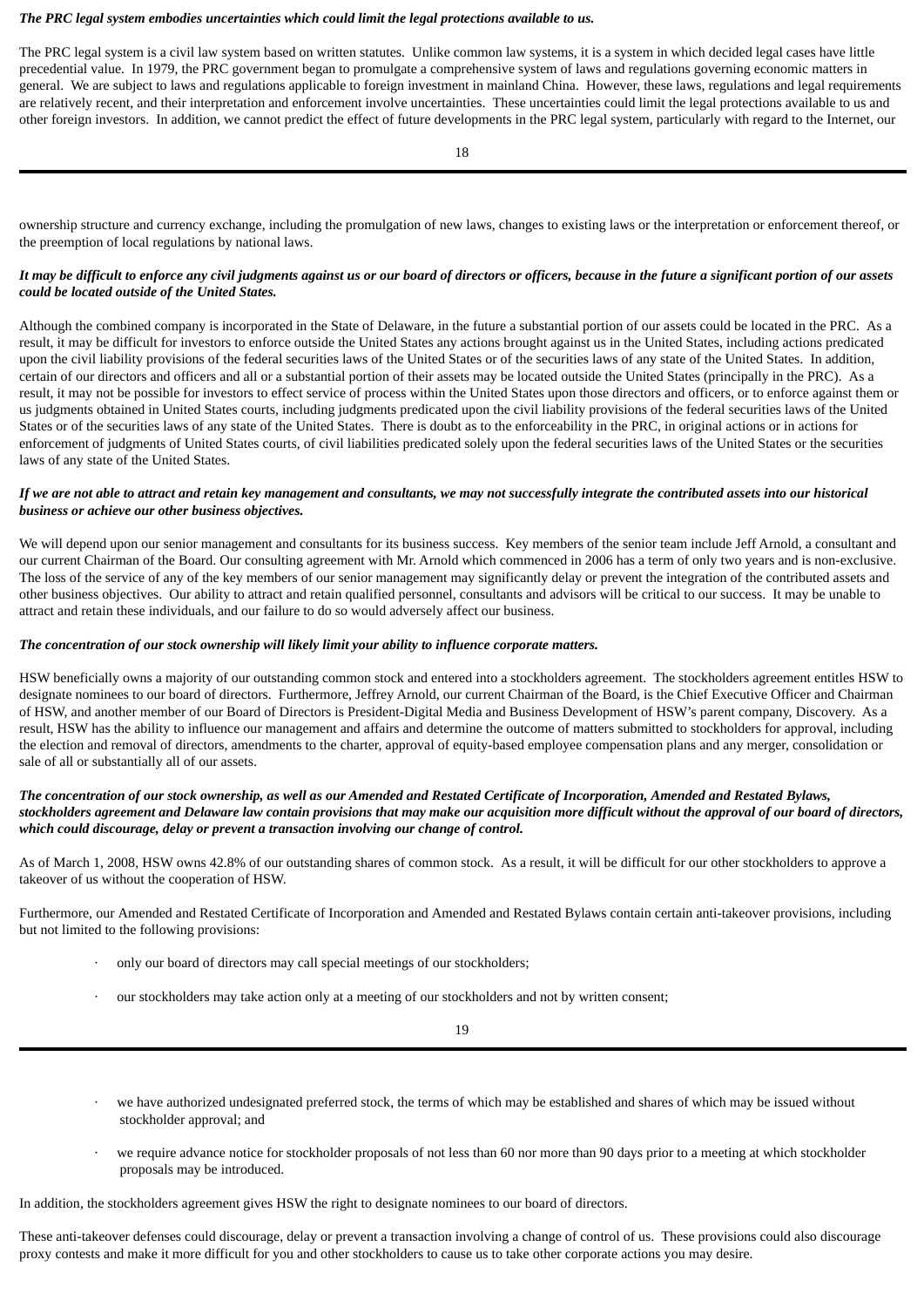Section 203 of the Delaware General Corporation Law may also delay, defer or prevent a change in control that our stockholders might consider to be in their best interest. We are subject to Section 203 of the Delaware General Corporation Law which, subject to certain exceptions, prohibits "business combinations" between a publicly-held Delaware corporation and an "interested stockholder," which is generally defined as a stockholder who becomes a beneficial owner of 15% or more of a Delaware corporation's voting stock for a three-year period following the date that such stockholder became an interested stockholder. Section 203 could have the effect of delaying, deferring or preventing a change in control of us that our stockholders might consider to be in their best interest.

## <span id="page-14-0"></span>**ITEM 1B. UNRESOLVED STAFF COMMENTS**

None.

#### <span id="page-14-1"></span>**ITEM 2. PROPERTIES**

Our corporate headquarters are located at One Capital City Plaza, 3350 Peachtree Road, Suite 1600, Atlanta, Georgia, which consists of approximately 6,000 square feet of leased space. At December 31, 2008, we also leased 73 square feet in Beijing, China, as well as 4,111 in Curitiba and 4,789 in Sao Paulo, Brazil. We are in the process of negotiating leased office space in Beijing to accommodate the mid 2008 launch of our China Internet platform. We do not own any real property. We believe that our existing facilities are adequate to meet our needs in the near term.

As of December 31, 2007, our current total remaining lease obligations are U.S. \$717,776.

#### **ITEM 3. LEGAL PROCEEDINGS**

We are not subject to any material pending legal proceeding, nor are we aware of any material threatened claims against us.

#### **ITEM 4. SUBMISSION OF MATTERS TO A VOTE OF SECURITY HOLDERS**

No matters were submitted to a vote of our security holders during the fourth quarter of the year ended December 31, 2007.

<span id="page-14-3"></span><span id="page-14-2"></span>20

#### <span id="page-14-5"></span><span id="page-14-4"></span>**PART II**

### **ITEM 5. MARKET FOR THE REGISTRANTS COMMON EQUITY, RELATED STOCKHOLDER MATTERS AND ISSUER PURCHASES OF EQUITY SECURITIES**

Our common stock has been traded on the NASDAQ Global Market under the symbol "HSWI" since October 2, 2007, and INTAC traded on the NASDAQ Capital Market under the symbol "INTN" prior to that time. The following table sets forth the high and low sales prices of our and INTAC's common stock, as reported per the appropriate market.

|                                     | High       | Low        |
|-------------------------------------|------------|------------|
| Year ended December 31, 2006        |            |            |
| <b>First Quarter</b>                | \$<br>8.87 | \$<br>3.83 |
| <b>Second Quarter</b>               | 14.49      | 4.80       |
| Third Quarter                       | 8.02       | 5.67       |
| <b>Fourth Quarter</b>               | 7.69       | 6.10       |
|                                     |            |            |
| <b>Year ended December 31, 2007</b> |            |            |
| <b>First Quarter</b>                | \$<br>8.92 | \$<br>5.65 |
| <b>Second Quarter</b>               | 8.00       | 6.50       |
| <b>Third Quarter</b>                | 11.48      | 5.00       |
| <b>Fourth Quarter</b>               | 11.25      | 4.18       |

#### **Holders of Record**

As of March 28, 2008, the last sale price of our common stock on NASDAQ Global Market was \$4.95 per share. As of March 28, 2008, there were approximately 19 stockholders of record.

#### **Dividend Policy**

We have neither paid nor declared dividends on our common stock since our inception and do not plan to pay dividends in the foreseeable future. Any earnings that we may realize will be returned to finance our growth.

#### **Sales of Unregistered Securities**

<span id="page-14-6"></span>On October 2, 2007, accredited institutional investors referred to in this report as the American investors purchased approximately 3.4 million shares of our common stock for \$22.5 million, or \$6.57 per share, in a private placement pursuant to Section 4(2) of the Securities Act of 1933. We did not use an underwriter in this transaction. On February 4, 2008, we issued approximately 2.7 million additional shares to the American investors pursuant to an adjustment mechanism in the stock purchase agreements making the final price \$3.68 per share.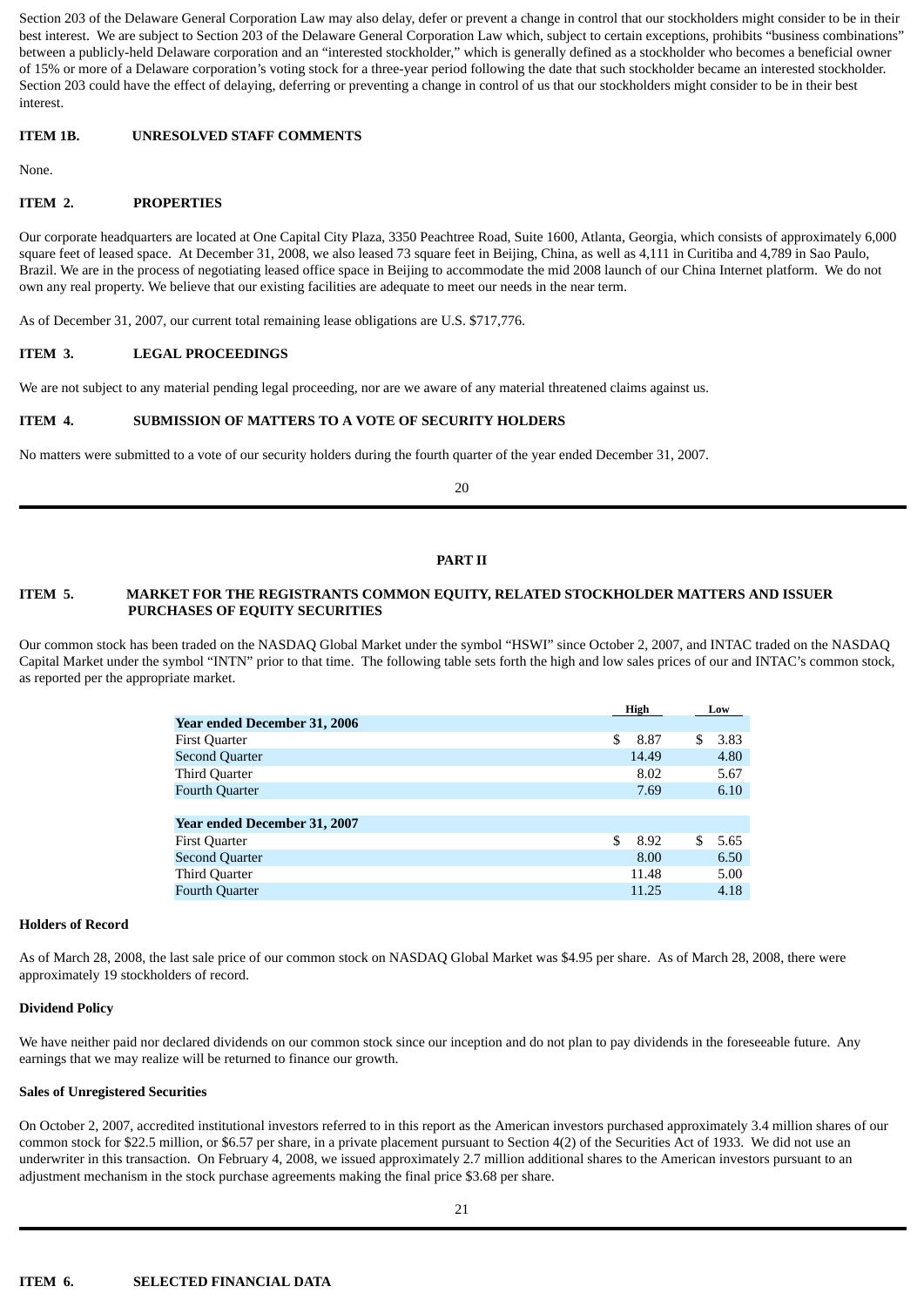The following table sets forth consolidated financial data with respect to us as of and for the period from inception (March 14, 2006) to December 31, 2006, and as of and for the year ended December 31, 2007. The selected consolidated financial data below should be read in conjunction with the audited consolidated financial statements and related notes included elsewhere in this Annual Report on Form 10-K and "Management's Discussion and Analysis of Financial Condition and Results of Operations" included in Item 7. This is particularly true because our historical financial data is difficult to compare from period to period because of the mergers and business dispositions we have recently consummated, as described therein.

The following data, insofar as it relates to the year ended December 31, 2007, and for the period from inception (March 14, 2006) through December 31, 2006, has been derived from the audited consolidated financial statements, including the consolidated balance sheets at December 31, 2007, and 2006, and the related consolidated statements of operations, cash flows and stockholders' equity and comprehensive income for the year ended December 31, 2007, and for the period from inception (March 14, 2006) through December 31, 2006, and notes thereto appearing elsewhere in this report.

As discussed in Notes 1, 2, and 3 to the consolidated financial statements included elsewhere in this report, HSWI merged with INTAC International Inc. on October 2, 2007, and the INTAC Legacy Businesses were subsequently disposed on February 29, 2008. The audited consolidated information for the year ended December 31, 2007, includes INTAC's results of operations from October 2, 2007, through the December 31, 2007, and balance sheet information as of December 31, 2007. Following the disposition, the sole asset we will retain from INTAC is the indefinite lived Internet Licenses intangible and no revenue was realized from this asset in 2007.

However we do not believe that the historical results (including INTAC) for the year ended December 31, 2007, are indicative of our ongoing trends and future continuing operations. Accordingly, we have also included in the Selected Financial Data below, pro forma unaudited results of operations for the period from October 2, 2007, (date of the merger) to December 31, 2007, and certain balance sheet information for the INTAC Legacy Businesses as well as pro forma unaudited results of operations and certain balance sheet information for HSWI, excluding the results of the INTAC Legacy Businesses.

We have also not included the selected financial data of INTAC, as predecessor, for the years 2003 through 2005 because (i) that financial data includes the most significant INTAC business segment which was sold simultaneously with the INTAC Merger and (ii) the INTAC Legacy Businesses were subsequently sold on February 29, 2008. Such historical information is neither comparable nor indicative of HSWI's future trends or future continuing operations.

 $22$ 

#### **Consolidated Statement of Operations Data:**

|                                                  | <b>HSWI</b><br><b>For the Period</b><br>from March 14,<br>2006 (date of<br>inception) to<br><b>December 31, 2006</b> |      | <b>HSWI</b><br><b>For the Year Ended</b><br><b>December 31, 2007</b> |                | <b>INTAC Legacy</b><br><b>Businesses</b><br><b>For the Period</b><br>from October 2,<br>2007 (date of<br>merger) to<br><b>December 31, 2007</b><br>(unaudited) | <b>HSWI</b><br>For the Year Ended<br><b>December 31, 2007</b><br>Pro Forma<br>(unaudited) |                |  |
|--------------------------------------------------|----------------------------------------------------------------------------------------------------------------------|------|----------------------------------------------------------------------|----------------|----------------------------------------------------------------------------------------------------------------------------------------------------------------|-------------------------------------------------------------------------------------------|----------------|--|
| Operating revenue                                | \$                                                                                                                   | $\$$ | 346,162                                                              | $\mathfrak{S}$ | 198,627                                                                                                                                                        | $\mathfrak{S}$                                                                            | 147,535        |  |
| Cost of services                                 |                                                                                                                      |      | 1,352,470                                                            |                | 110,218                                                                                                                                                        |                                                                                           | 1,242,252      |  |
| Gross loss                                       |                                                                                                                      |      | (1,006,308)                                                          |                | 88,409                                                                                                                                                         |                                                                                           | (1,094,717)    |  |
| <b>Operating expenses</b>                        | 12,556,817                                                                                                           |      | 38,517,631                                                           |                | 24,776,435                                                                                                                                                     |                                                                                           | 13,741,196     |  |
| Loss from operations                             | (12, 556, 817)                                                                                                       |      | (39,523,939)                                                         |                | (24, 688, 026)                                                                                                                                                 |                                                                                           | (14, 835, 913) |  |
| Other expense                                    | (148, 942)                                                                                                           |      | (15,366)                                                             |                | 67                                                                                                                                                             |                                                                                           | (15, 433)      |  |
| Net loss                                         | \$<br>(12,705,759)                                                                                                   | \$   | (39,539,305)                                                         | $\mathbb{S}$   | (24, 687, 959)                                                                                                                                                 | $\mathfrak{S}$                                                                            | (14,851,346)   |  |
| Per share data:                                  |                                                                                                                      |      |                                                                      |                |                                                                                                                                                                |                                                                                           |                |  |
| Basic loss per share                             | \$<br>(1,270,575.90)                                                                                                 | \$   | (3.42)                                                               |                |                                                                                                                                                                | \$                                                                                        | (1.29)         |  |
| Diluted loss per share                           | \$<br>(1,270,575.90)                                                                                                 | \$   | (3.42)                                                               |                |                                                                                                                                                                | $\$$                                                                                      | (1.29)         |  |
| Weighted average shares outstanding -<br>basic   | 10                                                                                                                   |      | 11,544,818                                                           |                |                                                                                                                                                                |                                                                                           | 11,544,818     |  |
| Weighted average shares outstanding -<br>diluted | 10                                                                                                                   |      | 11,544,818                                                           |                |                                                                                                                                                                |                                                                                           | 11,544,818     |  |
|                                                  |                                                                                                                      |      |                                                                      |                |                                                                                                                                                                |                                                                                           |                |  |

**Consolidated Balance Sheet Data:**

|                           | <b>HSWI</b><br><b>December 31, 2006</b> | <b>HSWI</b><br><b>December 31, 2007</b> | <b>INTAC Legacy</b><br><b>Businesses</b><br><b>December 31, 2007</b><br>(unaudited) | <b>HSWI</b><br>Pro Forma<br><b>December 31, 2007</b><br>(unaudited) |
|---------------------------|-----------------------------------------|-----------------------------------------|-------------------------------------------------------------------------------------|---------------------------------------------------------------------|
| Cash and cash equivalents | 233,262                                 | 3.639.831                               | 163.158                                                                             | 3,476,673                                                           |
|                           |                                         |                                         |                                                                                     |                                                                     |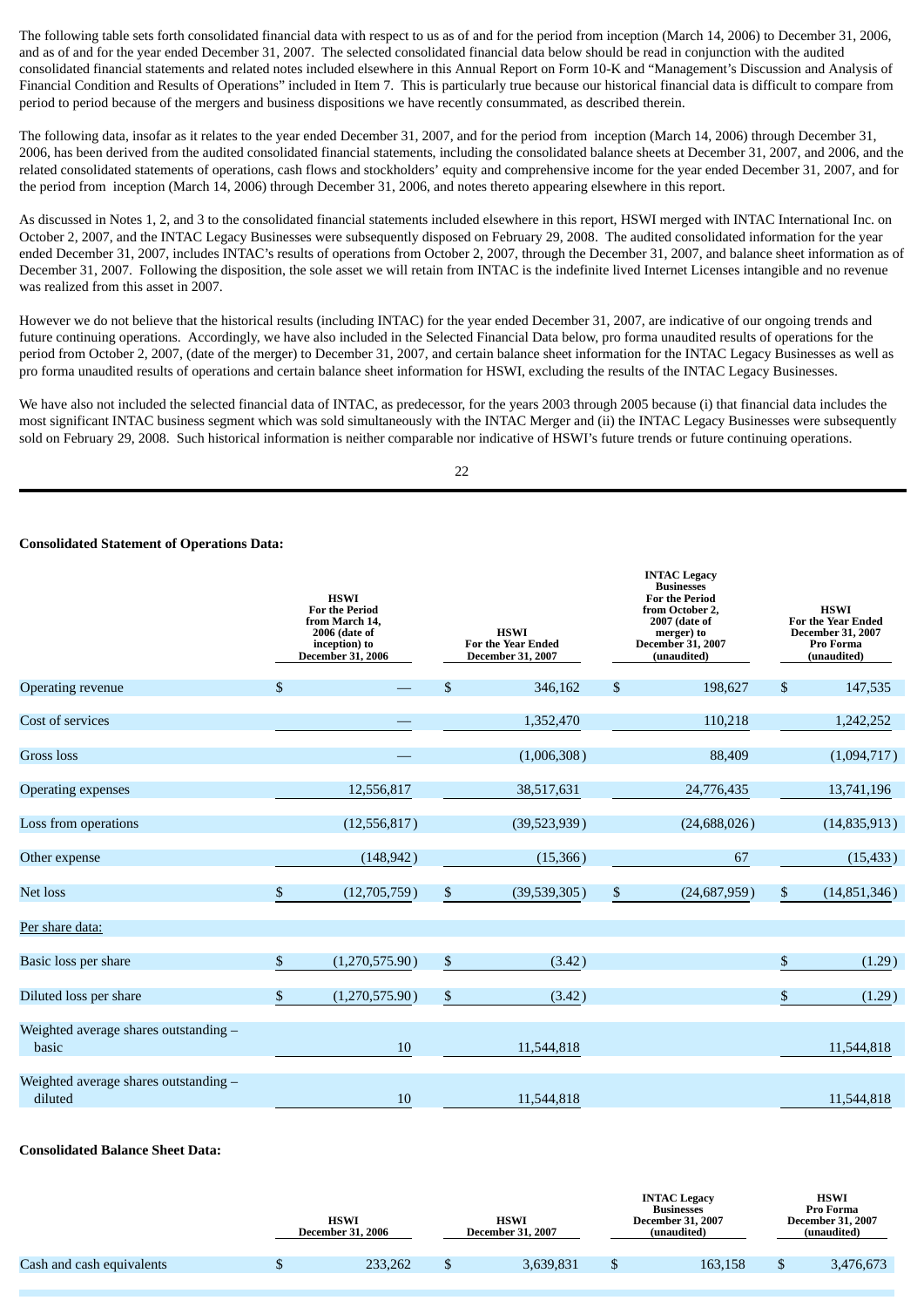| Goodwill and other intangibles | \$<br>$\overbrace{\phantom{12333}}$ | \$ | 25,133,933 | \$<br>15,133,933 | <sup>\$</sup> | 10,000,000 |
|--------------------------------|-------------------------------------|----|------------|------------------|---------------|------------|
|                                |                                     |    |            |                  |               |            |
| <b>Total Assets</b>            | \$<br>1,917,058                     | \$ | 34,745,160 | \$<br>19,988,029 | <sup>\$</sup> | 14,757,131 |
|                                |                                     |    |            |                  |               |            |
| <b>Total liabilities</b>       | \$<br>4,811,830                     | \$ | 9,834,723  | \$<br>6,163,131  | <sup>\$</sup> | 3,671,592  |
|                                |                                     |    |            |                  |               |            |
| Stockholders' equity           | \$<br>1,917,058                     | \$ | 24,910,437 | \$<br>13,824,898 | \$            | 11,085,539 |
|                                |                                     |    |            |                  |               |            |
|                                |                                     | 23 |            |                  |               |            |
|                                |                                     |    |            |                  |               |            |

## <span id="page-16-0"></span>**ITEM 7. MANAGEMENT'S DISCUSSION AND ANALYSIS OF FINANCIAL CONDITION AND RESULTS OF OPERATIONS**

The following discussion of our financial condition and results of operations should be read in conjunction with the consolidated financial statements and the notes to those statements included elsewhere in this Annual Report on Form 10-K. This discussion contains predictions, estimates and other forward-looking statements that involve a number of risks and uncertainties, including those discussed under "Part I—Item 1A. Risk Factors" and elsewhere in this Annual Report on Form 10-K. These risks could cause our actual results to differ materially from those anticipated in these forward-looking statements.

## **Business Overview and Recent Events**

We were formed on March 14, 2006, as a wholly owned subsidiary of HowStuffWorks, Inc. ("HSW") in order to (i) develop businesses using exclusive digital publishing rights to HSW's content for the countries of China and Brazil and (ii) to effect the merger with INTAC International, Inc. (the "INTAC Merger"). Our ongoing primary focus is to become an international online publishing company that develops and operates Internet businesses focused on providing consumers in the world's emerging digital economies with locally relevant, high quality content.

## **The INTAC Merger**

The INTAC Merger was done to assist in the development of our digital content database exclusively licensed from HSW by (i) accelerating our obtaining Internet licenses in China for launching our Internet platform, (ii) obtaining INTAC International, Inc. ("INTAC") knowledge of the Chinese markets, relationships, and core competencies to accelerate the growth of our Internet platforms in China and (iii) providing additional cash flow from INTAC's established businesses. These established businesses include services related to wireless telephone training and the development and sale of educational software delivered to customers in China ("INTAC Legacy Businesses"). As discussed below, the INTAC Legacy Businesses were subsequently disposed.

Prior to the consummation of the merger with INTAC, we had only limited assets and operations incident to our formation and in preparation for the merger with INTAC and subsequent business.

On October 2, 2007, we completed the INTAC Merger and related transactions pursuant to which:

- · HSW contributed to us, in exchange for our common stock, among other items more fully discussed elsewhere in this Annual Report to Form 10-K, perpetual, fully paid up, royalty-free exclusive digital publishing rights to HSW's existing content for the countries of China and Brazil which we are translating and localizing into the predominant languages of China and Brazil.
- · A wholly owned subsidiary of ours was merged with INTAC surviving as a wholly owned subsidiary of ours and holders of INTAC common stock received one share of our common stock in exchange for each of their shares of INTAC common stock.
- · Certain investors purchased or agreed to purchase shares of our common stock having an aggregate value of approximately \$39.4 million, of which \$22.5 million and \$16.9 million (both before expenses) were received in October 2007, and January and February 2008, respectively.
- · Our stock became publicly traded on the NASDAQ Global Market under the symbol "HSWI" in connection with the INTAC Merger. Prior to the INTAC Merger, INTAC's common stock was traded on the NASDAQ Capital Market under the symbol "INTN".
- In connection with and as a condition of the INTAC Merger, INTAC sold its wireless handset and prepaid calling cards distribution businesses ("distribution companies"), to an entity controlled by Wei Zhou, INTAC's Chief Executive Officer and President, in exchange for 3.0 million shares of our common stock

24

 held by Mr. Zhou. The 3.0 million shares of our common stock were recorded as treasury shares valued at cost as determined by a third party valuation.

As more fully discussed in Note 2 to the consolidated financial statements included in this Annual Report to Form 10-K, the preliminary allocation of the purchase price of \$47.9 million resulted in approximately \$29.0 million of goodwill primarily from our expectations that we could utilize INTAC's knowledge of the Chinese markets, relationships, and core competencies to accelerate the growth of our Internet platforms in China. However, as discussed below we decided to dispose of the entire INTAC Legacy Businesses subsequent to December 31, 2007, such disposition occurring on February 29, 2008.

## **HSW Merger with Discovery Communications, LLC.**

In December 2007, HSW was acquired by Discovery Communications, LLC ("Discovery") and became a wholly owned subsidiary of Discovery. As a result, certain of our contributions from HSW were modified. See "Merger of HSW and Discovery Communications, LLC" in Item 1, Description of Business, contained elsewhere in this Annual Report to Form 10-K. At December 31, 2007, Discovery, through its wholly owned subsidiary HSW, owned approximately 46.5% of our outstanding common stock.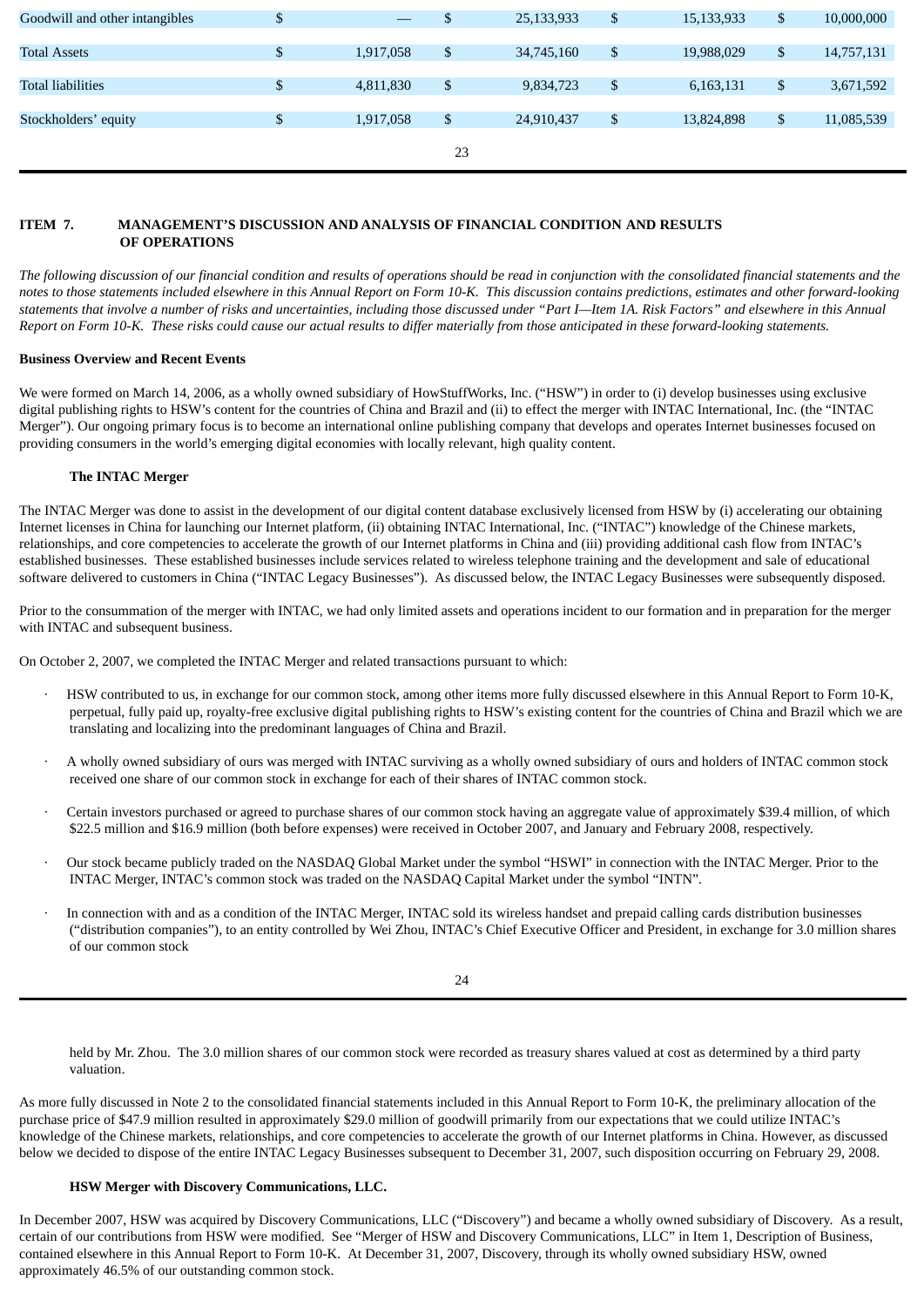## **Our Operations**

Our initial focus in the online publishing market will be the online publishing of localized, translated Chinese and Brazilian editions of HowStuffWorks.com, utilizing strategies based on those utilized by HSW and described above, as tailored to the needs of each localized market.

We launched our Brazilian website in March 2007. At December 31, 2007, we had approximately 3,500 articles that were either (i) articles from the HSW content database translated from English to Portuguese or (ii) originally created content. The web site address is *http://hsw.uol.com.br/*. We are in the early development of our business strategy in Brazil as we continue to expand by (i) adding original proprietary digital content designed to meet the information needs of the Brazilian online community, (ii) expanding the amount of translated content from HSW, and (iii) refining local marketing strategies.

We are entering the Chinese online publishing market and utilizing a combination of the licensed and sublicensed content that we recently received from HSW with the benefits of INTAC's relationships and knowledge of the Chinese markets in obtaining our Internet licenses. We expect to deploy our Internet platform in China in mid-2008. We have hired Chinese personnel, received licenses to conduct certain business in China and are in the process of translating and localizing our content for the China online publishing business.

We also intend to generate revenue by assembling our own library of digital content (including originally authored content and content that has been acquired from third parties) for our own use and for licensing to various customers, which may include HSW, in territories outside of our markets. Both China and Brazil represent significant, growing markets for our initial online publishing strategy.

#### **Subsequent Sale of the INTAC Legacy Businesses and Related Transactions**

Due to an increased focus of our management and resources on our primary Internet publishing business, a change of control in our majority ownership leading to further refinement in our strategies, and an under performance of the INTAC Legacy Businesses after the INTAC Merger, we decided subsequent to December 31, 2007, to dispose of these legacy businesses. The INTAC Legacy Businesses were comprised of two lines of business, including services related to wireless telephone training and the development and sale of educational software in China, both unrelated to our core Internet platform business.

We had originally estimated when deciding to acquire the INTAC Legacy Businesses that in addition to accelerating our obtaining Internet licenses in China for launching our Internet platform, INTAC would provide us (i) further knowledge of the Chinese markets, relationships, and core competencies to accelerate the growth of our Internet platform in China and (ii) additional cash flow from INTAC's established businesses. Following the underperformance of the INTAC Legacy Businesses in the fourth quarter of 2007, that resulted in short-term negative cash flow from

25

these operations and a change-in-control of our business through the acquisition of our largest shareholder HSW, by Discovery, we reconsidered the potential risk of excessive consumption of short-term cash and management resources by our acquired non-core INTAC Legacy Businesses and refined our strategic direction.

We decided that it was critical that all our current resources be fully focused on expanding our Brazilian platform and launching our Chinese Internet platform in mid-2008. Although we believe we have benefited in the short-term from INTAC's relationships and knowledge of the Chinese markets in obtaining our Internet licenses, this refined strategic focus did not allow us the time required to realize the expected long-term synergies from INTAC's knowledge of the Chinese markets, relationships, and core competencies. In addition, we were provided with and acted on an opportunity to sell the unrelated INTAC Legacy Businesses for approximately their stand-alone appraised value, and through simultaneous sale of the treasury stock received, generate significant additional cash resources for investing in our core Internet businesses.

At December 31, 2007, we recognized in loss from operations before income taxes in the statement of operations, a preliminary goodwill write off of approximately \$22.5 million related to the February 29, 2008, INTAC Legacy Businesses disposition. All the goodwill resulting from the INTAC acquisition was included in the INTAC Legacy Businesses when we determined the potential write off, because such operations had not been integrated with our online publishing segment prior to our decision to dispose of the INTAC Legacy Businesses.

On February 29, 2008, we completed the sale of the INTAC Legacy Businesses. The INTAC Legacy Businesses were sold to China Trend Holdings Ltd., a British Virgin Islands corporation that is owned by Wei Zhou, CEO, director and significant stockholder of INTAC prior to the INTAC Merger in October 2007. Mr. Zhou was also on our board of directors from October to December 2007. In accordance with the Share Purchase Agreement with China Trend Holdings, we were to receive 5.0 million of our common shares owned by Mr. Zhou. In addition, as a condition to the February 29, 2008, INTAC Legacy Businesses disposition, the INTAC Legacy Businesses were to include \$4.5 million in cash at closing.

At the February 29, 2008 INTAC Legacy Businesses disposition, we received only 4.5 million of our shares from Mr. Zhou and accordingly, we only funded the INTAC Legacy Businesses with \$2.7 million in cash. Mr. Zhou delivered his additional 0.5 million shares of our stock to us on March 26, 2008, and, we will release another \$1.8 million in cash to the INTAC Legacy Businesses. After this disposition, all of HSWI's assets are in our core Internet business and the sole asset we retain from the INTAC Merger is the Internet Licenses we are using to enter the Chinese markets.

On February 15, 2008, we entered into a Stock Purchase Agreement where we agreed to sell and two qualified institutional buyers agreed to purchase the 5.0 million shares of our common stock received from the INTAC Legacy Businesses disposition at a purchase price of \$3.68 per share. Simultaneously with the February 29, 2008 disposition, we sold the 4.5 million shares we received to the institutional buyers. The additional 0.5 million shares received from Mr. Zhou were sold on March 28, 2008, to the institutional buyers for \$1.8 million.

#### *Results of Operations*

Prior to the consummation of the merger with INTAC, we had only limited assets and operations incident to our formation and in preparation for the merger with INTAC and subsequent business.

The following table sets forth Results of Operations with respect to us for the period from inception (March 14, 2006) to December 31, 2006, and for the year ended December 31, 2007. As discussed in Notes 1, 2, and 3 to the consolidated financial statements included elsewhere in this Annual Report on Form 10- K, HSWI merged with INTAC International Inc. on October 2, 2007, and the INTAC Legacy Businesses were subsequently disposed on February 29, 2008. Following the disposition, the sole asset we retain from INTAC is the indefinite lived Internet Licenses intangible and no revenue was realized from this asset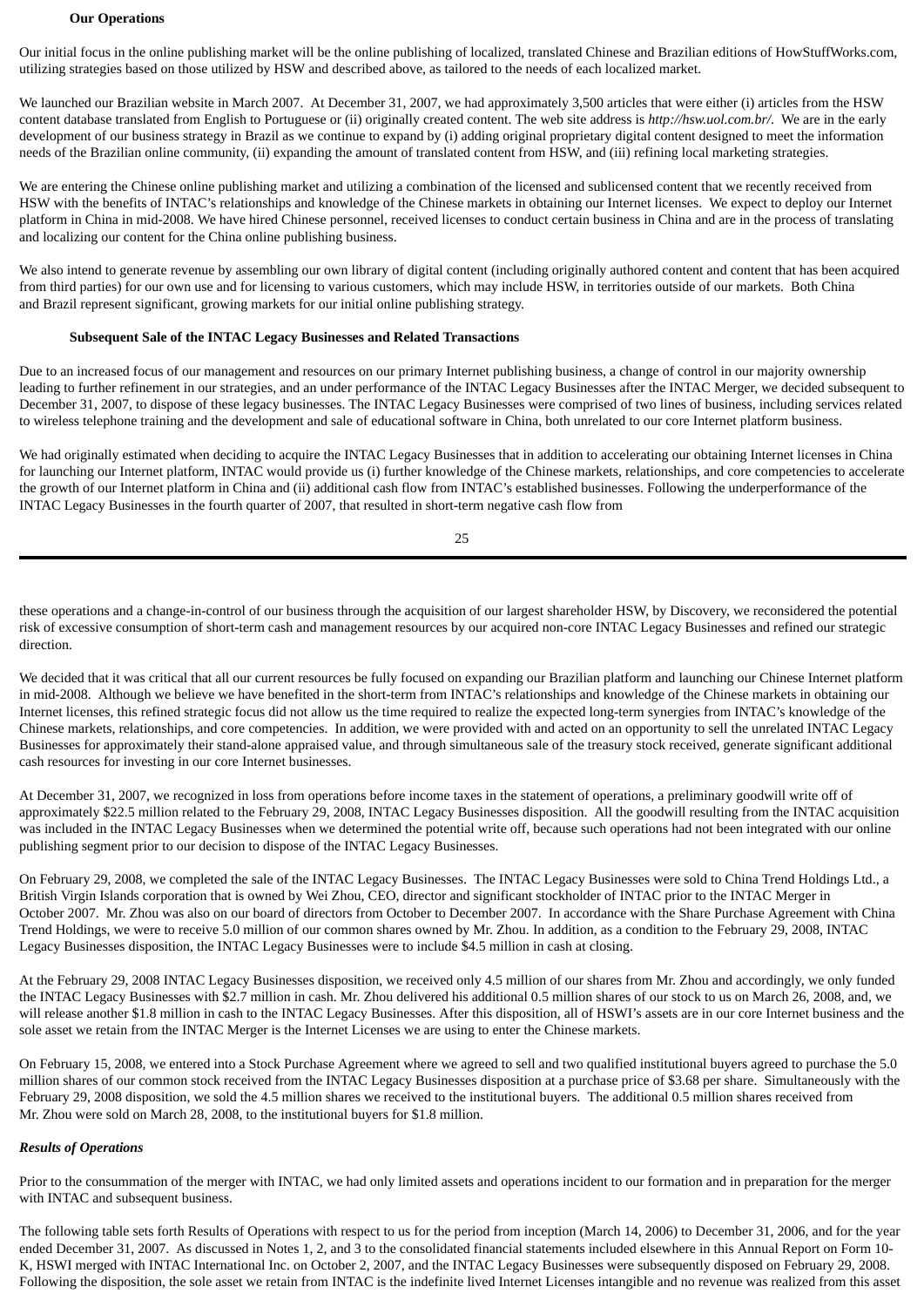in 2007. The audited results of operations for the year ended December 31, 2007, includes INTAC's results of operations from October 2, 2007, through the December 31, 2007.

However, we do not believe that the results of operations including INTAC for the year ended December 31, 2007, are indicative of our ongoing trends and future continuing operations. Accordingly, we have also included in the results of operations below, INTAC Legacy Businesses pro forma unaudited results of operations for the period from October 2, 2007, (date of the merger) to December 31, 2007, as well as pro forma unaudited results of operations for HSWI, excluding the results of the INTAC Legacy Businesses. Accordingly, the discussions that

follow regarding our year over year results of operations are comparing the HSWI audited results of operations from inception to December 31, 2006, to HSWI unaudited pro forma results of operations for the year ended December 31, 2007, unless otherwise noted.

### **HSW INTERNATIONAL, INC. and SUBSIDIARIES PRO FORMA STATEMENT OF OPERATIONS (expressed in U.S. Dollars)**

|                                                          | <b>HSWI</b><br><b>For the Period</b><br>from March 14,<br>2006 (date of<br>inception) to<br>December 31,<br>2006 |    | <b>HSWI</b><br><b>For the Year</b><br><b>Ended December</b><br>31, 2007 |    | <b>INTAC Legacy</b><br><b>Businesses</b><br><b>For the Period</b><br>from October 2,<br>2007 (date of<br>merger) to<br>December 31,<br>2007 (unaudited) |    | <b>HSWI</b><br>For the Year Ended<br><b>December 31, 2007</b><br>Pro Forma<br>(unaudited) |
|----------------------------------------------------------|------------------------------------------------------------------------------------------------------------------|----|-------------------------------------------------------------------------|----|---------------------------------------------------------------------------------------------------------------------------------------------------------|----|-------------------------------------------------------------------------------------------|
| <b>Operating revenues</b>                                |                                                                                                                  |    |                                                                         |    |                                                                                                                                                         |    |                                                                                           |
| Digital online publishing                                | \$                                                                                                               | \$ | 147,535                                                                 | \$ |                                                                                                                                                         | \$ | 147,535                                                                                   |
| Career development services                              |                                                                                                                  |    | 198,627                                                                 |    | 198,627                                                                                                                                                 |    |                                                                                           |
| <b>Cost of services</b>                                  |                                                                                                                  |    |                                                                         |    |                                                                                                                                                         |    |                                                                                           |
| Digital online publishing                                |                                                                                                                  |    | 1,242,252                                                               |    |                                                                                                                                                         |    | 1,242,252                                                                                 |
| Career development services                              |                                                                                                                  |    | 110,218                                                                 |    | 110,218                                                                                                                                                 |    |                                                                                           |
| Total cost of services                                   |                                                                                                                  |    | 1,352,470                                                               |    | 110,218                                                                                                                                                 |    | 1,242,252                                                                                 |
| Gross (profit) loss                                      |                                                                                                                  |    | (1,006,308)                                                             |    | 88,409                                                                                                                                                  |    | (1,094,717)                                                                               |
|                                                          |                                                                                                                  |    |                                                                         |    |                                                                                                                                                         |    |                                                                                           |
| <b>Operating expenses</b>                                |                                                                                                                  |    |                                                                         |    |                                                                                                                                                         |    |                                                                                           |
| Selling, general and administrative                      | 12,552,917                                                                                                       |    | 13,934,417                                                              |    | 250,969                                                                                                                                                 |    | 13,683,448                                                                                |
| Product development<br>Provision for doubtful accounts   |                                                                                                                  |    | 516,350                                                                 |    | 516,350                                                                                                                                                 |    |                                                                                           |
| Depreciation and amortization                            | 3,900                                                                                                            |    | 1,210,631<br>337,851                                                    |    | 1,210,631<br>280,103                                                                                                                                    |    | 57,748                                                                                    |
| Goodwill write off related to disposition                |                                                                                                                  |    | 22,518,382                                                              |    | 22,518,382                                                                                                                                              |    |                                                                                           |
| Total operating expenses                                 | 12,556,817                                                                                                       |    | 38,517,631                                                              |    | 24,776,435                                                                                                                                              |    | 13,741,196                                                                                |
|                                                          |                                                                                                                  |    |                                                                         |    |                                                                                                                                                         |    |                                                                                           |
| Loss from operations                                     | (12,556,817)                                                                                                     |    | (39,523,939)                                                            |    | (24, 688, 026)                                                                                                                                          |    | (14, 835, 913)                                                                            |
| Other income (expense)                                   |                                                                                                                  |    |                                                                         |    |                                                                                                                                                         |    |                                                                                           |
| Interest income (expense), net                           | (148, 942)                                                                                                       |    | 11,909                                                                  |    | 67                                                                                                                                                      |    | 11,842                                                                                    |
| Other (expense)                                          |                                                                                                                  |    | (27, 275)                                                               |    |                                                                                                                                                         |    | (27, 275)                                                                                 |
| Total other (expense)                                    | (148, 942)                                                                                                       |    | (15,366)                                                                |    | 67                                                                                                                                                      |    | (15, 433)                                                                                 |
|                                                          |                                                                                                                  |    |                                                                         |    |                                                                                                                                                         |    |                                                                                           |
| <b>Loss before income taxes</b>                          | (12,705,759)                                                                                                     |    | (39,539,305)                                                            |    | (24, 687, 959)                                                                                                                                          |    | (14,851,346)                                                                              |
| Income taxes                                             |                                                                                                                  |    |                                                                         |    |                                                                                                                                                         |    |                                                                                           |
| <b>Net loss</b>                                          | \$<br>(12,705,759)                                                                                               | \$ | (39,539,305)                                                            | \$ | (24, 687, 959)                                                                                                                                          | \$ | (14, 851, 346)                                                                            |
|                                                          |                                                                                                                  |    |                                                                         |    |                                                                                                                                                         |    |                                                                                           |
| Basic and diluted weighted average shares<br>outstanding | 10                                                                                                               |    | 11,544,818                                                              |    |                                                                                                                                                         |    | 11,544,818                                                                                |
| Net loss per basic and diluted share                     | \$<br>(1,270,576)                                                                                                | \$ | (3.42)                                                                  |    |                                                                                                                                                         | \$ | (1.29)                                                                                    |
|                                                          |                                                                                                                  |    |                                                                         |    |                                                                                                                                                         |    |                                                                                           |

#### **Revenues**

During 2006, we had not launched a website in either Brazil or China and accordingly, had no revenues for the year ended December 31, 2006. The revenue for the year ended December 31, 2007 of \$147,535 is revenue generated in Brazil since the website launch in March 2007. For the year ended December 31, 2007, approximately 22% of the revenue was generated from paid-for impression advertising and 78% was generated from pay for performance ads. There was no China digital online publishing revenue from inception through December 31, 2007, as the website in China had not yet been launched.

27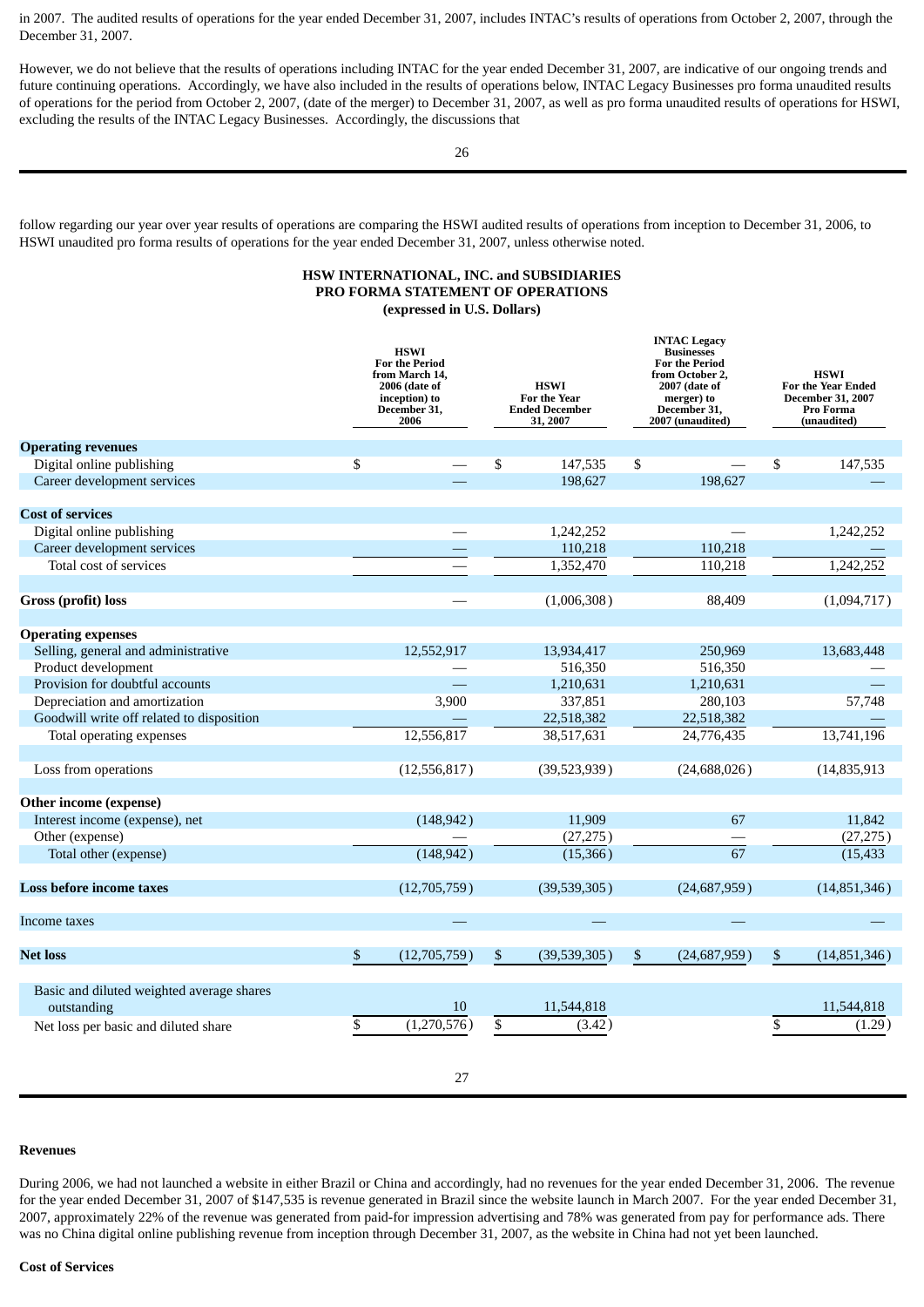Cost of services includes the ongoing third party translation costs incurred by third party vendors for services of translating, localizing, and enhancing articles in English to Portuguese and Mandarin Chinese. Portuguese article translation costs totaled \$0.7 million and Chinese translation costs totaled \$0.5 million for the year ended December 31, 2007, respectively. There were no significant translation costs incurred in the period from inception (March 14, 2006) to December 31, 2006.

#### **Operations—Selling, General and Administrative Expenses**

Our total selling, general and administrative expenses increased by \$1.1 million to \$13.7 million for the year ended December 31, 2007 from the comparable period in 2006. The increase is primarily attributable to increased costs relating to the launching of the Brazil website in 2007, the preparation for entering the China market, and the increased costs of becoming a public company. These increases over 2006 are comprised of \$3.0 million in personnel related costs, \$0.3 million in facility costs, and \$0.3 selling expenses. These increases are partially offset by a \$2.6 million decrease in stock-based compensation expense (See Note 10 to Notes to the Consolidated Financial Statements included in this Annual Report to Form 10-K).

#### **Other Income (Expense)**

Other income (expense) comprised of interest income (expense) as well as other expenses declined \$0.1 million for the year ended December 31, 2007, compared to the comparable period in 2006. The interest expense in both 2007 and 2006 related to the interest on the Affiliated Party Loan (See Note 11 to Notes to the Consolidated Financial Statements included in this Annual Report to Form 10-K) which was paid off in the fourth quarter of 2007. The interest income exceeds our interest expense for the year ended December 31, 2007, because of the funds invested from the sale of our stock to certain investors simultaneously with the October 2, 2007, INTAC Merger. (See Notes 1 and 10 to the Consolidated Financial Statements included herein). Other expense is state franchise fees in 2007.

#### **INTAC Legacy Businesses**

The discussion that follows all relates to the INTAC Legacy Businesses results of operations from October 2, 2007, date of merger, to December 31, 2007. Career development revenues of approximately \$0.2 million are for services related to wireless telephone training and the development and sale of educational software in China. The cost of such revenue, approximately \$0.1 million, is primarily comprised of service fees paid for the provision of software training and technological services and amortization of the software.

Product development costs of \$0.5 are primarily from the development, production and delivery of our career development services, including salaries and facility costs. Selling, general and administrative expenses of \$0.2 million are primarily occupancy, insurance costs and personnel related expenses. The provision for doubtful accounts of \$1.2 million resulted from our continuation of INTAC's reserve policy of reserving accounts receivables that have aged in excess of fifteen months.

As discussed above and more fully in Notes 2 and 3 to the Consolidated Financial Statements included in the Annual Report to Form 10-K, the goodwill write off is the result of the subsequent sale of the INTAC Legacy Businesses on February 29, 2008.

$$
^{28}
$$

## *Critical Accounting Policies*

Our discussion and analysis of our financial condition and results of operations are based upon our consolidated financial statements, which have been prepared in accordance with accounting principles generally accepted in the United States. We believe that of our significant accounting policies, revenue recognition, stock-based compensation and long-lived assets including goodwill and other intangible assets may involve a higher degree of judgment and complexity.

## **Revenue Recognition**

Online publishing revenue is generally recognized as visitors are exposed to or react to advertisements on our website. Revenue is generated from advertising in the form of sponsored links and image ads. This includes both pay-per-performance ads and paid-for-impression advertising. In the pay-per-performance model, we earn revenue based on the number of clicks associated with such ads; in the paid-for-impression model (sponsorships), revenue is derived from the display of ads.

We recognize these revenues when the services have been provided, and the other criteria set forth in Staff Accounting Bulletin ("SAB") No. 104, "Revenue Recognition" have been met; namely, the fees we charge are fixed or determinable, we and our advertisers understand the specific nature and terms of the agreed-upon transactions and the collectability is reasonably assured.

The INTAC Legacy Businesses are classified as career development services. Product revenue from the perpetual license of the our software products is recognized in accordance with SAB No. 104 when persuasive evidence of an arrangement exists, the product has been delivered, the fee is fixed or determinable, and collection of the resulting receivable is reasonably assured, and, if applicable, upon acceptance when acceptance criteria are specified or upon expiration of the acceptance period. Maintenance and support revenue for customer support is deferred and recognized ratably over the service period unless it is included in the initial license fee, provided for less than one year and is not a significant portion of the total license revenue. In this case, maintenance support revenue is recognized when all revenue recognition criteria under Statement of Position 97-2, *"*Software Revenue Recognition," ("SOP 97-2"), Statement of Position 98-9 *"*Modification of SOP 97-2, Software Revenue Recognition, With Respect to Certain Transactions,*"* ("SOP 98-9") and SAB 104 have been met. Product upgrades and enhancement revenue is deferred and recognized ratably over the service period unless it is included in the initial license fee and is not significant. Training and consulting revenue is recognized as services are performed and billable according to the terms of the service arrangement.

We apply the provisions of SOP 97-2 as amended by SOP 98-9 to all transactions involving the sale of all our software products.

For arrangements with multiple obligations (e.g. undelivered maintenance and support bundled with term licenses), we allocate revenue to each component of the arrangement using the residual value method based on evidence of the fair value of the undelivered elements, which is specific to the use. The vendor specific objective evidence of the fair values for the ongoing maintenance and support obligations for term licenses are based upon the prices paid for the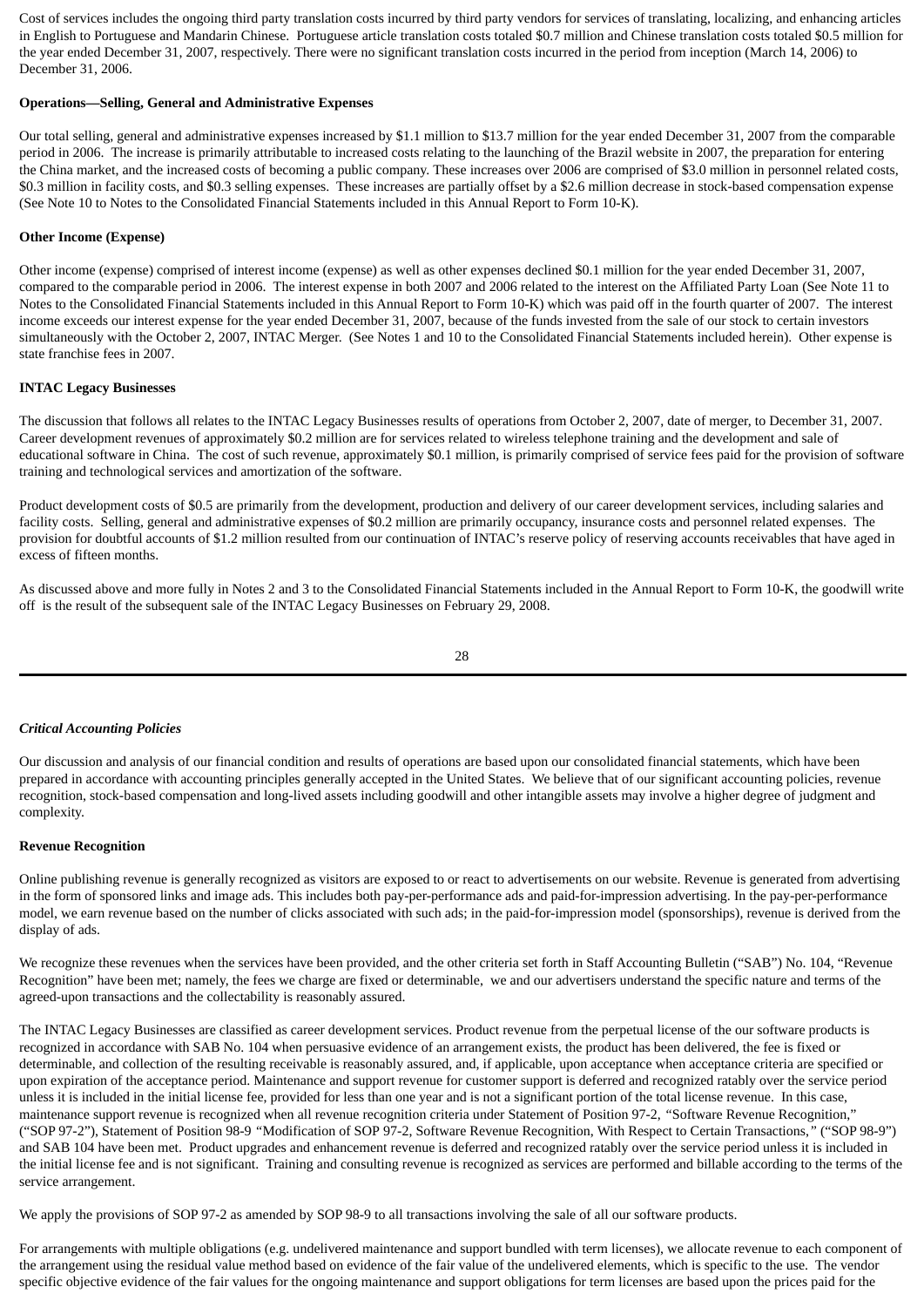separate renewal of these services by the customer or upon substantive renewal rates stated in the contractual arrangements. In this case, maintenance support revenue is recognized when all revenue recognition criteria under SOP 97-2, SOP 98-9 and SAB 104 have been met. Vendor specific objective evidence of the fair value of other services, primarily consulting and training services, is based upon separate sales of these services.

#### **Stock-Based Compensation**

Under the "2006 Equity Incentive Plan" adopted April 13, 2006, HSWI authorized 8,000,000 shares for grant as part of a long term incentive plan to attract, retain and motivate its eligible executives, employees, officers, directors and consultants. Options to purchase common stock under the Plan have been granted to our officers and employees with an exercise price equal to the fair market value of the underlying shares on the date of grant. At December 31, 2007, no options had been exercised under this plan.

We account for stock based compensation in accordance with Statement of Financial Accounting Standards ("SFAS") No. 123 (revised 2004), Share-Based Payment ("SFAS 123R") which requires us to recognize expense related to the fair value of our stock-based compensation awards.

SFAS 123R requires the use of a valuation model to calculate the fair value of the stock based awards. We have elected to use the Black-Scholes options pricing model to determine the fair value of stock options on the dates of grant, consistent with that used for pro forma disclosures under SFAS No. 123, Accounting for Stock-Based Compensation. We measure stock-based compensation based on the fair values of all stock-based awards on the dates of grant, and recognize stock-based compensation expense using the straight-line method over the vesting periods. Stock-based compensation expense was \$7.2 million and \$9.8 million for the year ended December 31, 2007 and for the period from inception to 2006, respectively. (See Note 10 to Consolidated Financial Statements included in this Annual Report to Form 10-K).

## **Long-Lived Assets Including Goodwill and Other Intangible Assets**

We review property and equipment and intangible assets, excluding goodwill, for impairment whenever events or changes in circumstances indicate that the carrying amount of an asset may not be recoverable. Recoverability of these assets is measured by a comparison of the carrying amounts to future net cash flows the assets are expected to generate. If these assets are considered to be impaired, the impairment to be recognized equals the amount by which the carrying value of the assets exceeds its fair market value. Assets to be disposed of are reported at the lower of the carrying amount or fair value less costs to sell.

In accordance with SFAS No. 142, "Goodwill and Other Intangible Assets", we test goodwill for impairment at least annually or more frequently if events or changes in circumstances indicate that this asset may be impaired. SFAS No. 142 also requires that intangible assets with definite lives be amortized over their estimated useful lives and reviewed for impairment whenever events or circumstances indicate an asset's carrying value may not be recoverable in accordance with SFAS No. 144, "Accounting for the Impairment of Long-Lived Assets and for Long-Lived Assets and for Long-Lived Assets to be Disposed Of". We amortize our acquired intangibles with definite lives over four or five years

#### *Liquidity and Capital Resources*

Our core Internet publishing platforms in Brazil and China are our only remaining business segment subsequent to the February 29, 2008, INTAC Legacy Businesses disposition and are in the early development phase of our strategy. We launched our Brazilian Internet platform in March 2007. At December 31, 2007, we had approximately 3,500 articles and we will continue to expand the platform by (i) adding original proprietary digital content designed to meet the information needs of the Brazilian online community, (ii) expanding the digital data base with translated content and (iii) refining local marketing strategies.

We expect to deploy our Internet platform in China in mid-2008. We have hired Chinese personnel and in 2008 will hire additional Chinese personnel to translate and localize our content for the China online publishing business as well as adding original proprietary digital content designed to meet the information needs of the Chinese online community.

We also intend to assemble a library of digital content and license it to various customers, which may include HSW in territories outside of our markets. It is anticipated that this content will include originally authored content as well as content acquired from other parties.

We expect to expend significant resources in launching, expanding and gaining market share for our Internet platforms in these significant, growing markets. We believe that with the completed equity financings and disposition of non-core INTAC Legacy Businesses that our current cash balance and expected cash generated from future operations will be more than sufficient to fund operations for the next twelve months. If cash from equity financings, dispositions, and generated from operations, is insufficient to satisfy our working capital and capital expenditure requirements, we may be required to sell additional equity or obtain additional credit facilities. There is no assurance that such financing will be available or that we will be able to complete financing on satisfactory terms, if at all.

Due to the start up nature of the online publishing segment of HSWI, no revenues were recorded in 2006 while revenues for the year ended December 31, 2007, were only \$0.1 million. The revenue from the INTAC Legacy Businesses from October 2, 2007, the date of the INTAC Merger through December 31, 2007, was only \$0.2 million, and as discussed in Note 3 in Notes to the Consolidated Financial Statements, these businesses were sold on February 29, 2008.

As of December 31, 2007, our cumulative losses were \$52.2 million which included non-cash expenses of \$17.0 million for stock-based compensation and \$22.5 million for the goodwill write off related to disposition of the INTAC Legacy Businesses. We used a significant amount of the \$21.0 million net proceeds from the October 2, 2007, sale of stock to pay transaction costs, to pay off advances from HSW, and to fund operations. As discussed above, in the first quarter of 2008, we received \$33.4 million before expenses from the sale of our stock. (See Notes 3 and 10 to Consolidated Financial Statements included in this Annual Report to Form 10-K). We believe the proceeds from the sale of our stock in early 2008 will provide us sufficient working capital to establish our operations in Brazil and China and provide sufficient working capital through at least December 2008.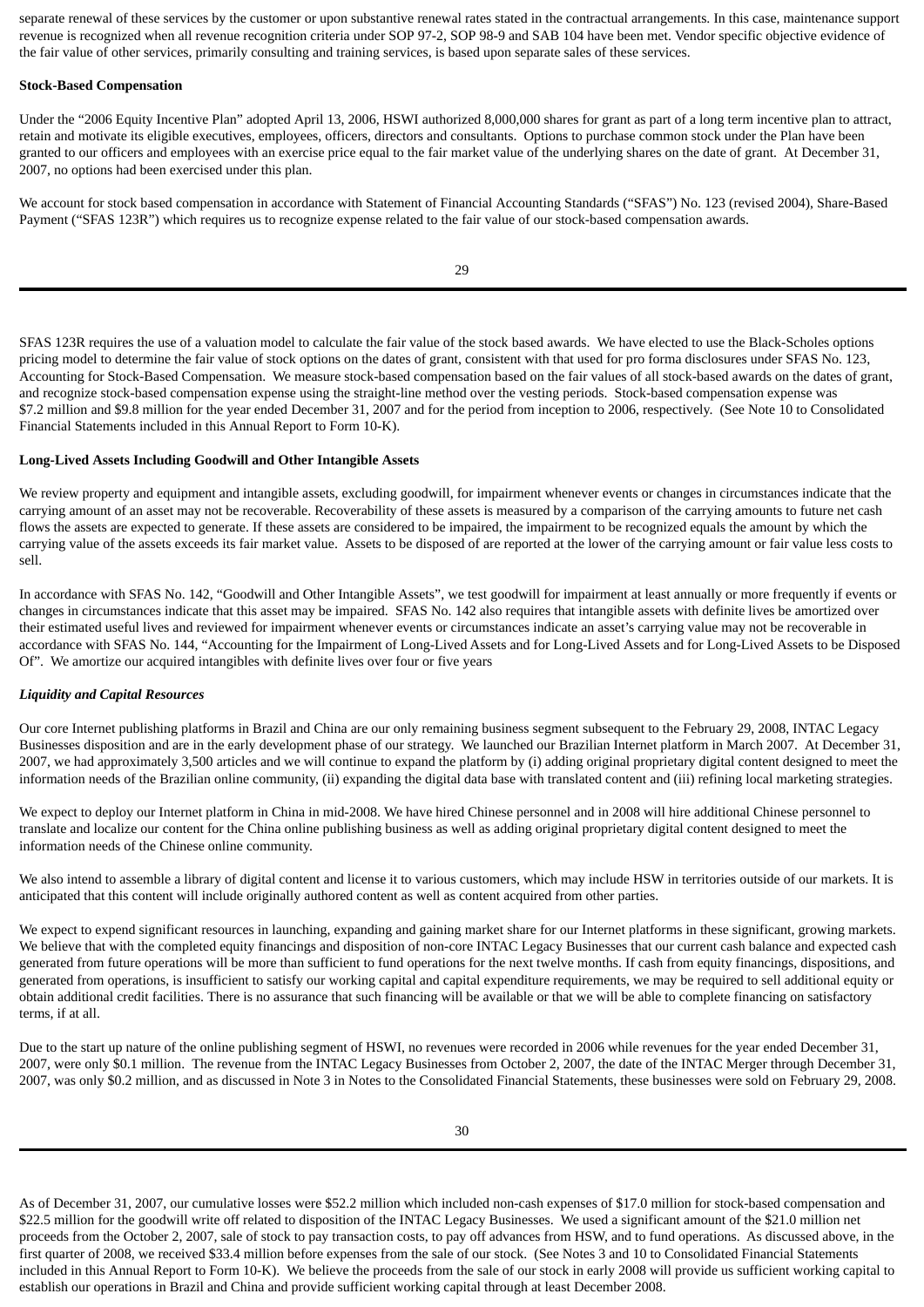## **Cash flows from operations**

We used \$9.9 million more cash from operations during the year ended December 31, 2007 compared to the period of inception through December 31, 2006. The increase is primarily due to: (1) being in existence for all of 2007 versus 10.5 months in 2006; (2) the Brazil operation launched in 2007 with minimal comparable expenditures in 2006; and (3) increased personnel expenses in 2007 as a result of the INTAC Merger activity, the Brazilian Internet launch in 2007, and becoming a public company.

## **Cash used in investing activities**

Net cash of \$0.6 million was used in investing activities during the year ended December 31, 2007 compared to \$1.6 million for the period of inception through December 31, 2006. The decrease was mainly due to declining INTAC Merger transaction costs (the merger transaction activity, negotiations and filings commenced in early 2006 when the transaction costs were heavier) offset by a \$0.1 million increase in property and equipment expenditures.

## **Cash flows from financing activities**

Advances from HSW totaled \$4.5 million for the year ended December 31, 2007, compared to advances of \$4.3 million during the period from inception through December 31, 2006. We repaid \$8.7 million of the advances from HSW during the year ended December 31, 2007. In addition, cash flows from financing activities in 2007 included the \$21.0 million (net of expenses) raised from the sale of common stock to certain investors on October 2, 2007. (See Notes 1 and 10 to the Consolidated Financial Statements included in this Annual Report to Form 10-K).

## **ITEM 7A. QUANTITATIVE AND QUALITATIVE DISCLOSURES ABOUT MARKET RISK**

The foreign currency financial statements of our international operations are translated into U.S. dollars at current exchange rates, except revenues and expenses, which are translated at average exchange rates during each reporting period. Net exchange gains or losses resulting from the translation of assets and liabilities are accumulated in a separate section of stockholders' equity titled "accumulated other comprehensive income (loss)." Generally, our foreign expenses are denominated in the same currency as the associated foreign revenues and at this stage of development the exposure to rate changes is minimal.

Financial instruments that potentially subject us to a concentration of credit risk consist principally of cash and accounts receivables. At December 31, 2007, 95% of our cash was denominated in U.S. dollars, and 5% represented cash denominated in either Chinese Renminbi or Hong Kong dollars. The amount of cash at December 31, 2007 denominated in Brazilian Reais was de minimus. All our cash is placed with financial institutions we believe are of high credit quality. At year end 99% of our trade receivables are from the INTAC Legacy Businesses that were sold on February 29, 2007.

We do not use financial instruments to hedge our foreign exchange exposure because the effects of the foreign exchange rate fluctuations are not material. We do not use financial instruments for trading purposes. The net assets of our foreign operations at December 31, 2007, were approximately \$10.0 million.

During 2006, our wholly owned subsidiary in Brazil entered into six separate unsecured notes payable with a related party with principal and interest due dates ranging from March through August 2007. Interest on these loans is based on the Interbank Certificate of Deposit rate plus .3% through .5%. As of December 31, 2006, the balance of

<span id="page-21-2"></span><span id="page-21-1"></span><span id="page-21-0"></span>
$$
31\\
$$

the notes payable outstanding was \$195,848, including accrued interest. The notes payable balance of \$280,380 including accrued interest was paid in full in the fourth quarter of 2007.

Other than the Brazilian notes previously described, we have not entered into long-term agreements or borrowing arrangements with third parties. Therefore, we do not believe there is any material exposure to market risk changes in interest rates.

We do not use any derivative financial instruments to mitigate any of our currency risks. We do not currently have any credit facilities and therefore are not subject to interest rate risk. Due to the nature of our short-term investments and our lack of debt, we have concluded that we face no material market risk exposure. Therefore, no quantitative tabular disclosures are required.

## **ITEM 8. FINANCIAL STATEMENTS AND SUPPLEMENTARY DATA**

The information required by this Item is set forth in the consolidated financial statements and notes thereto beginning at page F-1 of this report.

## **ITEM 9. CHANGES IN AND DISAGREEMENTS WITH ACCOUNTANTS ON ACCOUNTING AND FINANCIAL DISCLOSURE**

None.

## <span id="page-21-3"></span>**ITEM 9A(T). CONTROLS AND PROCEDURES**

This annual report does not include a report of management's assessment regarding internal control over financial reporting or an attestation report of our registered public accounting firm due to a transition period established by rules of the Securities and Exchange Commission for newly public companies.

This annual report does not include an attestation report of our registered public accounting firm regarding internal control over financial reporting. Management's report was not subject to attestation by our registered public accounting firm pursuant to temporary rules of the Securities and Exchange Commission that permit the us to provide only management's report in this annual report.

## <span id="page-21-4"></span>**ITEM 9B. OTHER INFORMATION**

None.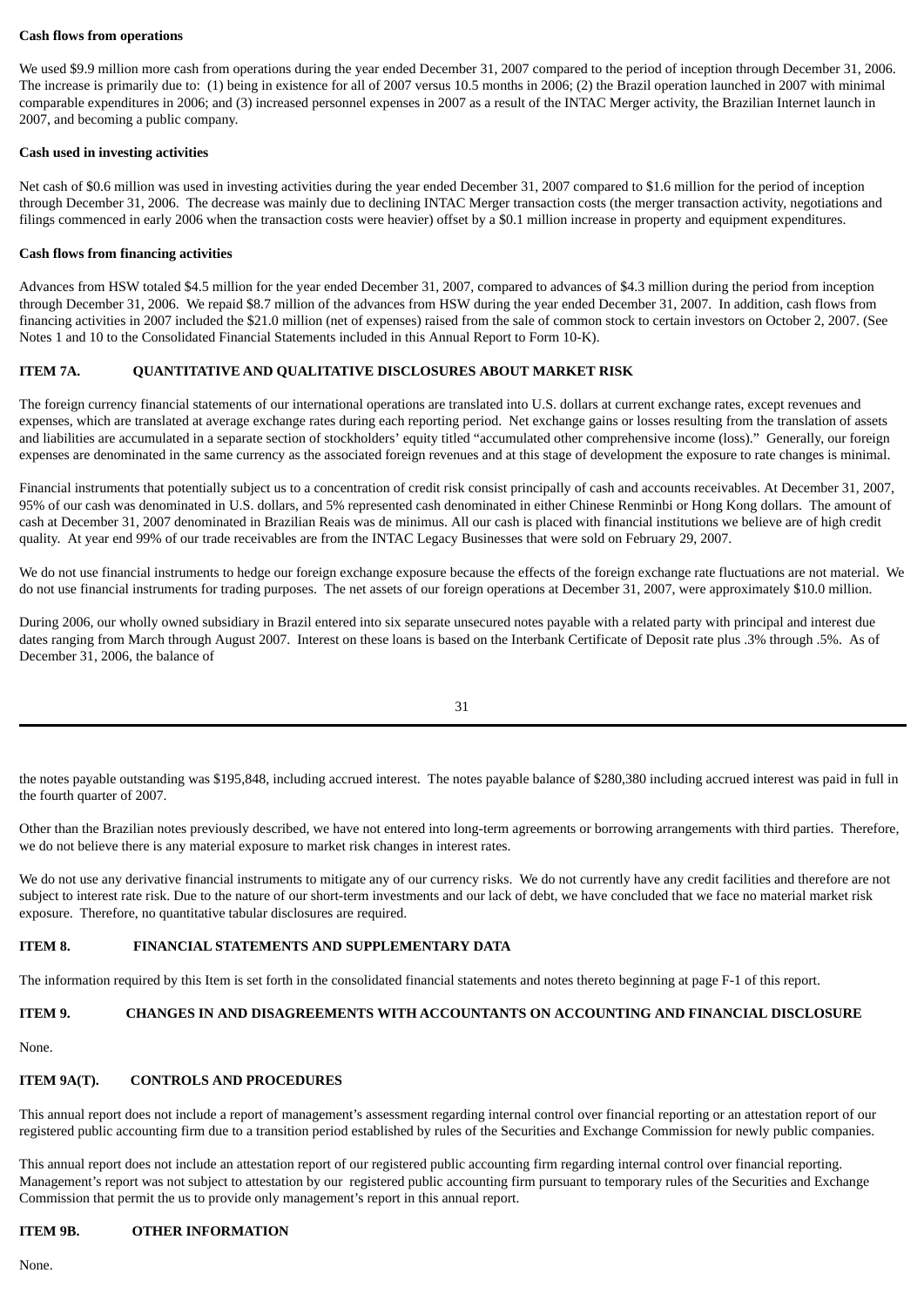<span id="page-22-2"></span><span id="page-22-1"></span><span id="page-22-0"></span>32

### **ITEM 10. DIRECTORS, EXECUTIVE OFFICERS AND CORPORATE GOVERNANCE**

Incorporated by reference from the information in our proxy statement for the 2008 Annual Meeting of Stockholders, which we plan to file with the Securities and Exchange Commission within 120 days of the end of the fiscal year to which this report relates.

The information required by Item 10 with respect to identification of our executive officers has been included in Item 1 of this Form 10-K in reliance on General Instruction G of Form 10-K and Instruction 3 to Item 401(b) of Regulation S-K.

## **ITEM 11. EXECUTIVE COMPENSATION**

Incorporated by reference from the information in our proxy statement for the 2008 Annual Meeting of Stockholders, which we plan to file with the Securities and Exchange Commission within 120 days of the end of the fiscal year to which this report relates.

### <span id="page-22-3"></span>**ITEM 12. SECURITY OWNERSHIP OF CERTAIN BENEFICIAL OWNERS AND MANAGEMENT AND RELATED STOCKHOLDER MATTERS**

The information required by this item is incorporated by reference from the information in our proxy statement for the 2008 Annual Meeting of Stockholders, which we plan to file with the Securities and Exchange Commission within 120 days of the end of the fiscal year to which this report relates.

### **ITEM 13. CERTAIN RELATIONSHIPS AND RELATED TRANSACTIONS, AND DIRECTOR INDEPENDENCE**.

Incorporated by reference from the information in our proxy statement for the 2008 Annual Meeting of Stockholders, which we plan to file with the Securities and Exchange Commission within 120 days of the end of the fiscal year to which this report relates.

#### **ITEM 14. PRINCIPALACCOUNTANT FEES AND SERVICES**

Incorporated by reference from the information in our proxy statement for the 2008 Annual Meeting of Stockholders, which we plan to file with the Securities and Exchange Commission within 120 days of the end of the fiscal year to which this report relates.

<span id="page-22-5"></span><span id="page-22-4"></span>33

#### <span id="page-22-7"></span><span id="page-22-6"></span>**PART IV**

#### **ITEM 15 EXHIBITS AND FINANCIAL STATEMENT SCHEDULES**

(a)(1) Index to Consolidated Financial Statements

Please see the accompanying Index to Consolidated Financial Statements which appears on page F-1 of this report. The Reports of Independent Registered Public Accounting Firm, Consolidated Financial Statements and Notes to Consolidated Financial Statements which are listed in the Index to Consolidated Financial Statements and which appear beginning on page F-2 of this report are included in Item 8 above.

(a)(2) Financial Statement Schedule

Schedule 11: Valuation and Qualifying Accounts

All other schedules have been omitted because they are not required, not applicable, or the required information is otherwise included.

(a)(3) The exhibits to this report are listed on the Index to Exhibits following the signature pages of this report.

(b) Exhibits.

See the Exhibit Index following the signature pages of this report.

(c) Financial Statement Schedule

<span id="page-22-8"></span>See the description under Item 15. (a)(2) above.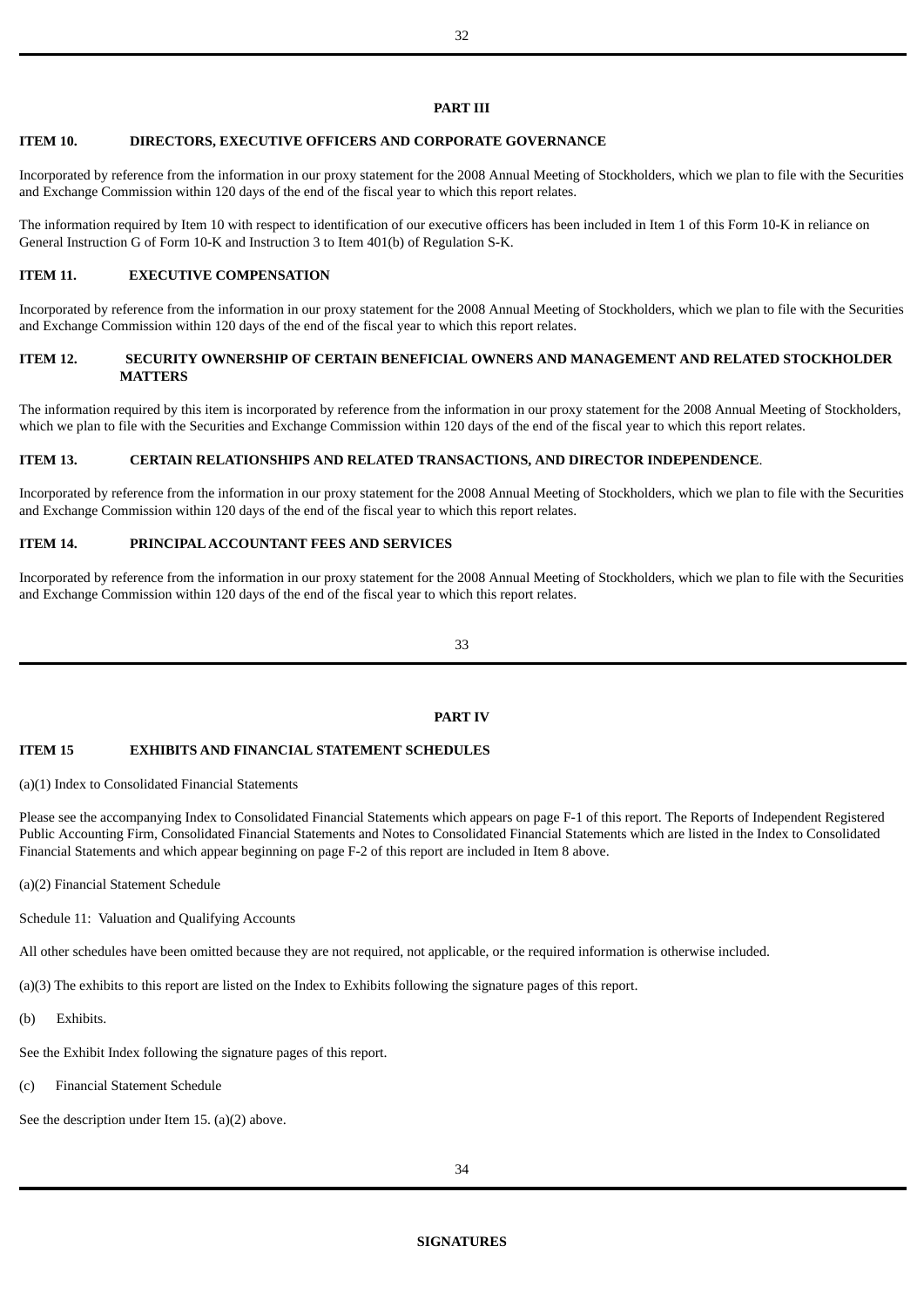Pursuant to the requirements of Section 13 or 15(d) of the Securities Exchange Act of 1934, as amended, the registrant has duly caused this report to be signed on its behalf by the undersigned, thereunto duly authorized this 31st day of March 2008.

## **HSW INTERNATIONAL, Inc.**

By: **/s/ Henry N. Adorno Henry N. Adorno Vice Chairman**

Pursuant to the requirements of the Securities Exchange Act of 1934, as amended, this report has been signed below by the following persons on behalf of the Registrant and in the capacities and on the day of March 2008.

| Name                                              | <b>Title</b>                                                                   |
|---------------------------------------------------|--------------------------------------------------------------------------------|
| /s/ Henry N. Adorno<br><b>Henry N. Adorno</b>     | Vice Chairman (Principal Executive Officer) and<br>Director                    |
| /s/ J. David Darnell<br>J. David Darnell          | Chief Financial Officer (Principal Financial and<br><b>Accounting Officer)</b> |
| /s/ Jeffrey T. Arnold<br><b>Jeffrey T. Arnold</b> | Chairman of the Board                                                          |
| /s/ Theodore P. Botts<br><b>Theodore P. Botts</b> | Director                                                                       |
| /s/ Bruce Campbell<br><b>Bruce Campbell</b>       | Director                                                                       |
| /s/ Boland Jones<br><b>Boland Jones</b>           | Director                                                                       |
| /s/ Arthur Kingsbury<br><b>Arthur Kingsbury</b>   | Director                                                                       |
| /s/ Kai-Shing Tao<br><b>Kai-Shing Tao</b>         | Director                                                                       |
|                                                   |                                                                                |

35

### <span id="page-23-0"></span>(b) Exhibits.

| <b>Exhibit</b><br><b>Number</b> | <b>Description of Document</b>                                                                                                                                                                           | Registrant's<br>Form | <b>Dated</b> | <b>Exhibit</b><br><b>Number</b> | <b>Filed</b><br>Herewith |
|---------------------------------|----------------------------------------------------------------------------------------------------------------------------------------------------------------------------------------------------------|----------------------|--------------|---------------------------------|--------------------------|
| 2.1                             | Agreement and Plan of Merger, dated as of April 20, 2006, among<br>HowStuffWorks, Inc., HSW International, Inc., HSW International<br>Merger Corporation and INTAC International, Inc.                   | $S-4/A$              | 07/10/07     | Annex A                         |                          |
| 2.2                             | First Amendment to Agreement and Plan of Merger, dated<br>January 29, 2007, among HowStuffWorks, Inc., HSW International,<br>Inc., HSW International Merger Corporation and INTAC<br>International, Inc. | $S-4/A$              | 07/10/07     | Annex B                         |                          |
| 2.3                             | Second Amendment to Agreement and Plan of Merger, dated<br>August 23, 2007, among HowStuffWorks, Inc., HSW<br>International, Inc., HSW International Merger Corporation and<br>INTAC International, Inc. | $S-1/A$              | 01/14/08     | 2.3                             |                          |
| 3.1                             | Amended and Restated Certificate of Incorporation of<br>HSW International, Inc.                                                                                                                          | $8-A$                | 10/03/07     | 99.2                            |                          |
| 3.2                             | Second Amended and Restated Bylaws of HSW International, Inc.                                                                                                                                            | $8-K$                | 12/18/07     | 3.2                             |                          |
| 4.1                             | Specimen certificate of common stock of HSW International, Inc.                                                                                                                                          | $S-4/A$              | 07/10/07     | 4.1                             |                          |
| 4.2                             | HSW International 2006 Equity Incentive Plan.                                                                                                                                                            | $S-8$                | 11/05/07     | 4.2                             |                          |
| 4.3                             | Registration Rights Agreement among HSW International, Inc.,<br>HowStuffWorks, Inc. and Wei Zhou dated as of October 2, 2007.                                                                            | $8-K$                | 10/09/07     | 10.6                            |                          |
| 4.4                             | Registration Rights Agreement among HSW International, Inc. and                                                                                                                                          | $8-K$                | 10/09/07     | 10.5                            |                          |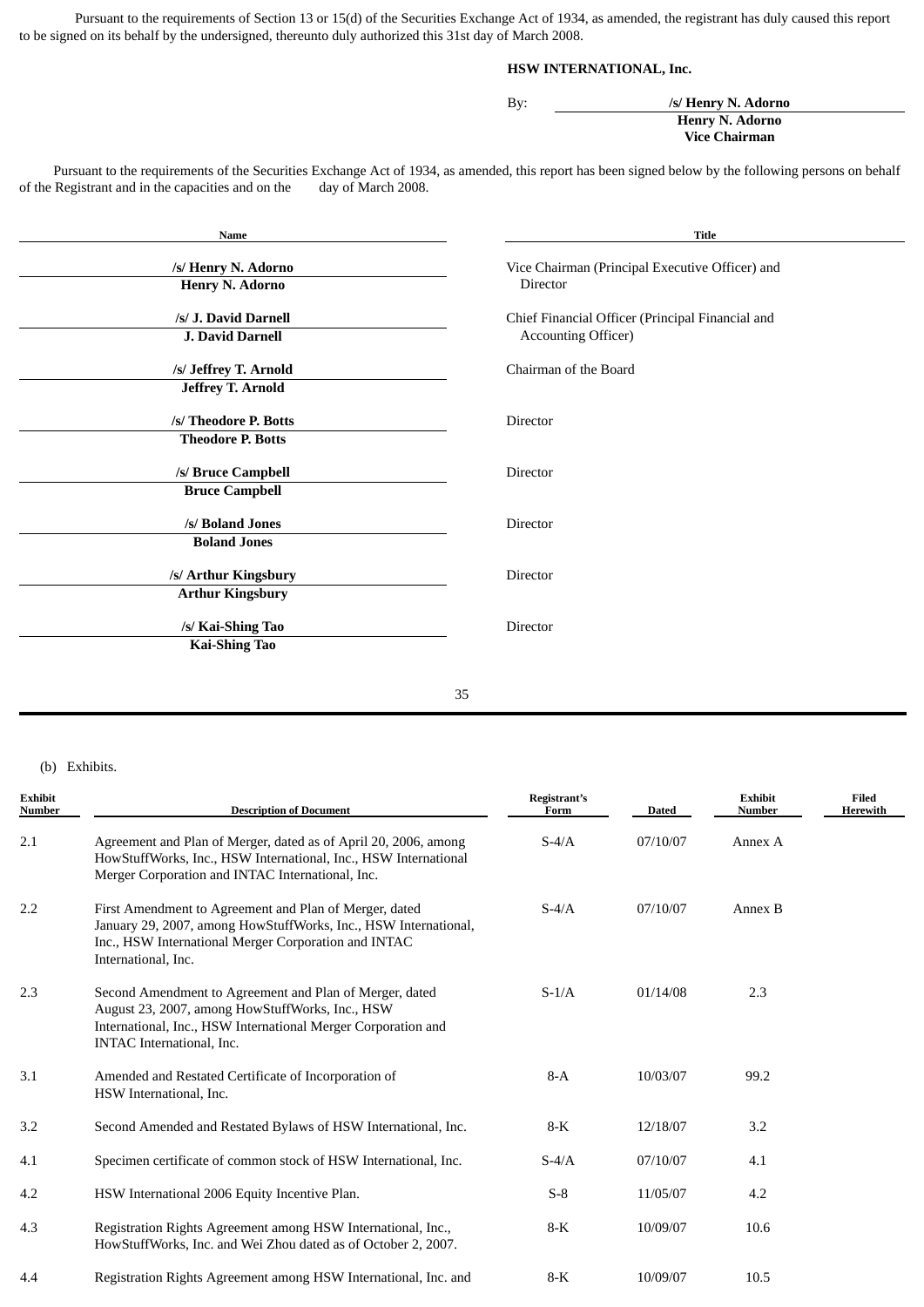|       | American investors dated as of October 2, 2007.                                                                                                                                                                                                                                                                                    |         |          |           |  |
|-------|------------------------------------------------------------------------------------------------------------------------------------------------------------------------------------------------------------------------------------------------------------------------------------------------------------------------------------|---------|----------|-----------|--|
| 4.5   | Affiliate Registration Rights Agreement dated as of October 2, 2007.                                                                                                                                                                                                                                                               | $8-K$   | 10/01/07 | 10.7      |  |
| 10.1  | Amended and Restated Stockholders Agreement, dated as of<br>January 29, 2007, among HowStuffWorks, Inc.,<br>HSW International, Inc. and Wei Zhou.                                                                                                                                                                                  | $S-4/A$ | 07/10/07 | Annex H   |  |
| 10.2  | First Amendment to Amended and Restated Stockholders Agreement,<br>dated as of December 17, 2007, among HowStuffWorks, Inc., HSW<br>International and Wei Zhou.                                                                                                                                                                    | $S-1/A$ | 01/14/08 | 10.2      |  |
| 10.3  | Contribution Agreement (PRC Territories) between<br>HowStuffWorks, Inc. and HSW International, Inc., dated as of<br>October 2, 2007.                                                                                                                                                                                               | $8-K$   | 10/09/07 | 10.2      |  |
| 10.4  | Contribution Agreement (Brazil) between HowStuffWorks, Inc. and<br>HSW International, Inc. dated as of October 2, 2007.                                                                                                                                                                                                            | $8-K$   | 10/09/07 | 10.1      |  |
| 10.5  | Update Agreement between HowStuffWorks, Inc. and<br>HSW International, Inc. dated as of October 2, 2007.                                                                                                                                                                                                                           | $8-K$   | 10/09/07 | 10.4      |  |
|       | 36                                                                                                                                                                                                                                                                                                                                 |         |          |           |  |
| 10.6  | Stock Purchase Agreement dated as of January 29, 2007 between<br>HSW International, Inc. and Ashford Capital Management, Inc.                                                                                                                                                                                                      | $S-4/A$ | 07/10/07 | Annex I-a |  |
| 10.7  | First Amendment to Stock Purchase Agreement dated as of<br>August 23, 2007 between HSW International, Inc. and Ashford<br>Capital Partners, L.P.                                                                                                                                                                                   | $S-1/A$ | 01/14/08 | 10.7      |  |
| 10.8  | Stock Purchase Agreement dated as of January 29, 2007 between<br>HSW International, Inc. and Harvest 2004, LLC.                                                                                                                                                                                                                    | $S-4/A$ | 07/10/07 | Annex I-b |  |
| 10.9  | First Amendment to Stock Purchase Agreement dated as of<br>August 23, 2007 between HSW International, Inc. and Harvest<br>2004, LLC.                                                                                                                                                                                               | $S-1/A$ | 01/14/08 | 10.9      |  |
| 10.10 | Stock Purchase Agreement dated as of January 29, 2007 between<br>HSW International, Inc. and the Purchasers named therein.                                                                                                                                                                                                         | $S-4/A$ | 07/10/07 | Annex I-c |  |
| 10.11 | First Amendment to Stock Purchase Agreement dated as of<br>August 23, 2007 between HSW International, Inc. and the Purchasers<br>named therein.                                                                                                                                                                                    | $S-1/A$ | 01/14/08 | 10.11     |  |
| 10.12 | Stock Purchase Agreement dated April 20, 2006 between<br>HSW International and DWS Finanz-Service GmbH.                                                                                                                                                                                                                            | $S-4/A$ | 07/10/07 | Annex K   |  |
| 10.13 | First Amendment to Stock Purchase Agreement dated January 29,<br>2007 between HSW International and DWS Finanz-Service GmbH.                                                                                                                                                                                                       | $S-4/A$ | 07/10/07 | Annex L   |  |
| 10.14 | Amended and Restated Consulting Agreement dated August 23, 2006<br>between HSW International and Jeffrey T. Arnold (filed as<br>Exhibit 10.11 to the Form S-4 filed on March 14, 2007 and<br>incorporated herein by reference).                                                                                                    | $S-4$   | 03/14/07 | 10.11     |  |
| 10.15 | Amended and Restated Letter Agreement between<br>HowStuffWorks, Inc. and HSW International, Inc. related to certain<br>rights in India and Russia dated as of December 17, 2007.                                                                                                                                                   | $S-1/A$ | 01/14/08 | 10.15     |  |
| 10.16 | Amended and Restated Letter Agreement between<br>HowStuffWorks, Inc. and HSW International, Inc. related to certain<br>trademark rights dated as of December 17, 2007.                                                                                                                                                             | $S-1/A$ | 01/14/08 | 10.16     |  |
| 10.17 | Employment Agreement dated October 16, 2001 between INTAC<br>International, Inc. and Wei Zhou (filed by INTAC International, Inc.,<br>Commission File No 000-32621).                                                                                                                                                               | $8-K$   | 10/16/01 | 10.5      |  |
| 10.18 | Share Purchase Agreement, dated January 29, 2007, among INTAC<br>International, Inc., INTAC International Holdings Limited, INTAC<br>(Tianjin) International Trading Company, Cyber Proof Investments<br>Ltd. and Wei Zhou (included as Annex R to the Form S-4/A filed on<br>July 10, 2007 and incorporated herein by reference). | $S-4/A$ | 07/10/07 | Annex R   |  |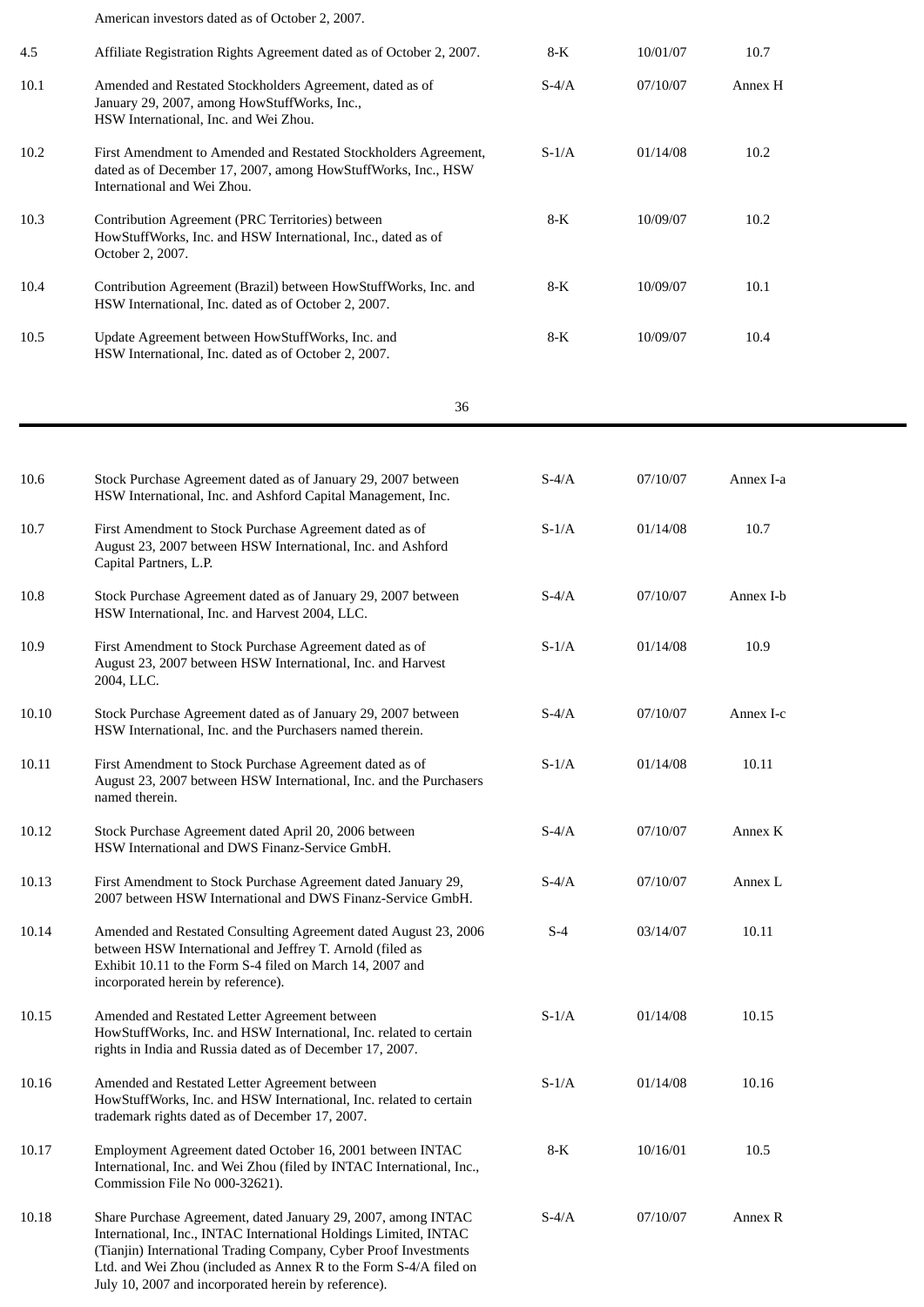| 10.19     | First Amendment to Share Purchase Agreement dated as of<br>August 23, 2007 among INTAC International, Inc., INTAC<br>International Holdings Limited, INTAC (Tianjin) International<br>Trading Company, Cyber Proof Investments Ltd. and Wei Zhou. | $S-1/A$ | 01/14/08 | 10.19 |                           |
|-----------|---------------------------------------------------------------------------------------------------------------------------------------------------------------------------------------------------------------------------------------------------|---------|----------|-------|---------------------------|
| 10.20     | Termination Agreement by and between HSW International, Inc. and<br>HowStuffWorks, Inc., dated as of December 17, 2007.                                                                                                                           | $S-1/A$ | 01/14/08 | 10.20 |                           |
| 23.1 23.2 | Consent of Grant Thornton, LLP<br>Consent of W.T. Uniack & Co. CPA's P.C.                                                                                                                                                                         |         |          |       | $\boldsymbol{\mathrm{X}}$ |
| 31.1      | Certification by the Principal Executive Officer pursuant to<br>Section 240.13a-14 or section 240.15d-14 of the Securities and<br>Exchange Act of 1934, as amended.                                                                               |         |          |       | X                         |
| 31.2      | Certification by the Principal Financial and Accounting Officer<br>pursuant to Section 240.13a-14 or section 240.15d-14 of the<br>Securities and Exchange Act of 1934, as amended.                                                                |         |          |       | X                         |
| 32.1      | Certification by the Principal Executive Officer pursuant to 18 U.S.C.<br>1350 as adopted pursuant to Section 906 of the Sarbanes-Oxley Act<br>of 2002.                                                                                           |         |          |       | X                         |
| 32.2      | Certification by the Principal Financial and Accounting Officer<br>pursuant to 18 U.S.C. 1350 as adopted pursuant to Section 906 of the<br>Sarbanes-Oxley Act of 2002.                                                                            |         |          |       | X                         |

#### <span id="page-25-0"></span>INDEX TO CONSOLIDATED FINANCIAL STATEMENTS AND RELATED FINANCIAL STATEMENT SCHEDULE

## CONSOLIDATED FINANCIAL STATEMENTS

| <b>Reports of Independent Registered Public Accounting Firm</b>      | $F-2$ |
|----------------------------------------------------------------------|-------|
|                                                                      | $F-4$ |
| <b>Consolidated Balance Sheets</b>                                   |       |
| <b>Consolidated Statements of Operations</b>                         | $F-5$ |
| <b>Consolidated Statements of Stockholders' Equity (Deficit) and</b> |       |
| <b>Comprehensive Income</b>                                          | $F-6$ |
| <b>Consolidated Statements of Cash Flows</b>                         | $F-7$ |
| <b>Notes to Consolidated Financial Statements</b>                    | $F-8$ |
|                                                                      |       |

## FINANCIAL STATEMENT SCHEDULE

## SCHEDULE 11-VALUATION AND QUALIFYING ACCOUNTS

All other schedules not listed above have been omitted because the information required to be set forth therein is not applicable or is shown in the financial statements or notes thereto.

37

### <span id="page-25-1"></span>F-1

## **REPORT OF INDEPENDENT REGISTERED PUBLIC ACCOUNTING FIRM**

Board of Directors and Shareholders HSW International, Inc. and subsidiaries:

We have audited the accompanying consolidated balance sheet of HSW International, Inc. (a Delaware corporation) and subsidiaries ("the Company") as of December 31, 2007, and the related consolidated statements of operations, stockholders' equity and comprehensive income, and cash flows for the year then ended. Our audit of the basic financial statements included the consolidated financial statement schedule listed in the table of contents appearing under Item 8 Schedule II. These consolidated financial statements and financial statement schedule are the responsibility of the Company's management. Our responsibility is to express an opinion on these consolidated financial statements and financial statement schedule based on our audit.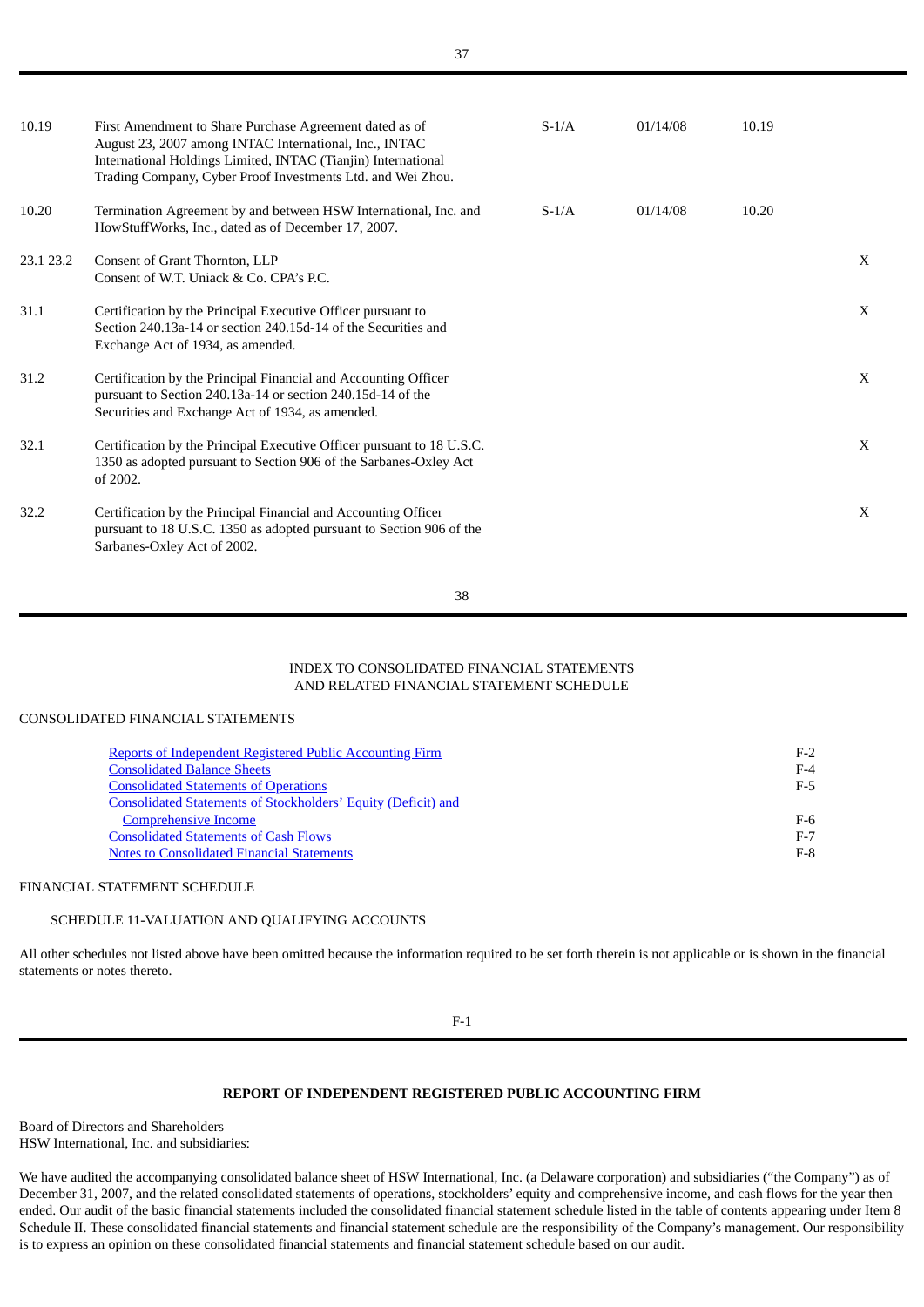We conducted our audit in accordance with the standards of the Public Company Accounting Oversight Board (United States). Those standards require that we plan and perform the audit to obtain reasonable assurance about whether the financial statements are free of material misstatement. The Company is not required to have, nor were we engaged to perform an audit of its internal control over financial reporting. Our audit included consideration of internal control over financial reporting as a basis for designing audit procedures that are appropriate in the circumstances, but not for the purpose of expressing an opinion on the effectiveness of the Company's internal control over financial reporting. Accordingly, we express no such opinion. An audit also includes examining, on a test basis, evidence supporting the amounts and disclosures in the financial statements, assessing the accounting principles used and significant estimates made by management, as well as evaluating the overall financial statement presentation. We believe that our audits provide a reasonable basis for our opinion.

In our opinion, the consolidated financial statements referred to above present fairly, in all material respects, the financial position of HSW International, Inc. and subsidiaries as of December 31, 2007, and the results of its operations and its cash flows for the year then ended in conformity with accounting principles generally accepted in the United States of America. Also in our opinion, the related financial statement schedule, when considered in relation to the basic financial statements taken as a whole, presents fairly, in all material respects, the information set forth therein.

/s/ Grant Thornton LLP Atlanta, Georgia March 26, 2008

F-2

### **INDEPENDENT REGISTERED PUBLIC ACCOUNTING FIRM'S REPORT**

June 14, 2007

To the Board of Directors and Shareholders of HSW International, Inc. (HSWI) Atlanta, Georgia

We have audited the accompanying consolidated balance sheet of HSWI (a Delaware corporation) and subsidiaries as of December 31, 2006, and the related consolidated statements of operations, stockholder's deficit and cash flows for the period March 14, 2006 inception and through the year ended December 31, 2006. These consolidated financial statements are the responsibility of the Company's management. Our responsibility is to express an opinion on these consolidated financial statements based on our audit.

We conducted our audit in accordance with the standards of the Public Company Accounting Oversight Board (United States). Those standards require that we plan and perform the audit to obtain reasonable assurance about whether the financial statements are free of material misstatement. An audit includes examining, on a test basis, evidence supporting the amounts and disclosures in the financial statements. An audit also includes assessing the accounting principles used and significant estimates made by management, as well as evaluating the overall financial statement presentation. We believe that our audit provides a reasonable basis for our opinion.

In our opinion, the consolidated financial statements referred to above present fairly, in all material respects, the financial position of HSWI and subsidiaries as of December 31, 2006, and the results of its operations and cash flows for the period ended December 31, 2006, in conformity with U.S. generally accepted accounting principles.

The accompanying consolidated financial statements have been prepared assuming that the Company will continue as a going concern. The Company has suffered recurring losses and has a net capital deficiency. These conditions raise substantial doubt about its ability to continue as a going concern. The financial statements do not include any adjustments relating to the recoverability and classification of asset carrying amounts or the amount and classification of liabilities that might result should the Company be unable to continue as a going concern.

/s/ W.T. UNIACK & CO. CPA'S P.C. *Certified Public Accountants* Atlanta, Georgia

<span id="page-26-0"></span>F-3

#### **HSW INTERNATIONAL, INC. and SUBSIDIARIES CONSOLIDATED BALANCE SHEETS (expressed in U.S. Dollars)**

|                                                                                             |              | December 31. |    |         |
|---------------------------------------------------------------------------------------------|--------------|--------------|----|---------|
|                                                                                             | 2006<br>2007 |              |    |         |
|                                                                                             |              |              |    |         |
| <b>Assets</b>                                                                               |              |              |    |         |
|                                                                                             |              |              |    |         |
| Current assets                                                                              |              |              |    |         |
| Cash and cash equivalents                                                                   | \$           | 3,639,831    | \$ | 233,262 |
| Trade accounts receivable (net of allowance for doubtful accounts of \$1,210,631 and \$0 at |              |              |    |         |
| December 31, 2007 and 2006, respectively)                                                   |              | 3,021,520    |    |         |
| Prepaid expenses and other current assets                                                   |              | 2,253,601    |    | 56,923  |
| Total current assets                                                                        |              | 8,914,952    |    | 290,185 |
|                                                                                             |              |              |    |         |
| Property and equipment, net                                                                 |              | 584,435      |    | 110,994 |
| Other assets                                                                                |              | 111,840      |    | 168,800 |
| Goodwill                                                                                    |              | 6,432,871    |    |         |
| Licenses to operate in China                                                                |              | 10,000,000   |    |         |
|                                                                                             |              |              |    |         |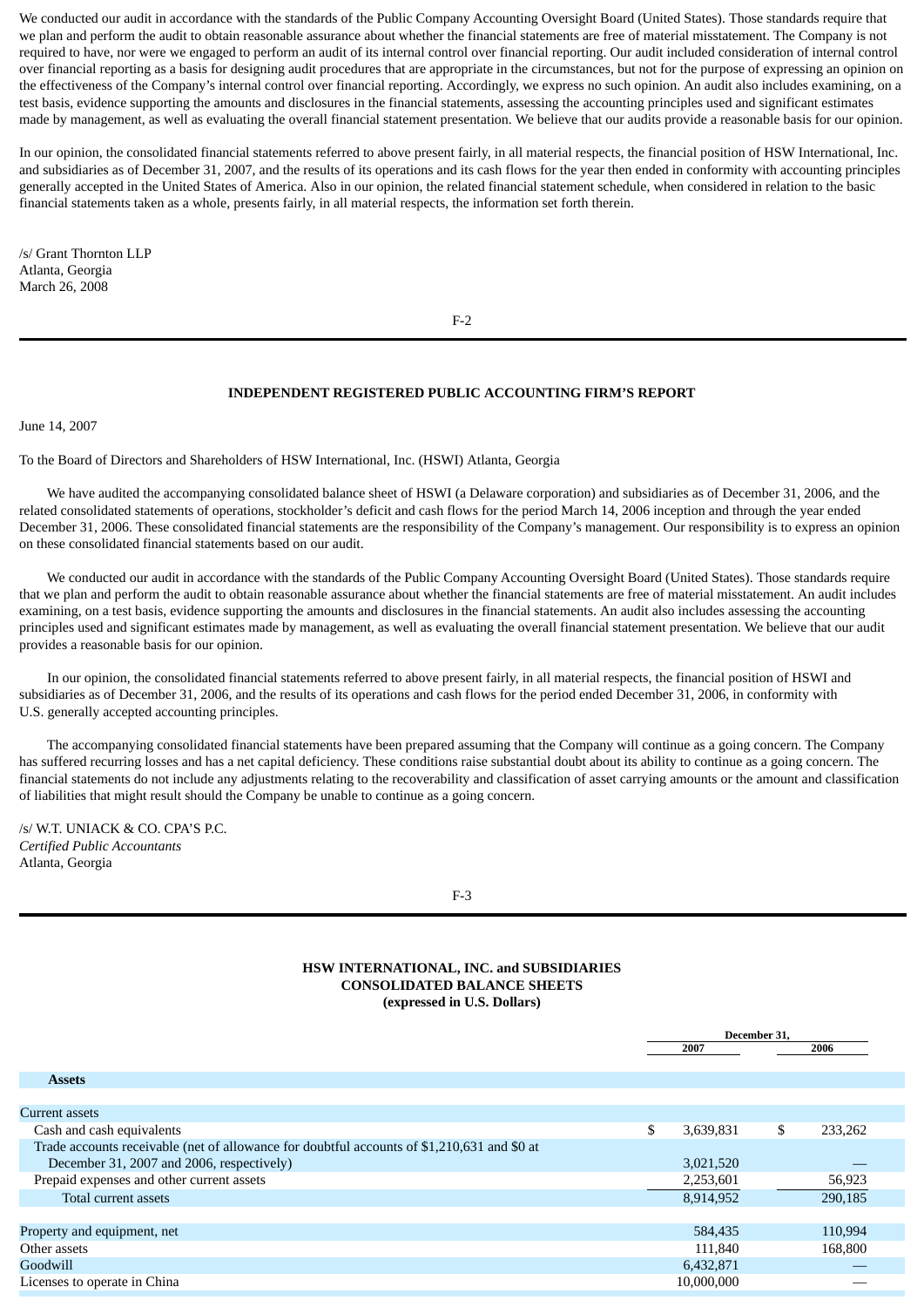| Other intangibles, net                                                                           | 8.701.062        |              |              |
|--------------------------------------------------------------------------------------------------|------------------|--------------|--------------|
| Capitalized transaction costs                                                                    |                  |              | 1,347,079    |
|                                                                                                  |                  |              |              |
| <b>Total assets</b>                                                                              | \$<br>34,745,160 | \$           | 1,917,058    |
|                                                                                                  |                  |              |              |
| <b>Liabilities and Stockholders' Equity</b>                                                      |                  |              |              |
|                                                                                                  |                  |              |              |
| Current liabilities                                                                              |                  |              |              |
| Accounts payable                                                                                 | \$<br>586,114    | $\mathbb{S}$ | 287,571      |
| Accrued expenses and other current liabilities                                                   | 5,104,433        |              |              |
| Payable to affiliates                                                                            | 41,143           |              |              |
| Affliated party loan                                                                             |                  |              | 195,848      |
| Advances from shareholder                                                                        | 72,927           |              | 4,328,411    |
| Total current liabilities                                                                        | 5,804,617        |              | 4,811,830    |
|                                                                                                  |                  |              |              |
| Deferred tax liability                                                                           | 4,030,106        |              |              |
|                                                                                                  |                  |              |              |
| Commitments and contingencies                                                                    |                  |              |              |
|                                                                                                  |                  |              |              |
| Stockholders' equity (deficit)                                                                   |                  |              |              |
| Preferred stock, \$.001 par value, 10,000,000 shares authorized, none issued                     |                  |              |              |
| Common stock, \$.001 par value, 200,000,000 shares authorized, 49,306,107 issued, and 46,306,107 |                  |              |              |
| outstanding and 10 shares issued and outstanding at December 31, 2007 and 2006, respectively     | 49,306           |              |              |
| Additional paid-in-capital                                                                       | 85,980,746       |              | 9,810,987    |
| Accumulated other comprehensive income                                                           | 112,291          |              |              |
| Retained deficit                                                                                 | (52, 245, 064)   |              | (12,705,759) |
| Less: cost of treasury stock, 3,000,000 shares in 2007                                           | (8,986,842)      |              |              |
| Total stockholders' equity (deficit)                                                             | 24,910,437       |              | (2,894,772)  |
| Total liabilities and stockholders' equity                                                       | \$<br>34,745,160 | \$           | 1,917,058    |
|                                                                                                  |                  |              |              |

The accompanying notes are an integral part of these consolidated financial statements.

<span id="page-27-0"></span>F-4

## **HSW INTERNATIONAL, INC. and SUBSIDIARIES CONSOLIDATED STATEMENTS OF OPERATIONS (expressed in U.S. Dollars)**

|                                                                                    | For the<br><b>Year Ended</b><br><b>December 31, 2007</b> | <b>For the Period</b><br>from March 14, 2006<br>(date of inception) to<br><b>December 31, 2006</b> |
|------------------------------------------------------------------------------------|----------------------------------------------------------|----------------------------------------------------------------------------------------------------|
| <b>Operating revenue</b>                                                           |                                                          |                                                                                                    |
| Digital online publishing                                                          | \$<br>147,535                                            | \$                                                                                                 |
| Career development services                                                        | 198,627                                                  |                                                                                                    |
| Total revenue                                                                      | 346,162                                                  |                                                                                                    |
| <b>Cost of services</b>                                                            |                                                          |                                                                                                    |
| Digital online publishing                                                          | 1,242,252                                                |                                                                                                    |
| Career development services                                                        | 110,218                                                  |                                                                                                    |
| Total costs of services                                                            | 1,352,470                                                |                                                                                                    |
| <b>Gross loss</b>                                                                  | (1,006,308)                                              |                                                                                                    |
| <b>Operating Expenses</b>                                                          |                                                          |                                                                                                    |
| Selling, general and administrative (including stock-based compensation expense of |                                                          |                                                                                                    |
| \$7,203,738 and \$9,810,987 in 2007 and 2006, respectively)                        | 13,934,417                                               | 12,552,917                                                                                         |
| Product development                                                                | 516,350                                                  |                                                                                                    |
| Provision for doubtful accounts                                                    | 1,210,631                                                |                                                                                                    |
| Depreciation and amortization                                                      | 337,851                                                  | 3,900                                                                                              |
| Goodwill write off related to disposition                                          | 22,518,382                                               |                                                                                                    |
| Total operating expenses                                                           | 38,517,631                                               | 12,556,817                                                                                         |
| Loss from operations                                                               | (39,523,939)                                             | (12,556,817)                                                                                       |
| Other income (expense)                                                             |                                                          |                                                                                                    |
| Interest income (expense), net                                                     | 11,909                                                   | (148, 942)                                                                                         |
| Other (expense)                                                                    | (27, 275)                                                |                                                                                                    |
| Total other (expense)                                                              | (15,366)                                                 | (148, 942)                                                                                         |
| <b>Loss before income taxes</b>                                                    | (39,539,305)                                             | (12,705,759)                                                                                       |
|                                                                                    |                                                          |                                                                                                    |
| Income taxes                                                                       |                                                          |                                                                                                    |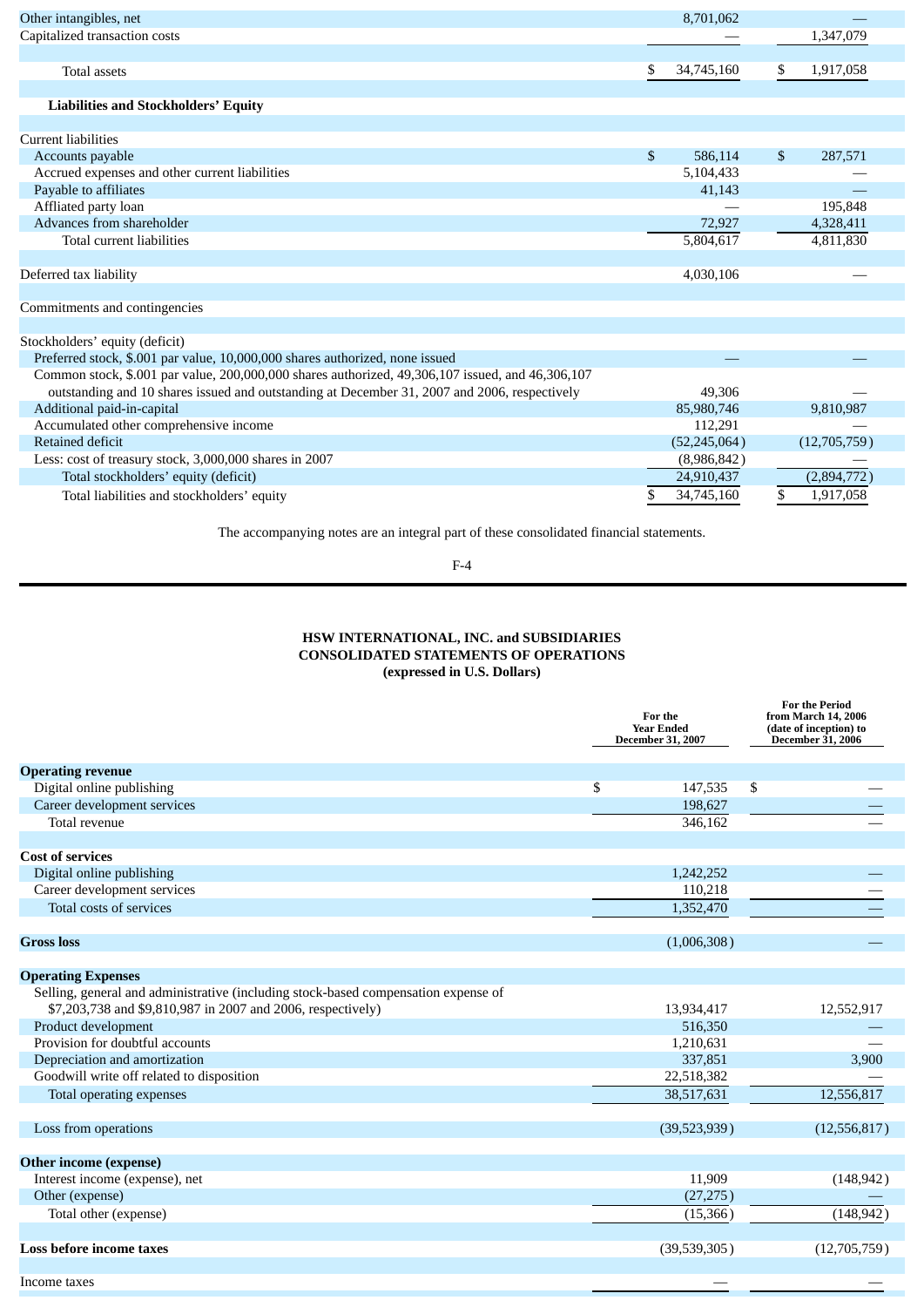| <b>Net loss</b>                                       | (39,539,305) | (12,705,759) |
|-------------------------------------------------------|--------------|--------------|
|                                                       |              |              |
| Basic and diluted weighted average shares outstanding | 11,544,818   | 10           |
|                                                       |              |              |
| Net loss per basic and diluted share                  | (3.42)       | (1,270,576)  |
|                                                       |              |              |

The accompanying notes are an integral part of these consolidated financial statements.

<span id="page-28-0"></span>F-5

### **z HSW INTERNATIONAL, INC. and SUBSIDIARIES CONSOLIDATED STATEMENTS OF STOCKHOLDERS' EQUITY (DEFICIT) AND COMPREHENSIVE INCOME (expressed in U.S. Dollars)**

|                                                | <b>Common Stock</b><br><b>Shares</b> | <b>Amount</b> | <b>Additional</b><br>Paid-in<br>Capital | <b>Treasury</b><br><b>Shares</b> | <b>Stock</b>                | Accum-<br>ulated<br>Other<br>Comp-<br>hensive<br><b>Income</b> | <b>Accumulated</b><br><b>Deficit</b> | <b>Total</b><br>Stockholders'<br><b>Equity</b><br>(Deficit) |
|------------------------------------------------|--------------------------------------|---------------|-----------------------------------------|----------------------------------|-----------------------------|----------------------------------------------------------------|--------------------------------------|-------------------------------------------------------------|
| <b>Balances at March 14,</b>                   |                                      |               |                                         |                                  |                             |                                                                |                                      |                                                             |
| 2006 (inception)<br>Net loss for period from   |                                      | $\mathcal{S}$ | $\mathcal{S}$                           | $-$ \$                           | $\mathcal{S}$               | $-$ \$                                                         | $-$ \$                               |                                                             |
| inception to                                   |                                      |               |                                         |                                  |                             |                                                                |                                      |                                                             |
| December 31, 2006                              |                                      |               |                                         |                                  |                             |                                                                | (12,705,759)                         | (12,705,759)                                                |
| Issuance of shares at                          |                                      |               |                                         |                                  |                             |                                                                |                                      |                                                             |
| inception                                      | 10                                   |               |                                         |                                  |                             |                                                                |                                      |                                                             |
| Share based compensation                       |                                      |               |                                         |                                  |                             |                                                                |                                      |                                                             |
| expense                                        |                                      |               | 9,810,987                               |                                  |                             |                                                                |                                      | 9,810,987                                                   |
| <b>Balance at December 31,</b>                 |                                      |               |                                         |                                  |                             |                                                                |                                      |                                                             |
| 2006                                           | 10                                   |               | 9,810,987                               |                                  |                             |                                                                | (12,705,759)                         | (2,894,772)                                                 |
|                                                |                                      |               |                                         |                                  |                             |                                                                |                                      |                                                             |
| Comprehensive loss:                            |                                      |               |                                         |                                  |                             |                                                                |                                      |                                                             |
| Net loss                                       |                                      |               |                                         |                                  |                             |                                                                | (39,539,305)                         | (39,539,305)                                                |
| Foreign currency<br>translation                |                                      |               |                                         |                                  |                             | 112,291                                                        |                                      | 112,291                                                     |
| <b>Total Comprehensive loss:</b>               |                                      |               |                                         |                                  |                             |                                                                |                                      | (39, 427, 014)                                              |
| Issuance of shares to HSW                      |                                      |               |                                         |                                  |                             |                                                                |                                      |                                                             |
| in exchange for digital                        |                                      |               |                                         |                                  |                             |                                                                |                                      |                                                             |
| publishing rights<br>Issuance of shares due to | 22,940,717                           | 22,941        | (22, 941)                               |                                  |                             |                                                                |                                      |                                                             |
| merger with INTAC                              | 22,940,727                           | 22,941        | 38,965,425                              |                                  |                             |                                                                |                                      | 38,988,366                                                  |
| Issuance of shares to                          |                                      |               |                                         |                                  |                             |                                                                |                                      |                                                             |
| investors, net                                 | 3,424,653                            | 3,424         | 21,036,695                              |                                  |                             |                                                                |                                      | 21,040,119                                                  |
| Share based compensation                       |                                      |               |                                         |                                  |                             |                                                                |                                      |                                                             |
| expense                                        |                                      |               | 7,203,738                               |                                  |                             |                                                                |                                      | 7,203,738                                                   |
| Treasury stock                                 |                                      |               | 8,986,842                               | (3,000,000)                      | (8,986,842)                 |                                                                |                                      |                                                             |
| <b>Balance at December 31,</b>                 |                                      |               |                                         |                                  |                             |                                                                |                                      |                                                             |
| 2007                                           | 49,306,107                           | 49,306<br>\$. | <sup>\$</sup><br>85,980,746             | $(3,000,000)$ \$                 | $(8,986,842)$ \$ 112,291 \$ |                                                                | $(52, 245, 064)$ \$                  | 24,910,437                                                  |
|                                                |                                      |               |                                         |                                  |                             |                                                                |                                      |                                                             |

The accompanying notes are an integral part of these consolidated financial statements.

<span id="page-28-1"></span>F-6

## **HSW INTERNATIONAL, INC. and SUBSIDIARIES CONSOLIDATED STATEMENTS OF CASH FLOWS (expressed in U.S. Dollars)**

|                                                                            |   | For the<br><b>Year Ended</b><br><b>December 31, 2007</b> | <b>For the Period</b><br>from March 14, 2006<br>(date of inception) to<br><b>December 31, 2006</b> |
|----------------------------------------------------------------------------|---|----------------------------------------------------------|----------------------------------------------------------------------------------------------------|
| <b>Cash flows from operating activities:</b>                               |   |                                                          |                                                                                                    |
| Net loss                                                                   | S | $(39,539,305)$ \$                                        | (12,705,759)                                                                                       |
| Adjustments to reconcile net loss to net cash used by operating activities |   |                                                          |                                                                                                    |
| Depreciation and amortization                                              |   | 337,851                                                  | 3,900                                                                                              |
|                                                                            |   |                                                          |                                                                                                    |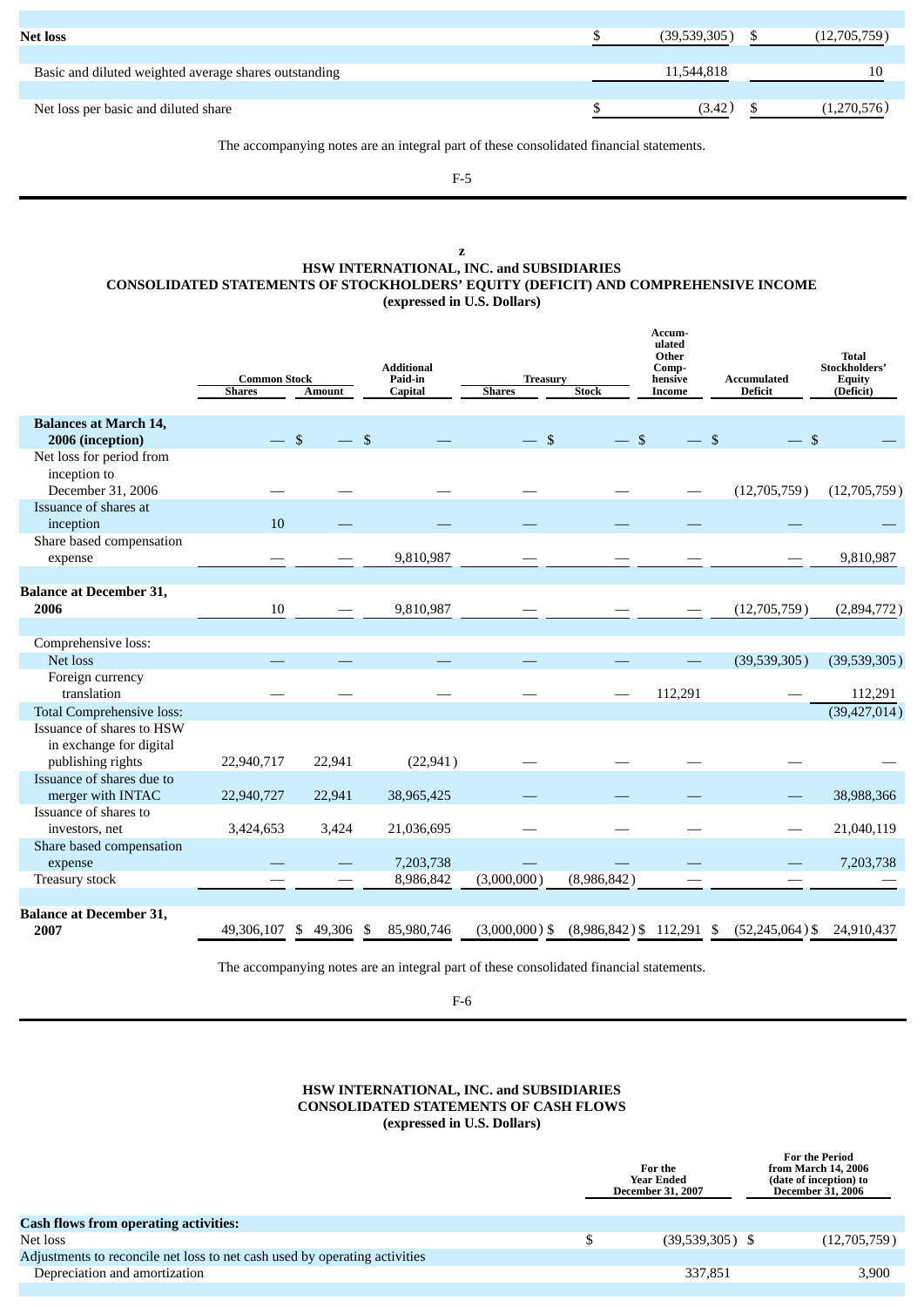| Stock based compensation                                              | 7,203,738        |                | 9,810,987   |
|-----------------------------------------------------------------------|------------------|----------------|-------------|
| Provision for doubtful accounts                                       | 1,210,631        |                |             |
| Goodwill write off related to disposition                             | 22,518,382       |                |             |
| Changes in operating assets and liabilities:                          |                  |                |             |
| Accounts receivable                                                   | 351,482          |                |             |
| Other assets and prepaid expenses                                     | (584, 457)       |                | (56, 923)   |
| Accounts payable, accrued expenses, and other liabilities             | (4, 144, 455)    |                | 256,475     |
| Payable to affliates                                                  | 86,611           |                |             |
|                                                                       |                  |                |             |
| Net cash used by operating activities                                 | (12, 559, 522)   |                | (2,691,320) |
|                                                                       |                  |                |             |
| Cash provided by (used in) investing activities:                      |                  |                |             |
| Purchases of fixed assets and software                                | (262, 105)       |                | (114, 894)  |
| Investment in content translation                                     |                  |                | (168, 800)  |
| Merger related costs, net of cash received                            | (339, 892)       |                | (1,315,983) |
| <b>Cash used in investing activities</b>                              | (601, 997)       |                | (1,599,677) |
|                                                                       |                  |                |             |
| <b>Cash used in financing activities:</b>                             |                  |                |             |
| Shareholder advance                                                   | 4,460,529        |                | 4,328,411   |
| Proceeds from issuance of common stock, net                           | 21,040,119       |                |             |
| Affiliated party loan                                                 |                  |                | 195,848     |
| Repayment of affiliated party loan                                    | (280, 320)       |                |             |
| Repayment of advance from shareholder                                 | (8,716,013)      |                |             |
|                                                                       |                  |                |             |
| <b>Cash provided by financing activities</b>                          | 16,504,315       |                | 4,524,259   |
| Net change in cash and cash equivalents                               | 3,342,796        |                | 233,262     |
| Impact of currency translation on cash                                | 63,773           |                |             |
| Cash and cash equivalents at the beginning of the period              | 233,262          |                |             |
| Cash and cash equivalents at the end of the period                    | \$<br>3,639,831  | $\$$           | 233,262     |
|                                                                       |                  |                |             |
| <b>Supplemental disclosure of Cash Flow Information:</b>              |                  |                |             |
| Cash paid for taxes                                                   | \$               | \$             |             |
|                                                                       |                  |                |             |
| Cash paid for interest                                                | \$<br>56,208     | \$             |             |
| Non-cash business acquisition activities                              |                  |                |             |
| Issuance of equity including \$100,000 fair value of options assumed. | \$<br>38,988,366 | $\mathfrak{s}$ |             |
| Deferred tax liabilities                                              | 4,055,000        |                |             |
| Net liabilities assumed, excluding cash                               | 3,155,656        |                |             |
| Other non-cash financing and investing activities                     |                  |                |             |
|                                                                       |                  |                |             |
| Issuance of shares for digital publishing rights                      | \$<br>22,941     | -\$            |             |
|                                                                       |                  |                |             |
| Receipt of shares for sale of INTAC distribution companies            | \$<br>8,986,842  | \$             |             |

The accompanying notes are an integral part of these consolidated financial statements.

<span id="page-29-0"></span>F-7

### **HSW INTERNATIONAL, INC. and SUBSIDIARIES Notes to Consolidated Financial Statements (expressed in U.S. Dollars)**

## **1. DESCRIPTION OF ORGANIZATION AND BUSINESS OPERATIONS**

HSW International, Inc (the "Company", or "HSWI" or "we", or "our"), is a Delaware corporation that was formed on March 14, 2006, as a wholly owned subsidiary of Howstuffworks, Inc. ("HSW") in order to (i) develop businesses using exclusive digital publishing rights to HSW's content in local languages for the countries of China and Brazil and (ii) to effect the merger with INTAC International, Inc. ("INTAC") ("the INTAC Merger").

Our primary focus is becoming an international online publishing company that develops and operates Internet businesses focused on providing consumers in the world's emerging digital economies with locally relevant, high quality content. We entered the Brazilian online publishing market in March 2007, by utilizing a royalty-free and exclusively licensed digital content database provided by HSW prior to the INTAC Merger.

We are preparing to enter the China market utilizing a combination of the contributed assets from HSW with the benefit of INTAC's relationships and knowledge of the Chinese markets in obtaining our Internet licenses. We currently maintain offices in China, Brazil, and Atlanta, Georgia, our corporate headquarters.

During the periods reported, our revenues were derived primarily from advertising revenue from our Internet website in Brazil, and the INTAC legacy businesses revenue (such legacy businesses disposed of subsequent to December 31, 2007, which include services related to wireless telephone training and the development and sale of educational software in China).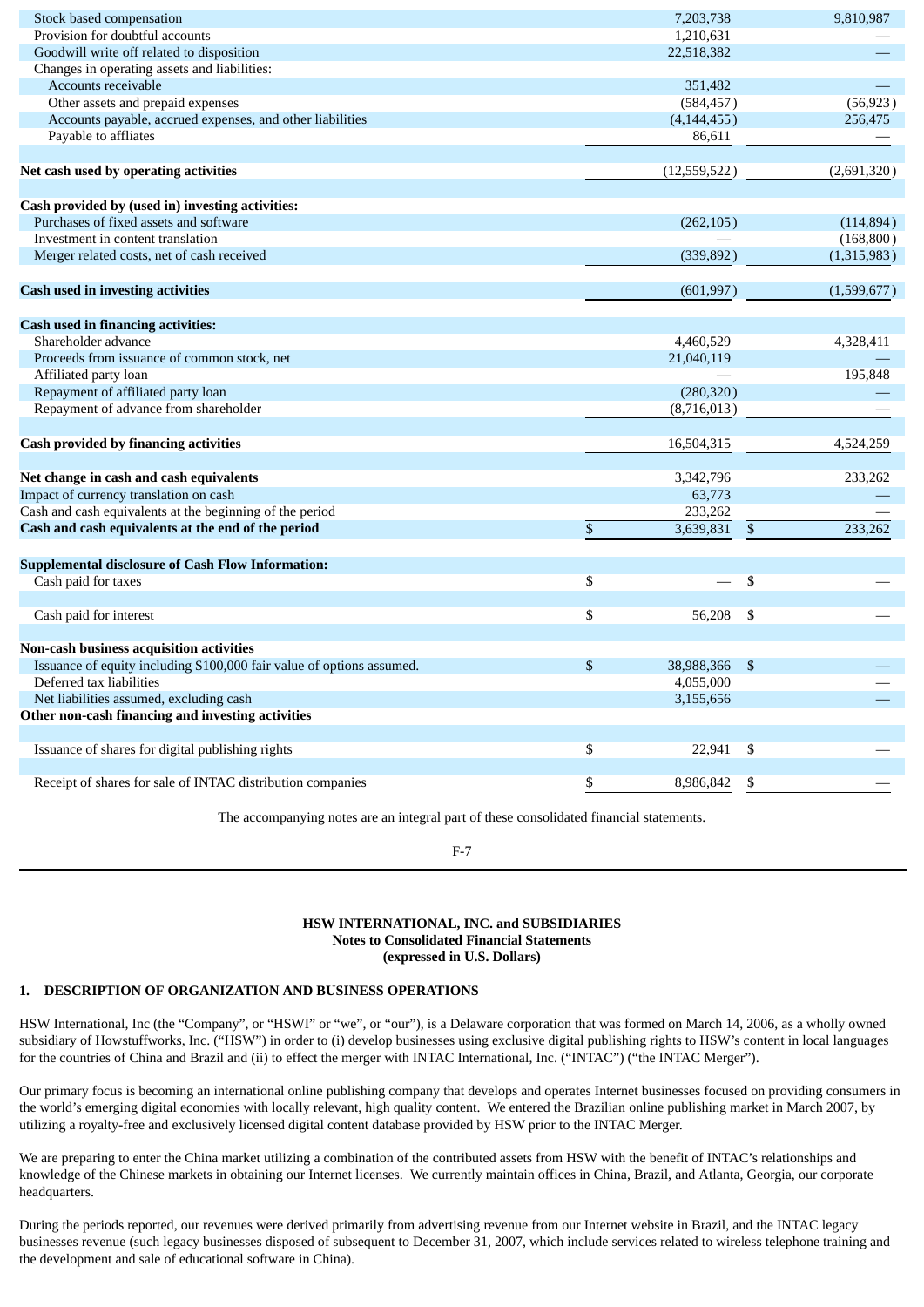Prior to the INTAC Merger and related financing transactions our sole shareholder was HSW, a privately-held online publishing company founded in 1999 that provides objective and useful information for people to learn about the world around them and make informed decisions. HSW's website, HowStuffWorks.com, offers in-depth, easy-to-understand explanations, expert product reviews, comprehensive buying guides and informational videos, simplifying thousands of topics in the areas of health, science, travel, automotive, electronics, consumer products and many other areas. On December 17, 2007, HSW, our largest shareholder, merged with Discovery Communications, LLC ("Discovery") becoming a wholly-owned subsidiary of Discovery. As of December 31, 2007, Discovery, through its wholly owned subsidiary HSW, owned approximately 46.5% of our outstanding common stock. HSW remains based in Atlanta, Georgia.

On October 2, 2007, the date of our merger with INTAC, the following occurred:

- · HSW contributed to us in exchange for shares of our common stock, exclusive digital publishing rights to HSW's content for the countries of China and Brazil which we translate and localize into the predominant languages of China and Brazil.
- · Our stock became publicly traded on the NASDAQ Global Market under the symbol "HSWI" in connection with our merger with INTAC, with INTAC becoming our wholly owned subsidiary. We were determined to be the accounting acquirer under the applicable guidance. At the date of the INTAC Merger, holders of INTAC common stock received one share of our common stock in exchange for each of their shares of INTAC common stock. Prior to the INTAC Merger, INTAC's common stock was traded on the NASDAQ Capital Market under the symbol "INTN".
- · Certain investors purchased or agreed to purchase shares of our common stock (equity financings) having an aggregate value of approximately \$39.4 million of which \$22.5 million and \$16.9 million (both before expenses) were received in October 2007, and January and February 2008, respectively. (See Notes 3 and 10).
- In connection with and as a condition of the INTAC Merger, INTAC sold its wireless handset and prepaid calling cards distribution business ("distribution companies"), to an entity controlled by Wei Zhou, INTAC's Chief Executive Officer and President, in exchange for 3.0 million shares of our common stock held by Mr. Zhou. The 3.0 million shares of our common stock were recorded as treasury shares valued at cost as determined by a third party valuation.

On February 29, 2008, based on an increased focus on our Internet based publishing segment, we disposed of all INTAC's remaining legacy businesses which included services related to wireless telephone training and the development and sale of educational software in China ("INTAC Legacy Businesses"). Following the disposition the sole asset we retain from the INTAC acquisition is the Internet Licenses intangible we are using to enter the Chinese market. The operations from the INTAC Legacy Businesses will be reflected as discontinued operations in our consolidated financial statements in subsequent periods. All intercompany balances and transactions have been eliminated.

Our core Internet publishing platforms in Brazil and China are our only remaining business segment subsequent to the February 29, 2008, INTAC Legacy Businesses disposition and we are in the early development of our businesses. We launched our Brazilian Internet website in March 2007. At December 31, 2007, we had approximately 3,500 articles that were either (i) articles from the HSW content database translated from English to Portuguese or (ii) originally created content. We will continue to expand the website by (i) adding original proprietary digital content designed to meet the information needs of the Brazilian online community, (ii) expanding the amount of translated content from HSW, and (iii) refining local marketing strategies.

We expect to deploy our Internet platform in China in mid-2008. We have hired Chinese personnel, received licenses to do business in China through the INTAC Merger and are in the process of translating and localizing our content for the China online publishing business. We also intend to generate revenue by assembling our own library of digital content (including originally authored content and content that has been acquired from third parties) for our own use and for licensing to various customers, including HSW, in territories outside of our markets.

We expect to expend significant resources in launching, expanding and gaining market share for our Internet platforms in these significant, growing markets for our online publishing business. We believe that with the completed equity financings and the February 29, 2008, INTAC Legacy Businesses disposition (non-core businesses) that our current cash balance and expected cash generated from future operations will be more than sufficient to fund operations for the next twelve months. If cash from equity financings, dispositions, and generated from operations, is insufficient to satisfy our working capital and capital expenditure requirements, we may be required to sell additional equity or obtain additional credit facilities. There is no assurance that such financing will be available or that we will be able to complete financing on satisfactory terms, if at all.

## **2. ACQUISITION OF INTAC INTERNATIONAL, INC.**

On October 2, 2007, the INTAC Merger became effective with INTAC becoming our wholly owned subsidiary. The results of the INTAC Legacy Businesses have been included in the consolidated financial statements since that date. At the date of the INTAC Merger, holders of INTAC common stock received one share of our common stock in exchange for each of their shares of INTAC common stock.

INTAC was acquired to assist in our primary business focus, the development of our digital content database exclusively licensed from HSW by (i) accelerating our obtaining Internet licenses in China for launching our Internet platform, (ii) obtaining INTAC's knowledge of the Chinese markets, relationships, and core competencies and (iii) providing additional cash flow from its established businesses.

In the INTAC acquisition we also obtained two legacy businesses - services related to wireless telephone training and the development and sale of educational software delivered to customers in China. However, due to (i) an increased focus of our management and resources on our primary Internet publishing business, (ii) a change of control in our majority ownership leading to further refinement in our strategies, and (iii) an under performance of the INTAC Legacy Businesses subsequent to the INTAC Merger, we sold these legacy businesses on February 29, 2008. (See Note 3). Following the disposition the sole asset we will retain from the INTAC acquisition is the Internet Licenses intangible we are using to enter the China market.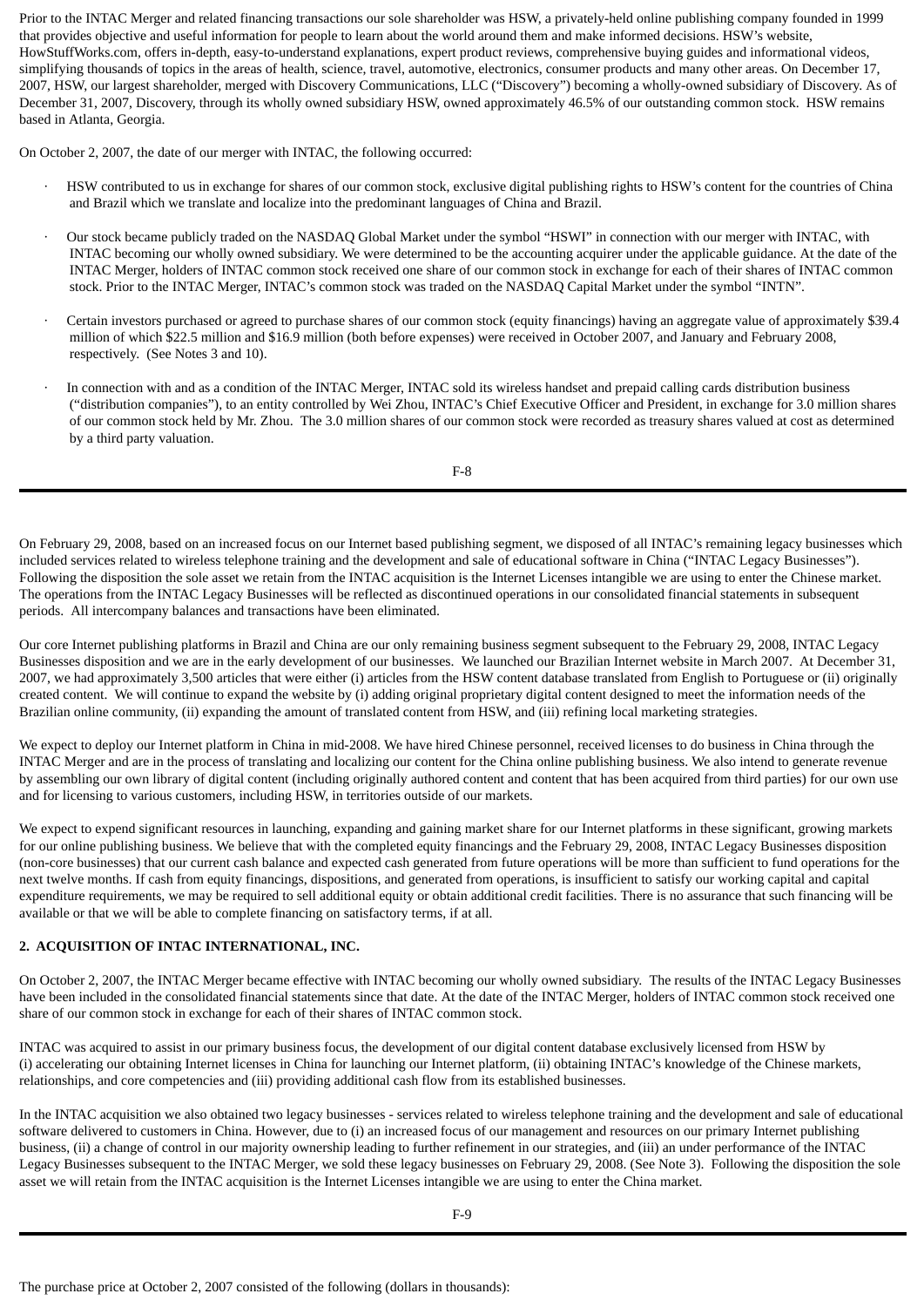| Exchange of 19,940,727 HSWI common shares for all INTAC shares outstanding including \$100 of fair value |  |  |  |
|----------------------------------------------------------------------------------------------------------|--|--|--|
|----------------------------------------------------------------------------------------------------------|--|--|--|

|                          | $\cdot$<br>$\cdot$ $\cdot$ |
|--------------------------|----------------------------|
| for options assumed      | 38,988<br>\$               |
| Direct acquisition costs | 1,774                      |
| Other                    | 47                         |
|                          | 40,809                     |
| Net liabilities assumed  | 3,037                      |
| Deferred tax liabilities | 4,055                      |
| Total purchase price     | 47,901                     |
|                          |                            |

For convenience, we designated October 1, 2007, as the effective date for this acquisition.

We noted that SFAS 141, "Business Combinations" states that "the fair value of securities traded in the market is generally more clearly evident than the fair value of the acquired entity" and "that the quoted market price of a security issued to effect a business combination generally should be used to estimate the fair value of an acquired entity after recognizing possible effects of price fluctuations, quantities traded, issues costs and the like." However, HSWI as the acquirer was not publicly traded until after the merger with INTAC. In addition we considered the unique facts and circumstances in the INTAC Merger, including HSWI's limited historical operations; the transaction being a merger of equals; and lastly, using INTAC's public stock price, and determined INTAC's public stock price was also not a fair value of the equity security because, among other reasons, (i) the public stock price was affected by historical performance of the INTAC distribution business which was sold simultaneously with the Merger, (ii) the INTAC stock was thinly traded and (iii) a majority of the stock was held by insiders. As a result, we obtained an independent valuation, (using recognized valuation techniques) of our enterprise value postmerger to determine the fair value of our common stock issued for the INTAC common shares.

The deferred tax liabilities approximating \$4.1 million relate to the non-deductibility (for tax purposes) of the acquired intangibles in China.

As part of the acquisition, we assumed 500,000 INTAC outstanding stock options. The per share fair value of our stock options issued in exchange for all of INTAC's outstanding options was estimated using the Black-Scholes options pricing model. (See Note 10). All of the options assumed were either already fully vested at the time of the merger or vested in full as a result of the INTAC Merger. Therefore, the fair value of the assumed options, \$100,000, is treated as part of the purchase price.

The following table summarizes the estimated fair values of the assets acquired and liabilities assumed at the date of acquisition (dollars in thousands). We are in the process of obtaining third-party valuations of certain assets and liabilities including tax and deferred tax balances; thus the allocation of the purchase price is subject to refinement.

| Cash and cash equivalents                      | \$ | 118     |
|------------------------------------------------|----|---------|
| Trade accounts receivable                      |    | 4,584   |
| Other current assets                           |    | 1,683   |
| Property and equipment                         |    | 298     |
| Other assets                                   |    | 90      |
| Licenses to operate in China (indefinite life) |    | 10,000  |
| Vendor endorsement in China (indefinite life)  |    | 4,400   |
| Acquired database (5 year life)                |    | 1,335   |
| Acquired software (5 year life)                |    | 1,500   |
| Coursework books (4 year life)                 |    | 1,035   |
| Franchise agreements (4 year life)             |    | 680     |
| Goodwill                                       |    | 28,951  |
| <b>Assets acquired</b>                         |    | 54,674  |
| Accounts payable and other liabilities         |    | (9,810) |
| Deferred tax liabilities                       |    | (4,055) |
| Net assets acquired                            | ፍ  | 40,809  |

F-10

The purchase price allocation is based on estimates of the fair value of the tangible and intangible assets acquired and liabilities assumed. These estimates were arrived at utilizing recognized valuation techniques with the assistance of an independent valuation firm. Goodwill of approximately \$29.0 million resulted primarily from our expectation that we could utilize INTAC's knowledge of the Chinese markets, relationships, and core competencies to accelerate the growth of our Internet platform in China. However as discussed in Note 3, subsequent to December 31, 2007, we decided to dispose of the entire INTAC Legacy Businesses prior to our integrating INTAC with our online publishing segment. Accordingly all goodwill at December 31, 2007, along with all other intangibles and net assets acquired except for the Internet Licenses intangible was allocated to the INTAC Legacy Businesses in our determination of the appropriate carrying values of our acquired INTAC assets, considering our expected loss on disposition. (See Note 3). Goodwill is not expected to be deductible for tax purposes in the China.

The intangible assets, other than the indefinite lived goodwill, Internet licenses, and the vendor endorsement, are being amortized over their useful lives of 4.0 to 5.0 years with a weighted-average amortization period of 4.62 years. We recorded no in-process research and development related to this acquisition.

Unaudited pro forma financial information presenting our combined results with INTAC as if the acquisition had occurred at the beginning of 2007, and/or at the inception our operations is not presented given our disposition of the INTAC Legacy Businesses on February 29, 2008 (See Note 3). Such unaudited pro forma financial information would have included adjustments for amortization of identifiable intangible assets that were acquired. In management's opinion, the unaudited pro forma combined results of operations are not indicative of the actual results that would have occurred had the acquisition been consummated at the beginning of 2007 or inception, nor are they indicative of future operations of the combined companies in any regard because the INTAC Legacy Businesses were sold on February 29, 2008, prior to the issuance of our December 31, 2007, consolidated financial statements.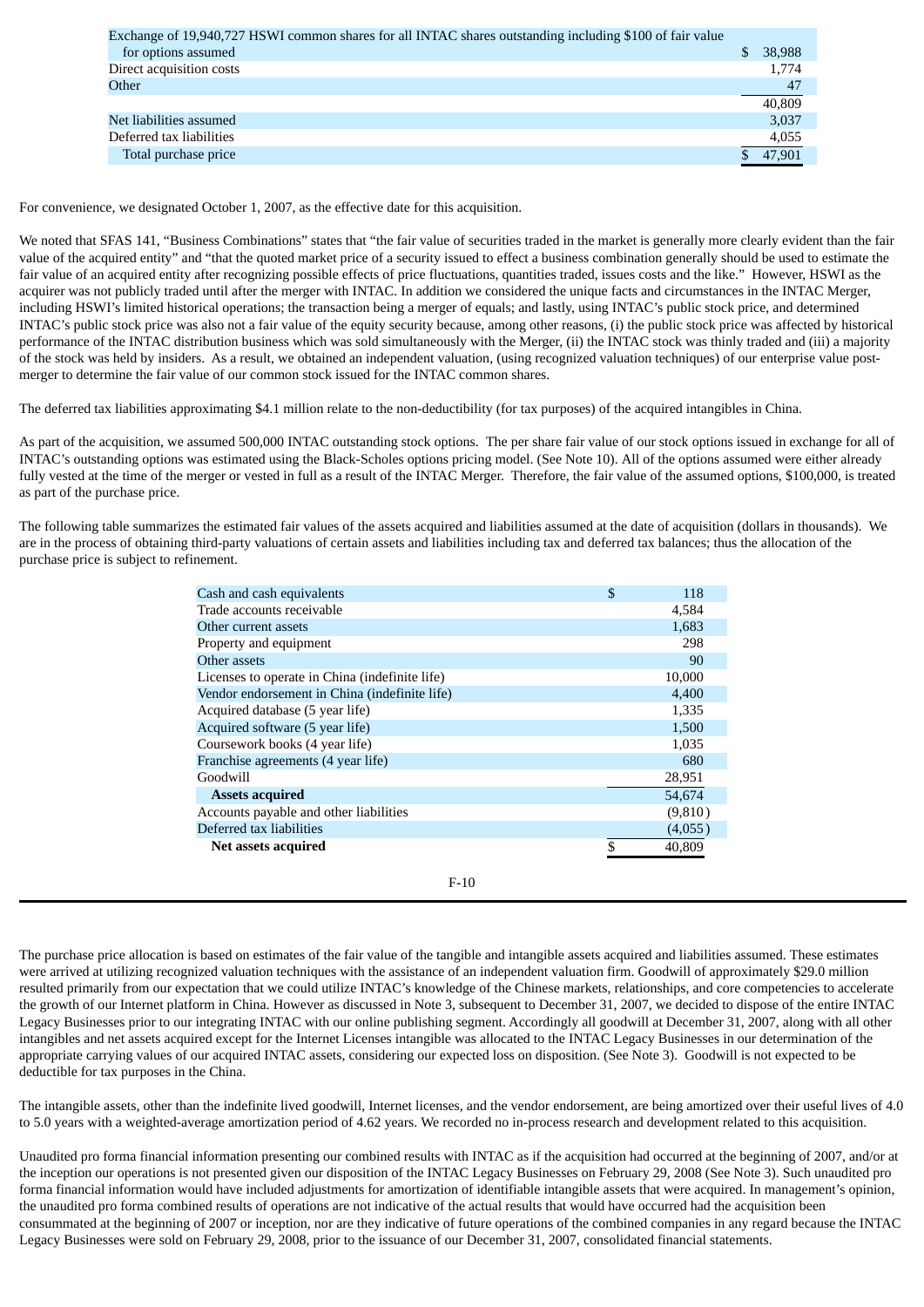Following the disposition, the sole asset we retain from the INTAC Legacy Businesses is the Internet Licenses intangible that has an indefinite life and is not amortized and from which no revenue has been generated from the date of acquisition to December 31, 2007. Therefore, any pro forma information assuming the acquisition of this remaining asset as of the beginning of the respective periods would provide no additional useful information.

In connection with and as a condition of the INTAC Merger, INTAC sold its wireless handset and prepaid calling cards distribution business ("distribution companies"), to an entity controlled by Wei Zhou, INTAC's Chief Executive Officer and President, in exchange for 3.0 million shares of our common stock held by Mr. Zhou. The 3.0 million shares of our common stock were recorded as treasury shares valued at cost as determined by a third party valuation for similar reasons that an independent valuation was performed to value the INTAC Merger, discussed above.

## **3. SUBSEQUENT SALE OF THE INTAC LEGACY BUSINESSES**

Due to an increased focus of our management and resources on our primary Internet publishing business, a change of control in our majority ownership leading to further refinement in our strategies, and an under performance of the INTAC Legacy Businesses after the INTAC Merger, we decided subsequent to December 31, 2007, to dispose of these legacy businesses. The INTAC Legacy Businesses were comprised of two lines of business including services related to wireless telephone training and the development and sale of educational software in China, both unrelated to our core Internet platform business.

We had originally estimated when deciding to acquire the INTAC Legacy Businesses that, in addition to accelerating our obtaining Internet licenses in China for launching our Internet platform, INTAC would provide us (i) further knowledge of the Chinese markets, relationships, and core competencies to accelerate the growth of our Internet platforms in China and (ii) additional cash flow from its established businesses. Following the underperformance of the INTAC Legacy Businesses in the fourth quarter of 2007, that resulted in short-term negative cash flow from these operations of \$1.1 million, and a change-in-control of our business through the acquisition of our largest shareholder, HSW, by Discovery, we reconsidered the potential risk of excessive short-term consumption of cash and management resources by our acquired non-core INTAC Legacy Businesses and refined our strategic direction.

We decided that it was critical that all our current resources be fully focused on expanding our Brazilian platform and launching our Chinese Internet platform in mid-2008. Although we believe we have benefited in the short-term

F-11

from INTAC's relationships and knowledge of the Chinese markets in obtaining our Internet licenses, this refined strategic focus did not allow us the time required to realize the expected long-term synergies, embodied in our acquired INTAC goodwill, from INTAC's knowledge of the Chinese markets, relationships, and core competencies. In addition we were provided with and acted on an opportunity to sell the unrelated INTAC Legacy Businesses for approximately their stand-alone appraised value, and through simultaneous sale of the treasury stock received, generate significant additional cash resources for investing into our core Internet businesses.

On February 29, 2008, we completed the sale of the subsidiaries that comprised the INTAC Legacy Businesses in China. These subsidiaries were sold to China Trend Holdings Ltd., a British Virgin Islands corporation that is owned by Wei Zhou, CEO, director and significant stockholder of INTAC prior to the INTAC Merger in October 2007. Mr. Zhou was also on our board of directors from October to December 2007. In accordance with the Share Purchase Agreement with China Trend Holdings, we were to receive 5.0 million of our common shares owned by Mr. Zhou. In addition, as a condition to the February 29, 2008, INTAC Legacy Businesses disposition, the INTAC Legacy Businesses were to include \$4.5 million in cash at closing.

At the February 29, 2008, INTAC Legacy Businesses disposition, we received only 4.5 million shares of our common stock from Mr. Zhou and accordingly, we only funded the INTAC Legacy Businesses with \$2.7 million in cash. Mr. Zhou delivered his additional 0.5 million shares of our common stock to us on March 26, 2008, and we will release another \$1.8 million in cash to the INTAC Legacy Businesses. After this disposition, all of HSWI's assets are in our core Internet business and the sole asset we retain from the INTAC Merger is the Internet Licenses intangible we are using to enter the Chinese markets. (See Note 10).

In the year ended December 31, 2007 we recognized in loss from operations before income taxes in the statement of operations, a preliminary goodwill write off of approximately \$22.5 million related to the February 29, 2008 INTAC Legacy Businesses disposition. All goodwill resulting from the INTAC acquisition was included with the INTAC Legacy Businesses when we determined the potential write off, because such operations had not been integrated with our online publishing segment prior to our decision to dispose of the INTAC Legacy Businesses. The goodwill write off due to disposition resulted from the fair value of the expected net proceeds of 5.0 million shares of our common stock valued at \$3.68 per share (less estimated disposal costs) being less than the combined cash to be transferred in the disposition plus the carrying value of the net assets and intangibles sold in the disposition. The disposition proceeds of 5.0 million shares of our common stock (4.5 million at closing with an additional 0.5 million shares expected to be delivered to us on or before March 28, 2008) were recorded to treasury stock at \$3.68 per share based on a Stock Purchase Agreement entered into on February 15, 2008 where we agreed to sell and two qualified institutional buyers agreed to purchase 5.0 million shares of our common stock at a purchase price of \$3.68 per share. (See Note 10).

The estimated goodwill write off due to disposition, based on the expected fair value resulting from disposition is preliminary and may be subject to further adjustment. We are continuing to analyze with our external valuation consultants tax liabilities and deferred tax assets and liabilities resulting from the initial INTAC subsidiaries acquisition purchase price allocation, which is also preliminary, and as a result, any such changes may affect the final loss on disposition recorded as a reduction in the carrying value of goodwill. Any adjustment to the estimated loss based on any refinement of the measurement of the impairment loss will be recognized in the subsequent reporting period.

The following table reflects the net assets disposed as if the February 29, 2008, INTAC Legacy Businesses disposition had occurred at December 31, 2007. Other than the \$4.5 million in cash transferred and to be transferred subsequent to December 31, 2007, to the INTAC Legacy Businesses the other assets and liabilities are the carrying value of the INTAC Legacy Businesses assets and liabilities at December 31, 2007 (in thousands):

| Cash and cash equivalents            | 164   |
|--------------------------------------|-------|
| Trade accounts and other receivables | 2,998 |
| Property and equipment               | 291   |
| Prepaid expenses and other           | 1.401 |
|                                      |       |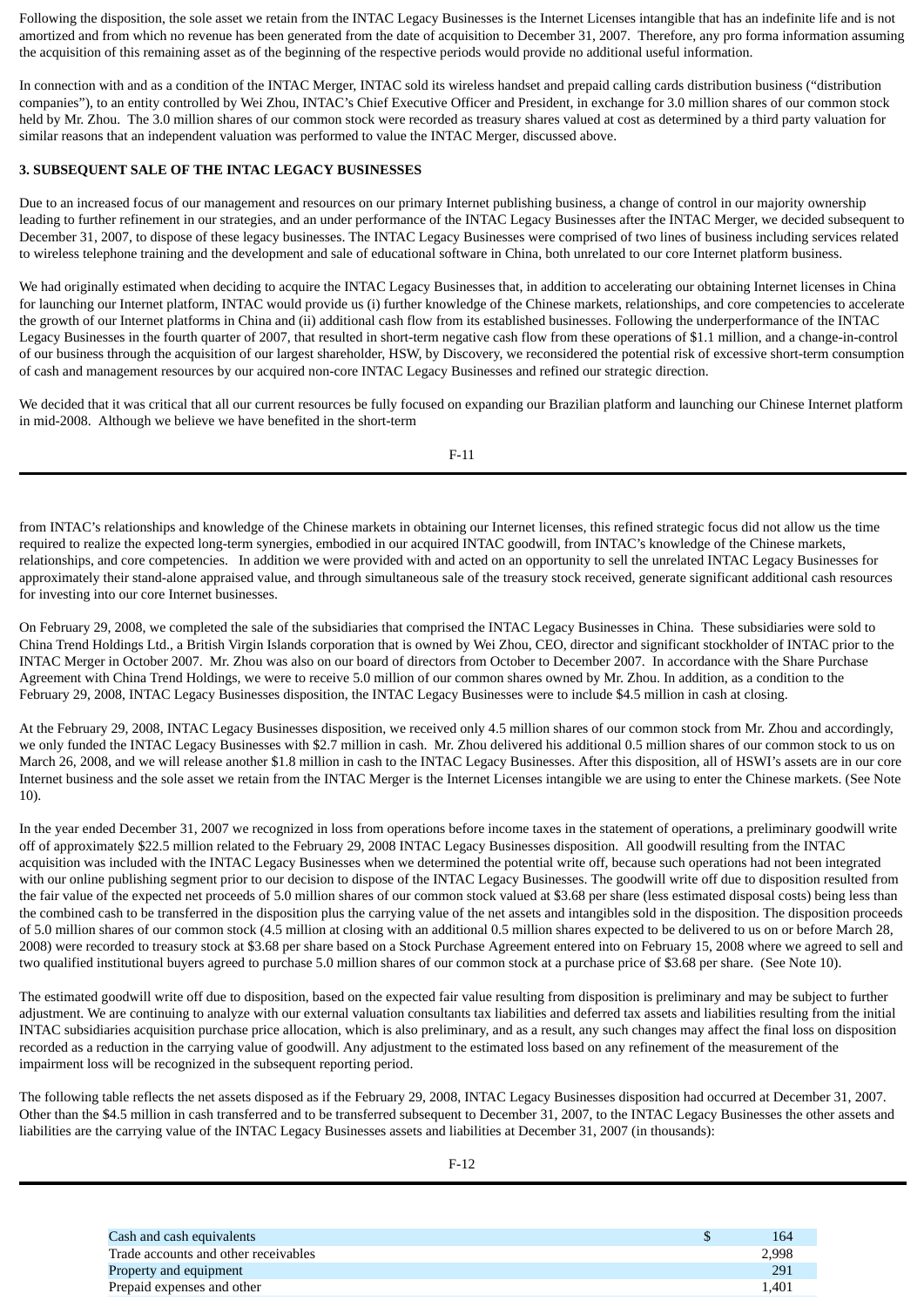| 4.400  |
|--------|
| 1,268  |
| 1,425  |
| 970    |
| 638    |
| 6,433  |
| 19,988 |
|        |
| 4,633  |
| 1,530  |
| 6,163  |
|        |
| 13,825 |
| 4,500  |
| 18,325 |
|        |

After adjusting the list of assets and liabilities above for closing costs and existing cash on the balance sheet, the assets disposed after the write down of goodwill, approximates the value of the 5.0 million shares at \$3.68 per share, or \$18.4 million.

The assets and liabilities of the INTAC Legacy Businesses are not classified as held for sale or presented separately in the asset and liability sections, respectively, of the accompanying balance sheets since we decided subsequent to our year-end to dispose of these operations. Since the disposition was completed on February 29, 2008, all subsequent reports will include the INTAC Legacy Businesses as discontinued operations.

The following unaudited condensed pro forma results of operations provide additional information regarding our results of operations as if the INTAC disposition had occurred on October 2, 2007 (the earliest date of its operations being included in HSWI's results of operations):

|                                           | <b>HSWI</b><br>For the Year<br><b>Ended</b><br>December 31,<br>2007 | <b>INTAC Legacy</b><br><b>Businesses</b><br><b>For the Period from</b><br>October 2, 2007 (date<br>of merger) to<br>December 31, 2007<br>(unaudited) | <b>HSWI</b><br>For the Year<br><b>Ended December</b><br>31, 2007<br>Pro Forma<br>(unaudited) |
|-------------------------------------------|---------------------------------------------------------------------|------------------------------------------------------------------------------------------------------------------------------------------------------|----------------------------------------------------------------------------------------------|
| Revenue                                   | \$<br>346,162 \$                                                    | 198,627 \$                                                                                                                                           | 147,535                                                                                      |
| <b>Cost of Revenue</b>                    | 1,352,470                                                           | 110,218                                                                                                                                              | 1,242,252                                                                                    |
| Gross profit (loss)                       | (1,006,308)                                                         | 88,409                                                                                                                                               | (1,094,717)                                                                                  |
| <b>Operating expense</b>                  | 15,999,249                                                          | 2,258,053                                                                                                                                            | 13,741,196                                                                                   |
| Goodwill write off related to disposition | 22,518,382                                                          | 22,518,382                                                                                                                                           |                                                                                              |
| Loss from operations                      | (39,523,939)                                                        | (24, 688, 026)                                                                                                                                       | (14, 835, 913)                                                                               |
| Other income (expense), net               | (15,366)                                                            | 67                                                                                                                                                   | (15, 433)                                                                                    |
| Net loss                                  | $(39,539,305)$ \$                                                   | $(24,687,959)$ \$                                                                                                                                    | (14,851,346)                                                                                 |
|                                           | $F-13$                                                              |                                                                                                                                                      |                                                                                              |

In management's opinion, the above unaudited pro forma results of operations are not indicative of the actual results that would have occurred had the disposition been consummated at the date of the INTAC Merger, nor are they indicative of our future continuing operations. The pro forma information should be read in conjunction with the related historical information.

## **4. SUMMARY OF SIGNIFICANT ACCOUNTING POLICIES**

## **Principles of Consolidation:**

The consolidated financial statements include the accounts of (1) HSWI; 2) our wholly-owned subsidiary HSW Brazil LLC (''HSW Brazil''), 3) HSW (Hong Kong) Inc. Limited, Bonet (Beijing) Technology Limited Liability Company and, Bowenwang Technology (Beijing) Limited Liability Company, some of which are partially owned by local management in order to comply with Chinese ownership and regulatory requirements; and 4) the operations of INTAC since October 2, 2007, the date of the INTAC Merger. As discussed in Note 3, the INTAC Legacy Businesses will be reflected as discontinued operations in our consolidated financial statements in subsequent periods.

All intercompany balances and transactions have been eliminated. Net losses from HSW International Brazil for the year ended December 31, 2007 and the period from inception through December 31, 2006 were \$3.7 million and \$0.9 million, respectively. The net loss from INTAC for the period from the date of merger, October 2, 2007, through December 31, 2007 was \$24.7 million which included \$22.5 million as the result of the goodwill write off related to the sale of the INTAC Legacy Businesses.

#### **Revenue Recognition Policies:**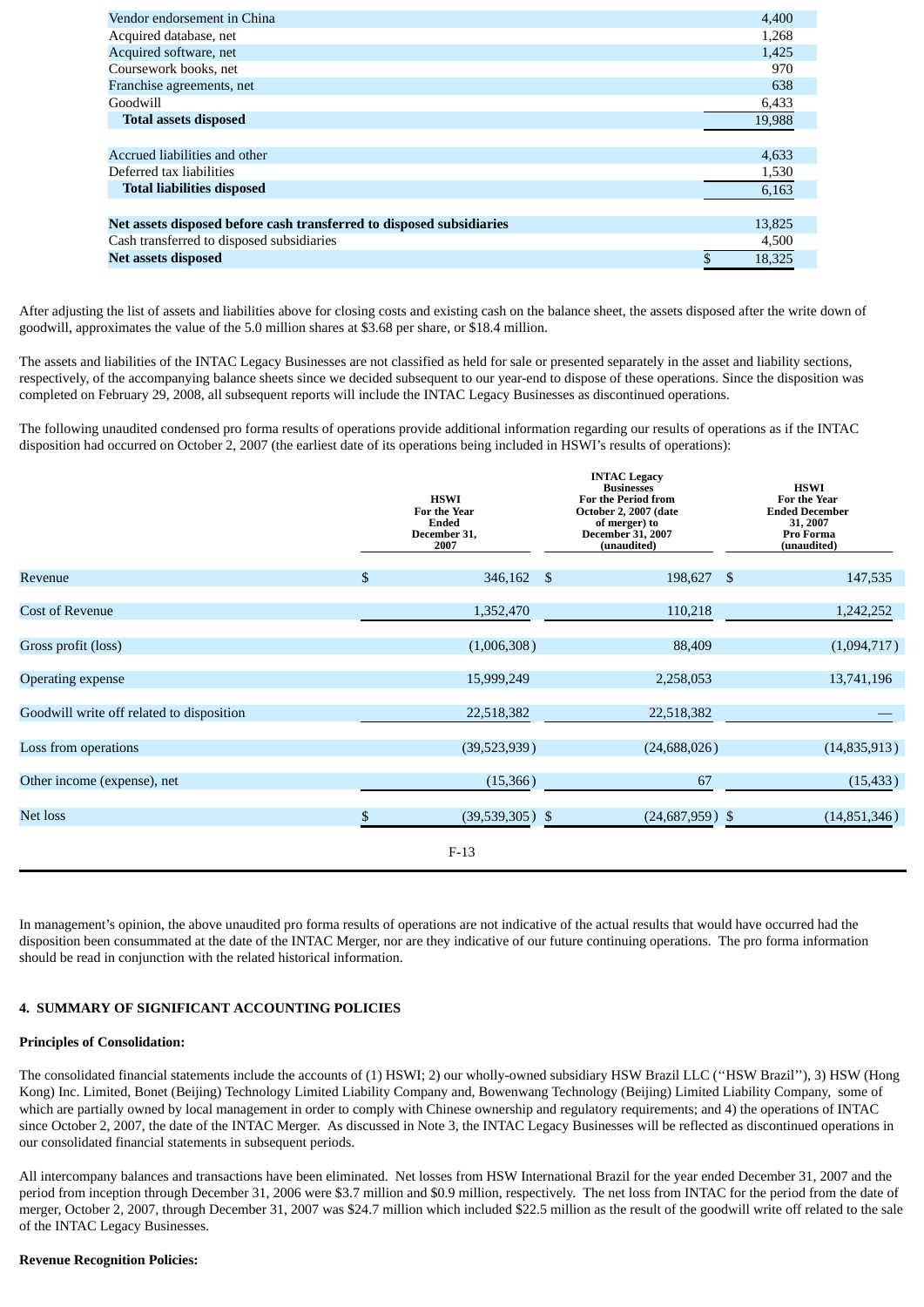#### *Online Publishing Revenue*

Online publishing revenue is generally recognized as visitors are exposed to or react to advertisements on our website. Revenue is generated from advertising in the form of sponsored links and image ads. This includes both pay-per-performance ads and paid-for-impression advertising. In the pay-per-performance model, we earn revenue based on the number of clicks associated with such ads; in the paid-for-impression model (sponsorships), revenue is derived from the display of ads.

We recognize these revenues when the service have been provided, and the other criteria set forth in Staff Accounting Bulletin ("SAB") No. 104, "Revenue Recognition" have been met; namely, the fees we charge are fixed or determinable, we and our advertisers understand the specific nature and terms of the agreed-upon transactions and the collectability is reasonably assured .

#### *Career Development Services*

Revenue generated from the INTAC Legacy Businesses, classified as career development services in the accompanying financial statements for the period from the October 2, 2007 (date of merger) to December 31, 2007, totaled \$0.2 million. As further discussed in Note 3, the businesses were sold subsequent to December 31, 2007.

Product revenue from the perpetual license of the our software products is recognized in accordance with SAB No. 104 when persuasive evidence of an arrangement exists, the product has been delivered, the fee is fixed or determinable, and collection of the resulting receivable is reasonably assured, and, if applicable, upon acceptance when acceptance criteria are specified or upon expiration of the acceptance period. Maintenance and support revenue for customer support is deferred and recognized ratably over the service period unless it is included in the initial license fee, provided for less than one year and is not a significant portion of the total license revenue. In this case, maintenance support revenue is recognized when all revenue recognition criteria under Statement of Position 97-2, *"*Software Revenue Recognition," ("SOP 97-2"), Statement of Position 98-9 *"*Modification of SOP 97-2, Software Revenue Recognition, With Respect to Certain Transactions,*"* ("SOP 98-9") and SAB 104 have been met. Product upgrades and enhancement revenue is deferred and recognized ratably over the service period unless it is included in the initial license fee and is not significant. Training and consulting revenue is recognized as services are performed and billable according to the terms of the service arrangement.

 $F-14$ 

We apply the provisions of SOP 97-2 as amended by SOP 98-9 to all transactions involving the sale of all its software products.

For arrangements with multiple obligations (e.g. undelivered maintenance and support bundled with term licenses), we allocate revenue to each component of the arrangement using the residual value method based on evidence of the fair value of the undelivered elements, which is specific to us. The vendor specific objective evidence of the fair values for the ongoing maintenance and support obligations for term licenses are based upon the prices paid for the separate renewal of these services by the customer or upon substantive renewal rates stated in the contractual arrangements. In this case, maintenance support revenue is recognized when all revenue recognition criteria under SOP 97-2, SOP 98-9 and SAB 104 have been met. Vendor specific objective evidence of the fair value of other services, primarily consulting and training services, is based upon separate sales of these services.

#### **Cost of Revenues:**

#### *Online Publishing*

The online publishing cost of revenue represents the cost of translating and localizing content and acquiring original articles written by third parties.

#### *Career Development Services*

The career development services cost of revenue is primarily comprised of the service fees paid for the provision of software training and technological services, and the amortization of acquired software.

#### **Liquidity:**

Our core Internet publishing platforms in Brazil and China are our only remaining business segment subsequent to the sale of the INTAC Legacy Businesses. Our Internet publishing platforms are in the early development of our business. (See Note 1).

Due to the start up nature of the online publishing segment of HSWI, no revenues were recorded in 2006, while revenues for the year ended December 31, 2007, were only \$0.1 million. The revenue from the INTAC Legacy Businesses from October 2, 2007, the date of the INTAC Merger through December 31, 2007, was only \$0.2 million, and as discussed in Note 3, these businesses were sold on February 29, 2008.

As of December 31, 2007, our cumulative losses were \$52.2 million which included non cash expenses of \$17.0 million for stock-based compensation and \$22.5 million for the goodwill write off related to disposition of the INTAC Legacy Businesses. We used a significant amount of the \$21.0 million net proceeds from the October 2, 2007, sale of stock in the equity financing to pay transaction costs, to pay off advances from HSW, and to fund operations. In the first quarter of 2008, we received \$33.4 million from the sale of our stock. (See Notes 3 and 10). We believe the proceeds from the sale of our stock in early 2008 will provide us sufficient working capital to establish our operations in Brazil and China and provide sufficient working capital through at least December 2008.

#### **Concentration of Credit Risk and Accounts Receivable:**

Financial instruments that potentially subject us to a concentration of credit risk consist principally of cash and accounts receivables. At December 31, 2007, 95% of our cash was denominated in U.S. dollars, and 5% represented cash denominated in either Chinese Renminbi or Hong Kong dollars. The amount of cash at December 31, 2007, denominated in Brazilian Reias was de minimus. All our cash is placed with financial institutions we believe are of high credit quality.

We believe we are not exposed to a significant concentration of credit or accounts receivable risk. However, cash is subject to foreign currency fluctuations against the U.S. dollar. Our risk in foreign currency is somewhat mitigated at this time as U.S. funds are transferred monthly to Brazil and China to fund that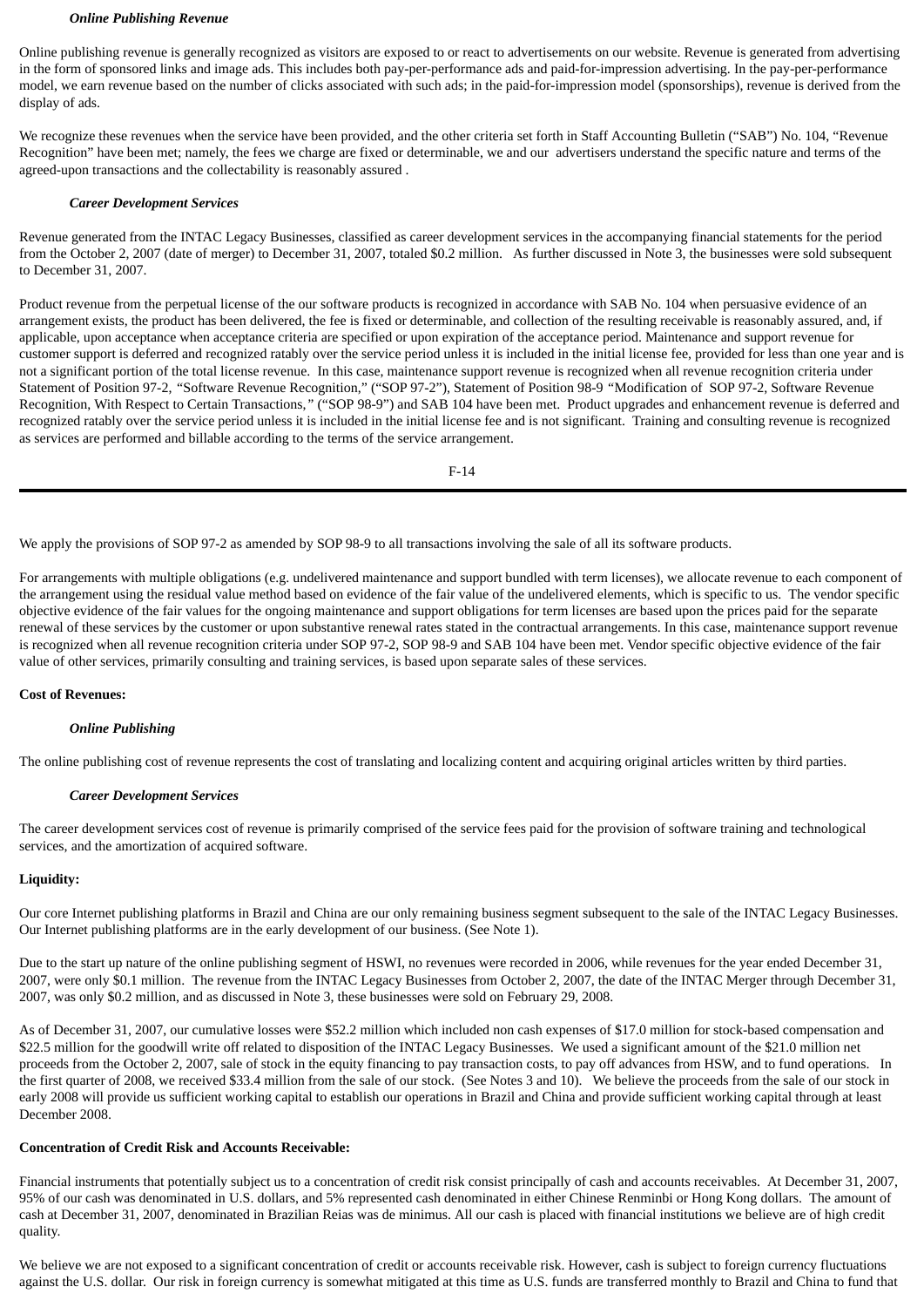further develop our website in Brazil and the development of our website in China could exceed our original estimates.

At year end 99% of our trade receivables are from the INTAC Legacy Businesses. These receivables are primarily from the sale of educational software to Chinese school districts which are ultimately funded by the Chinese government. Historically these receivables have taken many months to collect which is the normal business process in China. They are not collateralized and are not interest bearing.

We have continued INTAC's reserve policy which is to reserve receivables that have aged in excess of fifteen months and have provided an additional \$1.2 million provision for doubtful accounts from the October 2, 2007 (date of the INTAC Merger) through December 31, 2007. These receivables were included with the INTAC Legacy Businesses that was sold on February 29, 2008. There was no reserve in 2006 as HSWI had no sales in 2006.

#### **Cash and Cash Equivalents:**

We consider all highly liquid investments with original maturities of three months or less to be cash equivalents. We maintain our cash in high quality financial institutions and do not believe any undue risk is associated with our cash balances. A large portion of the cash balance is maintained at one financial institution.

#### **Fair Value of Financial Instruments:**

The carrying value of our assets and liabilities which qualify as financial instruments under SFAS No. 107, "Disclosure About Fair Value of Financial Instruments," approximates fair value.

#### **Use of Estimates:**

The preparation of consolidated financial statements in conformity with accounting principles generally accepted in the United States requires us to make estimates and assumptions that affect amounts reported and disclosed in the consolidated financials statements and accompanying notes. Actual results could differ materially from those estimates. On an ongoing basis, we evaluate our estimates, including those related to accounts receivable, intangible assets and goodwill, useful lives of intangible assets, property and equipment, and income taxes, among other things.

#### **Income taxes:**

We recognize income taxes under the asset and liability method. Deferred income tax assets and liabilities are computed for differences between the financial statement and tax basis of assets and liabilities that will result in future taxable or deductible amounts, based on enacted tax laws and rates applicable to the periods in which the differences are expected to affect taxable income. Valuation allowances are established, when necessary, to reduce deferred tax assets to the amount expected to be realized.

Effective January 1, 2007, we adopted the provisions of FASB Interpretation No. 48, Accounting for Uncertainty in Income Taxes ("FIN 48"). FIN 48 clarifies the accounting for uncertainty in income taxes recognized in a company's financial statements in accordance with FASB Statement No. 109, "Accounting for Income Taxes". FIN 48 requires a company to determine whether it is more-likely-than-not that a tax position will be sustained upon examination based upon the technical merits of the position. If the more-likely-than-not threshold is met, a company must measure the tax position to determine the amount to recognize in the financial statements.

In May 2007, the Financial Accounting Standards Board (FASB) issued FASB Staff Position No. FIN 48-1, "Definition of Settlement in FASB Interpretation No. 48" ("FSP FIN 48-1"). FSP FIN 48-1 amends FIN 48, to provide guidance on how an enterprise should determine whether a tax position is effectively settled for the purposes of recognizing previously unrecognized tax benefits. We are required to apply the guidance provided in FSP FIN 48-1, the application of which has not had a material effect on our financial position, results of operations, or cash flows.

The application of income tax law is inherently complex. Laws and regulation in this area are voluminous and are often ambiguous. As such, we are required to make many subjective assumptions and judgments regarding our income tax exposures. Interpretations of and guidance surrounding income tax laws and regulations change over

F-16

time. As such, changes in our subjective assumptions and judgments can materially affect amounts recognized in the balance sheets and statements of operations.

We intend to classify interest and penalties arising from unrecognized income tax positions in the statement of operations as general and administrative expenses if they occur. At December 31, 2007, we had no accrued interest or penalties related to uncertain tax positions. The tax year 2006 is not or has not been under examination but remains open to examination under IRS statute.

The INTAC Merger and the stock transactions in October 2007, more fully discussed in Notes 1,2, 3, and 10 will create an ownership change that may limit our ability to utilize its net operating loss carry forward.

#### **Stock Based Compensation:**

We account for stock based compensation in accordance with Statement of Financial Accounting Standards ("SFAS") No. 123 (revised 2004), Share-Based Payment ("SFAS 123R") which requires us to recognize expense related to the fair value of our stock-based compensation awards.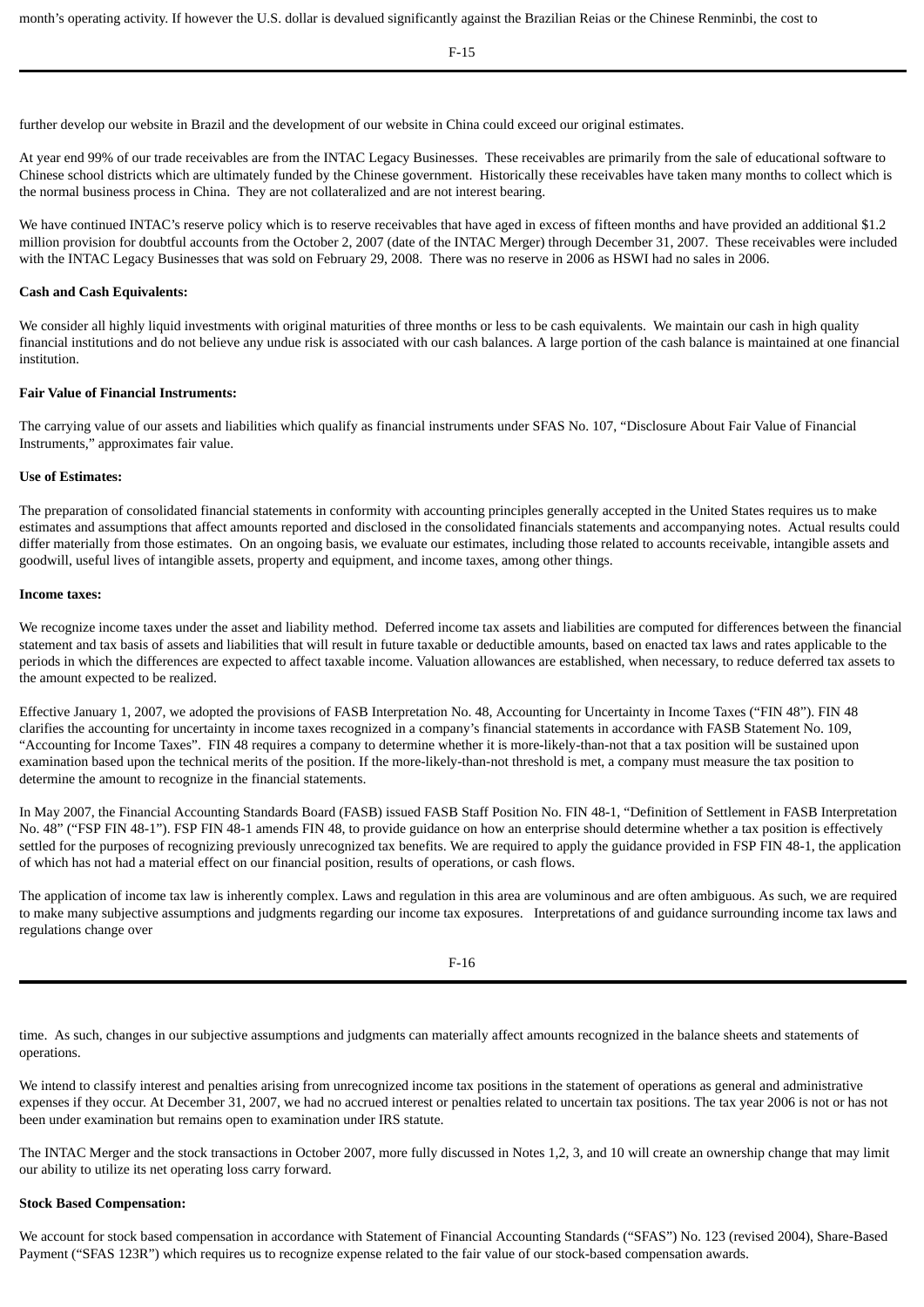SFAS 123R requires the use of a valuation model to calculate the fair value of the stock based awards. We have elected to use the Black-Scholes options pricing model to determine the fair value of stock options on the dates of grant, consistent with that used for pro forma disclosures under SFAS No. 123, Accounting for Stock-Based Compensation. We measure stock-based compensation based on the fair values of all stock-based awards on the dates of grant, and recognize stock-based compensation expense using the straight-line method over the vesting periods.

## **Foreign Currency:**

The functional currency of our international subsidiaries is the local currency, Reais in Brazil, Renminbi in China or Hong Kong dollars. The financial statements of these subsidiaries are translated to U.S. dollars using month-end rates of exchange for assets and liabilities, and average rates of exchange for revenues, costs and expenses. Translation gains and losses are recorded in accumulated other comprehensive income as a component of stockholders' equity. Net gains and losses resulting from foreign exchange transactions are recorded in other expense, net. Both currency translation and transaction losses during 2007 and 2006 were not material to our consolidated financial statements.

## **Capitalized Transaction Costs:**

The Company complies with SFAS 141, "Business Combinations," which requires all internal costs associated with a merger to be expensed as incurred. SFAS 141 also requires companies to capitalize and include in the purchase accounting all incremental costs to outside consultants and other professionals directly associated with the merger. Accordingly, the Company capitalized \$1.3 million at December 31, 2006, for vendor costs, principally legal costs, directly associated with the INTAC Merger, which together with an additional \$0.4 incurred in 2007, were included in the purchase price for the INTAC Merger. (See Note 2).

The Company also complies with the requirements of the SEC Staff Accounting Bulletin (SAB) Topic 5A — "Expenses of Offering". In 2007, we incurred \$1.5 million of costs related to the equity financing closed in 2007. These costs were netted against the proceeds from the transaction and included in additional paid in capital.

## **Property and Equipment**

Property and equipment is stated at cost less accumulated depreciation. Depreciation is computed using the straight-line method over the estimated useful lives of the assets, generally one to three years for computer equipment and software and three to five years for building improvements and office equipment. Costs represent the purchase price and any directly attributable costs of bringing the asset to working condition for its intended use. Repairs and maintenance are expensed as incurred. Betterments and capital improvements are capitalized and depreciated over the remaining useful life of the related asset.

## **Legal and Auditing Fees:**

Legal and auditing fees are expensed in the period incurred.

F-17

## **Advertising Expenses:**

We expense advertising costs in the year in which they are incurred. Advertising expense for the year ended December 31, 2007, was \$0.2 million. There was no advertising expense for the period from inception to December 31, 2006.

## **Commitments and Contingencies:**

Liabilities for loss contingencies arising from claims, assessments and litigation and other sources are recorded when it is probable that a liability has been incurred and the amount of the assessment can be reasonably estimated. In the opinion of management, after consultation with legal counsel, there are no claims, assessments and litigation against the Company.

## **Long-Lived Assets Including Goodwill and Other Intangible Assets:**

We review property and equipment and intangible assets, excluding goodwill, for impairment whenever events or changes in circumstances indicate that the carrying amount of an asset may not be recoverable. Recoverability of these assets is measured by a comparison of the carrying amounts to future net cash flows the assets are expected to generate. If these assets are considered to be impaired, the impairment to be recognized equals the amount the carrying value of the assets exceeds its fair market value. Assets to be disposed of are reported at the lower of the carrying amount or fair value less costs to sell.

In accordance with SFAS No. 142, "Goodwill and Other Intangible Assets", we test goodwill for impairment at least annually or more frequently if events or changes in circumstances indicate that this asset may be impaired. SFAS No. 142 also requires that intangible assets with definite lives be amortized over their estimated useful lives and reviewed for impairment whenever events or circumstances indicate an asset's carrying value may not be recoverable in accordance with SFAS No. 144, "Accounting for the Impairment of Long-Lived Assets and for Long-Lived Assets to be Disposed Of". We amortize our acquired intangibles with definite lives over four or five years.

## **Taxes collected from customers:**

Taxes collected from customers and remitted to governmental authorities are presented on a net basis in cost of sales in the accompanying Consolidated Statements of Operations.

## **Net loss per Share:**

We compute net loss per share in accordance with SFAS No. 129, "Earnings per Share" which requires dual presentation of basic and diluted earnings or loss per share ("EPS").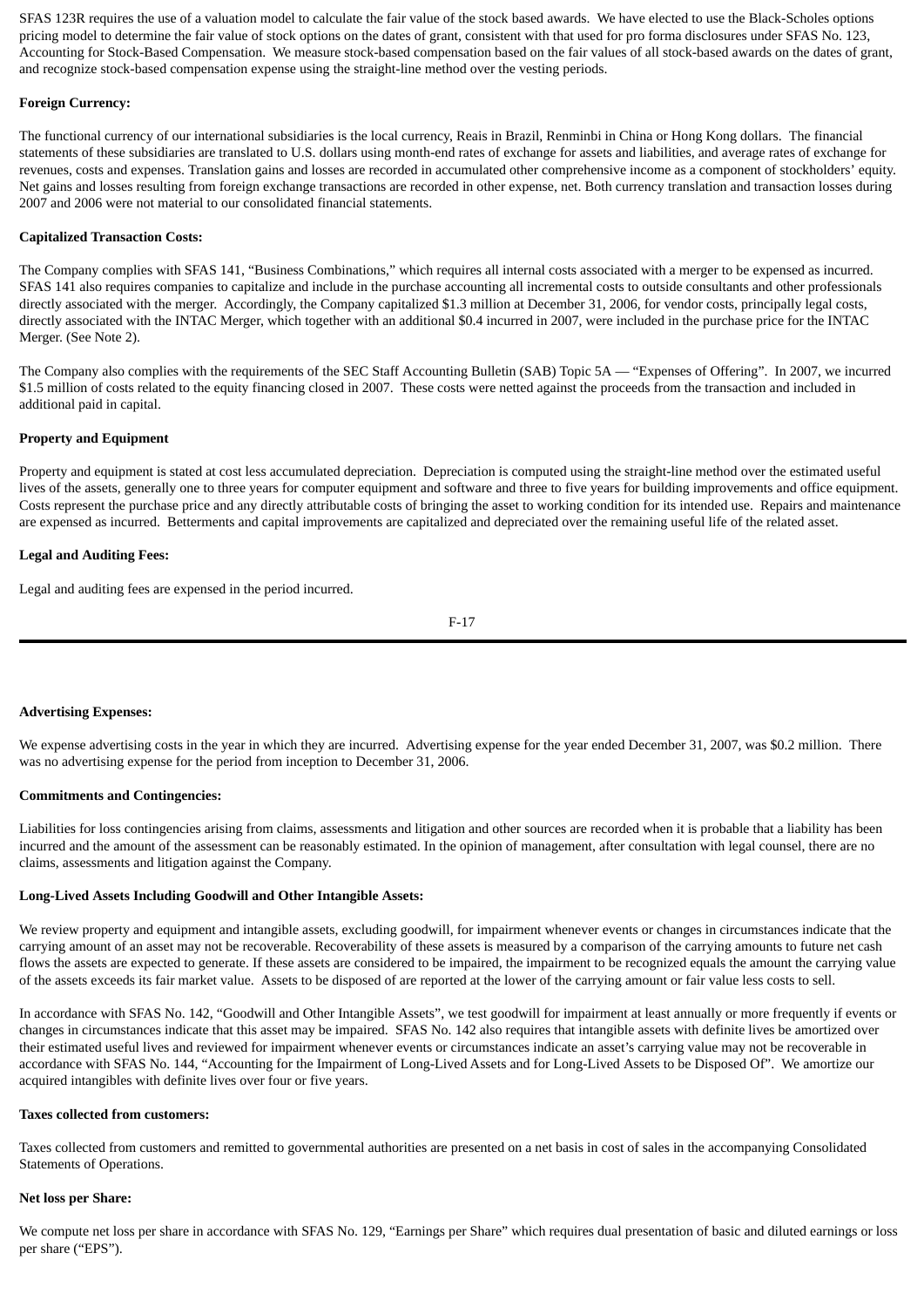Basic loss per share is computed by dividing net loss applicable to common shareholders by the weighted average number of common shares outstanding during the period. Diluted loss per share is calculated by dividing net loss by the weighted-average number of common shares and dilutive potential common shares, if any, outstanding during the period. Our stock options were not included in the computation of diluted loss per share because their effects are antidilutive.

## **Effect of Recent Accounting Pronouncements:**

In September 2006, the FASB issued Statement of Financial Accounting Standards No. 157, "Fair Value Measurements" ("FAS 157"). FAS 157establishes a framework for measuring fair value and expands disclosures about fair value measurements. The changes to current practice resulting from the application of this statement relate to the definition of fair value, the methods used to measure fair value, and the expanded disclosures about fair value measurements. FAS 157 is effective for fiscal years beginning after November 15, 2007. However, on December 14, 2007, the FASB issued proposed FSP FAS 157-B which would delay the effective date of FAS 157 for all nonfinancial assets and nonfinancial liabilities, except those that are recognized or disclosed at fair value in the financials statements on a recurring basis (at least annually). This proposed FSP partially defers the effective date of FAS 157 to fiscal years beginning after November 15, 2008, and interim periods within those fiscal years for items within the scope of the FSP. Effective for 2008, we will be required to adopt the provisions on FAS 157 except as it applies to those nonfinancial assets and nonfinancial liabilities as noted in proposed FSP 157-B. We are currently

F-18

evaluating what the impact of FAS 157 and the related FSP will have on our financial position, cash flows, and results of operations.

In February 2007, the FASB issued SFAS No. 159, "The Fair Value Option for Financial Assets and Financial Liabilities — Including an Amendment of FASB Statement No. 115," which is effective for fiscal years beginning after November 15, 2007. This statement permits an entity to choose to measure many financial instruments and certain other items at fair value at specified election dates. Subsequent unrealized gains and losses on items for which the fair value option has been elected will be reported in earnings. We are currently evaluating what the impact of FAS 159 will have on our financial position, cash flows, and results of operations.

#### **5. GOODWILL AND INTANGIBLE ASSETS:**

All our intangibles are the result of the INTAC Merger.

At the date of the INTAC Merger, we recorded goodwill of \$29.0 million which resulted from the excess of the purchase price over the fair value of identifiable assets and liabilities and other intangibles acquired. (See Note 2). As a result of the February 29, 2008 INTAC Legacy Businesses disposition, we recorded a preliminary estimated goodwill write off due to the disposition of approximately \$22.5 million at December 31, 2007. (See Note 3).

The other non-amortizable intangible asset resulting from the INTAC Merger was the \$10.0 million for licenses to operate in China which is the sole asset we retain after the disposition at February 29, 2008.

Intangibles resulting from the INTAC Merger include the following.

|                             | Original Life   | Gross<br><b>Carrying Value</b> | Accumulated<br>Amortization |    | <b>Net Carrying</b><br>Value |
|-----------------------------|-----------------|--------------------------------|-----------------------------|----|------------------------------|
| <b>Acquired database</b>    | 5 years         | 1,335,000                      | 66,750                      | S, | 1,268,250                    |
| Acquired software           | 5 years         | 1,500,000                      | 75,000                      |    | 1,425,000                    |
| Coursework books            | 4 years         | 1,035,000                      | 64,688                      |    | 970,312                      |
| Franchise agreement         | 4 years         | 680,000                        | 42,500                      |    | 637,500                      |
| Vendor endorsement in China | Indefinite life | 4,400,000                      |                             |    | 4,400,000                    |
|                             |                 |                                |                             |    |                              |
| <b>Total</b>                |                 | 8,950,000                      | 248,938                     |    | 8,701,062                    |

Amortization expense was \$0.2 million for the year ended December 31, 2007, and we recorded no such expense for the period from inception to December 31, 2006.

Approximately 60% of our goodwill and other intangible assets relate to the INTAC Legacy Businesses in China and the remaining 40% relate to the online publishing business in China. We have no goodwill or intangibles that relate to our Brazil operation.

## **6. PREPAID EXPENSES AND OTHER CURRENT ASSETS**

As of December 31, 2007 and 2006, prepaid expenses and other assets consisted of the following:

|                       |        | December 31, |           |    |        |  |
|-----------------------|--------|--------------|-----------|----|--------|--|
|                       |        |              | 2007      |    | 2006   |  |
| <b>VAT Receivable</b> |        | \$           | 1,205,206 | \$ |        |  |
| Prepaid insurance     |        |              | 788,674   |    |        |  |
| Deposits and other    |        |              | 259,721   |    | 56,923 |  |
| Total                 |        |              | 2,253,601 |    | 56,923 |  |
|                       |        |              |           |    |        |  |
|                       | $F-19$ |              |           |    |        |  |

### **7. PROPERTY AND EQUIPMENT, NET**

As of December 31, 2007 and 2006, property and equipment consisted of the following: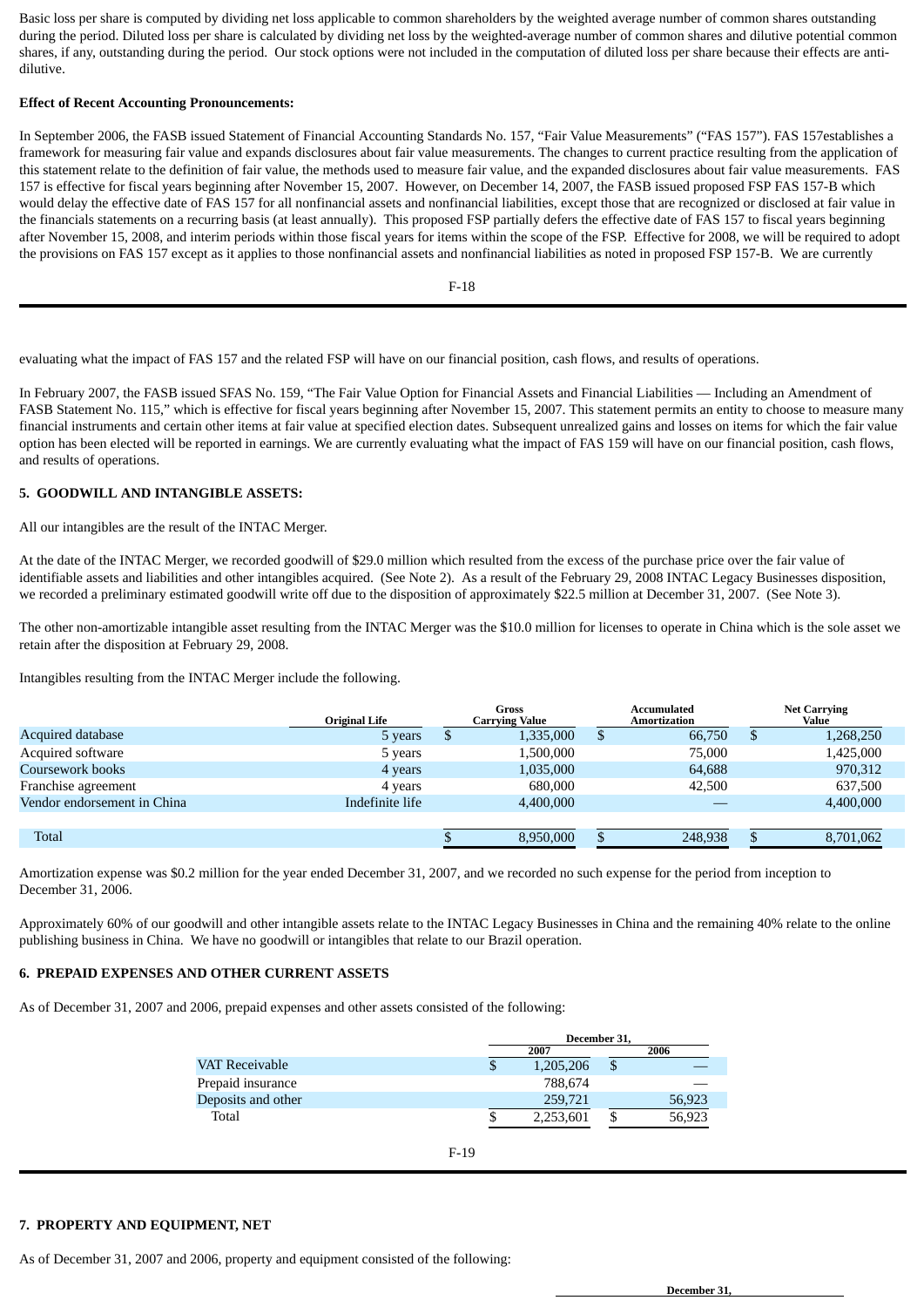|                                                | 2007      | 2006    |
|------------------------------------------------|-----------|---------|
| Computer equipment and software                | 76.697    | 47,160  |
| Furniture and fixtures                         | 431,901   | 14,884  |
| Office equipment                               | 94,092    | 52,850  |
| Leasehold improvements                         | 74.558    |         |
| Total                                          | 677,248   | 114,894 |
| Less accumulated depreciation and amortization | (92, 813) | (3,900) |
| Property and equipment, net                    | 584,435   | 110,994 |

Approximately 53%, 28% and 19% of our property and equipment, net are in China, Brazil and the United States, respectively.

## **8. INCOME TAXES**

We are subject to income taxes on income arising in or derived from the tax jurisdictions in which we are domiciled and operate. Due to net operating losses for book and tax purposes, no U.S. Federal or Foreign current or deferred tax provisions have been made for the year ended December 31, 2007, or for the period from inception, (March 14, 2006), through December 31, 2006.

We have substantial net operating loss carryforwards in some of our companies. As a result, most of these companies have net deferred tax assets. We have, however, provided a valuation allowance for all these deferred tax assets based on the uncertainty of generating future taxable income.

The valuation allowance as of December 31, 2007, includes an approximate \$1.8 million allowance resulting from the INTAC Merger.

The provision for income taxes for the year ended December 31, 2007, and for the period from inception through December 31, 2006, differs from the amount computed by applying the U.S. income tax rate of 34% to loss before taxes as follows:

|                                                        | Year ended<br>December 31,<br>2007 | For the period<br>From March 14, 2006<br>(date of inception) to<br><b>December 31, 2006</b> |
|--------------------------------------------------------|------------------------------------|---------------------------------------------------------------------------------------------|
| Computed "expected" tax expense                        | \$<br>$(13, 443, 364)$ \$          | (4,319,958)                                                                                 |
| Tax effect of non-deductible goodwill                  | 7,656,250                          |                                                                                             |
| Change in valuation allowance                          | 4,349,967                          | 4,220,312                                                                                   |
| Tax effect of losses and rates in non-US jurisdictions | 1,515,959                          | 126,108                                                                                     |
| Tax effect of other permanent items                    | (78, 812)                          | (26, 462)                                                                                   |
|                                                        |                                    |                                                                                             |

F-20

|                                  |   | December 31.   |    |             |  |
|----------------------------------|---|----------------|----|-------------|--|
|                                  |   | 2006<br>2007   |    |             |  |
|                                  |   |                |    |             |  |
| <b>Deferred tax assets:</b>      |   |                |    |             |  |
| Net operating loss carryforwards | S | 3,986,811      | \$ | 785,382     |  |
| Amortization                     |   | 175,482        |    | 99,559      |  |
| Deferred income and reserves     |   | 477,266        |    |             |  |
| Stock-based compensation expense |   | 5,785,006      |    | 3,335,735   |  |
| <b>Total deferred tax assets</b> |   | 10,424,565     |    | 4,220,676   |  |
| <b>Deferred tax liabilities:</b> |   |                |    |             |  |
| Acquired intangibles             |   | (4,030,106)    |    |             |  |
| Depreciation of fixed assets     |   | (7,340)        |    | (364)       |  |
| Valuation allowance              |   | (10, 417, 228) |    | (4,220,312) |  |
| Net deferred tax liability       |   | (4,030,109)    |    |             |  |

The net operating losses available at December 31, 2007, to offset future taxable income in the U.S., Hong Kong, China and Brazil are \$6,759,814, \$2,178,001, \$3,351,803 and \$3,209,280 respectively. The income tax rates for Hong Kong, China and Brazil are 17.5%, 25.0% and 15%, respectively. A portion of the net operating losses generated in China expire beginning in 2008 if not utilized. The net operating losses generated in Hong Kong have no expiration date and carry forward indefinitely.

On January 1, 2007, we adopted the provisions of FIN 48. As a result of applying the provisions of FIN 48, we recognized no increase in the liability for unrecognized tax benefits, and no increase in accumulated deficit as of January 1, 2007. We had no unrecognized tax benefits as of December 31, 2007. We do not expect our unrecognized tax benefits to change significantly over the next 12 months.

We file U.S., state, and foreign income tax returns in jurisdictions with varying statutes of limitations. The 2006 through 2007 tax years generally remain subject to examination by federal and most state tax authorities. In significant foreign jurisdictions, the 2002 through 2007 tax years generally remain subject to examination by their respective tax authorities.

## **9. ACCRUED LIABILITIES AND OTHER CURRENT LIABILITIES**

As of December 31, 2007 and 2006, accrued liabilities and other current liabilities consisted of the following:

|                               | December 31. |  |                          |  |
|-------------------------------|--------------|--|--------------------------|--|
|                               | 2006<br>2007 |  |                          |  |
| Accrual for services received | 2,415,963    |  |                          |  |
| VAT payable                   | 1,323,964    |  | $\overline{\phantom{a}}$ |  |
| Deferred revenue              | 218,851      |  |                          |  |
|                               |              |  |                          |  |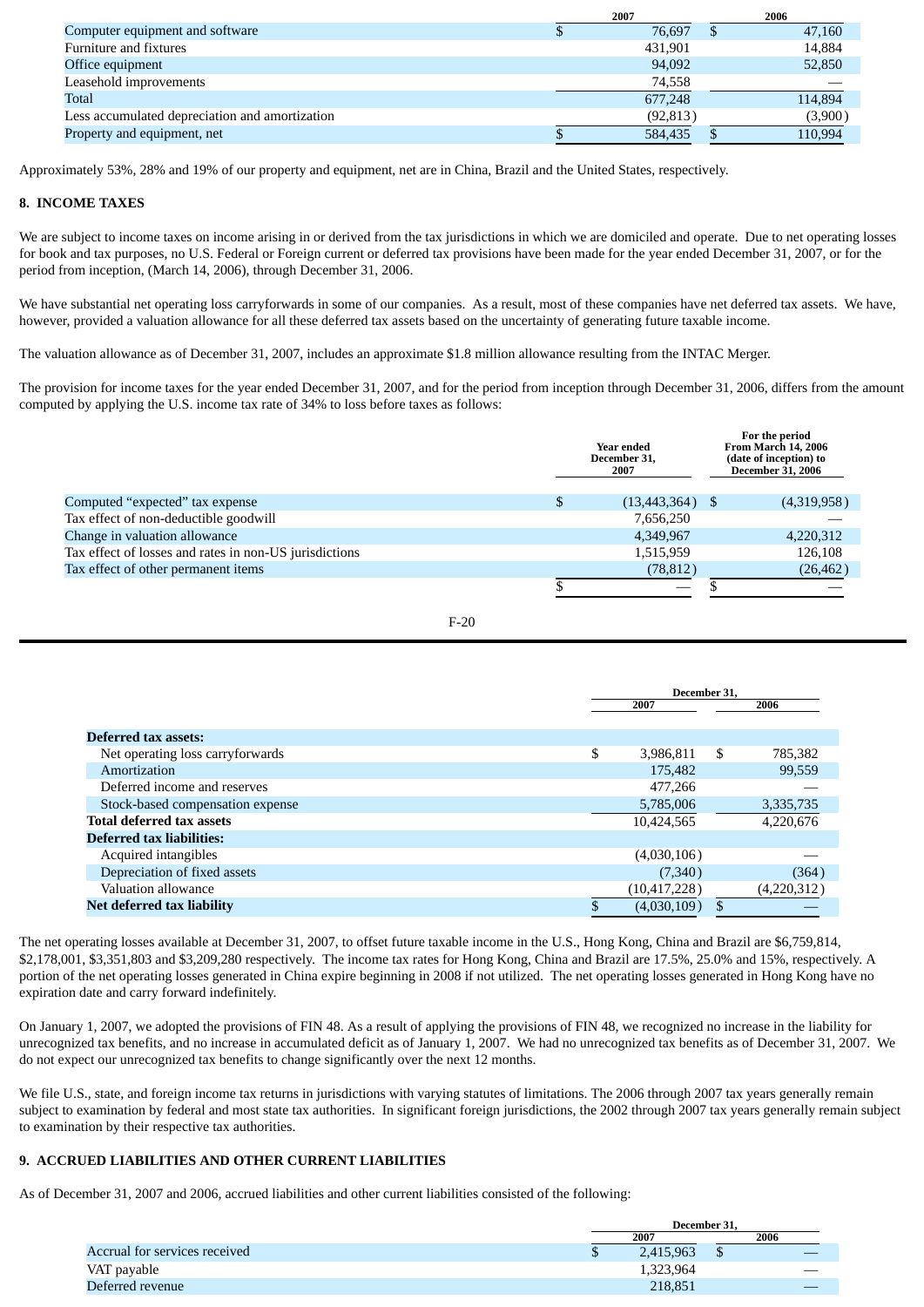| Other accrued<br>expenses<br>.<br>. |     | $\sim$ $ -$ | --  |  |
|-------------------------------------|-----|-------------|-----|--|
|                                     | . . | 100         | ъĐ. |  |

## **10. STOCKHOLDERS' EQUITY**

## *Common Stock*

As discussed in Note 1, on October 2, 2007, we completed the INTAC Merger and related transactions affecting our Stockholders' equity as follows:

- · We issued 22,940,717 and 22,940,727 million shares of our stock to HSW and to INTAC shareholders, respectively.
- Three million shares of common stock were recorded as treasury shares valued at cost, \$9.0 million.

F-21

- · We sold 3,424,653 shares of our common stock to certain investors for \$22.5 million prior to expenses. On February 4, 2008, we issued 2,689,464 additional shares to these investors pursuant to an adjustment mechanism provided for in their stock purchase agreement. The stock purchase agreement with these investors requires shelf registration statements covering the resale of their shares. The registration has been filed but is not yet effective.
- · We entered into a stock purchase agreement with certain investors who agreed to purchase shares of our common stock, conditioned upon the shares being publicly registered. Such registration was subsequently declared effective on January 14, 2008. On January 31, 2008, we issued 1,579,348 shares of our stock in exchange for \$5.8 million in cash before expenses and, on February 1, 2008, we sold our 3 million treasury shares for \$11.0 million in cash before expenses.

On February 29, 2008, we completed the INTAC Legacy Businesses disposition. In accordance with the Share Purchase Agreement, we were to receive 5.0 million of our common shares owned by Mr. Zhou and the INTAC Legacy Businesses were to include \$4.5 million in cash. At the February 29, 2008, disposition, we received only 4.5 million of our shares and we only funded the INTAC Legacy Businesses with \$2.7 million in cash. (See Note 3). Concurrently we sold the 4.5 million shares of common stock to two qualified institutional buyers for \$16.6 million in cash before expenses. Our stock purchase agreement with the investors allows them to request registration of resale of their stock within 180 days of the sale, if they are not able to sell their shares under Rule 144 at that time.

We received the additional 0.5 million shares of our stock from Mr. Zhou on March 26, 2008, and we will release another \$1.8 million in cash to the INTAC Legacy Businesses. The additional 0.5 shares will be sold to the institutional buyers for \$1.8 million pursuant to the Stock Purchase Agreement.

Each share of our common stock entitles its holder to one voting right.

## *Stock Based Compensation*

Under the "2006 Equity Incentive Plan" adopted April 13, 2006, HSWI authorized 8,000,000 shares for grant as part of a long term incentive plan to attract, retain and motivate its eligible executives, employees, officers, directors and consultants. Options to purchase common stock under the Plan have been granted to our officers and employees with an exercise price equal to the fair market value of the underlying shares on the date of grant.

On August 23, 2006, we completed a stock option grant covering 6,337,500 shares, ("the 2006 Grant") at an exercise price of \$6.50. Of the 6,337,500 options granted, 2,000,000 vested on the date of grant, 2,000,000 vest on the date of the second anniversary date of the grant date, 600,000 options vest over the period from August 23, 2006 to June 4, 2007, and the remaining 1,737,500 options granted vest over three years.

On October 10, 2007, we completed a stock option grant covering 730,000 shares, ("the 2007 Grant") at an exercise price of \$7.10 per share. Of the 730,000 options granted, 218,889 vested on the date of grant, 319,444 vest monthly over the period from date of grant through August 23, 2009, 76,667 vest annually over two years ending August 23, 2009, 40,000 vest annually over three years ending April 23, 2010, 50,000 vest annually over three years ending October 10, 2010, and 25,000 vest annually over three years ending November 19, 2010.

The per share fair value of the stock options granted, estimated on the date of the grant, was \$3.37 and \$3.78 for the 2006 Grant and 2007 Grant, respectively. We use the Black-Scholes options pricing model to value our options, using the assumptions in the following table. Expected volatilities are based on the historical volatility of the stock combined with other factors. The expected term of options represents the period of time that the options granted are expected to be outstanding. The risk-free rate of periods during the contractual life of the option is based on the U.S. Treasury yield curve in effect at the time of grant.

|                            | 2007 Grant | 2006 Grant |
|----------------------------|------------|------------|
| <b>Expected Volatility</b> | 50%        | 50%        |
| Expected Life in years     | 6          | 5.6        |
| Dividend yield             |            | $\Omega$   |
| Risk free interest rate    | 4.49%      | 4.83%      |
|                            |            |            |
|                            | F-22       |            |

In accordance with SFAS No. 123R, stock-based compensation cost is measured at grant date based on the fair value of the award, and is recognized as an expense over the employee's requisite service period. Stock-based compensation expense for the year ended December 31, 2007 and from inception to December 31, 2006, was \$7.2 million and \$9.8 million, respectively. Unrecognized compensation expense as of December 31, 2007, relating to non-vested stock options approximated \$5.6 million and is expected to be recognized through 2009. At December 31, 2007, no options have been exercised under this plan.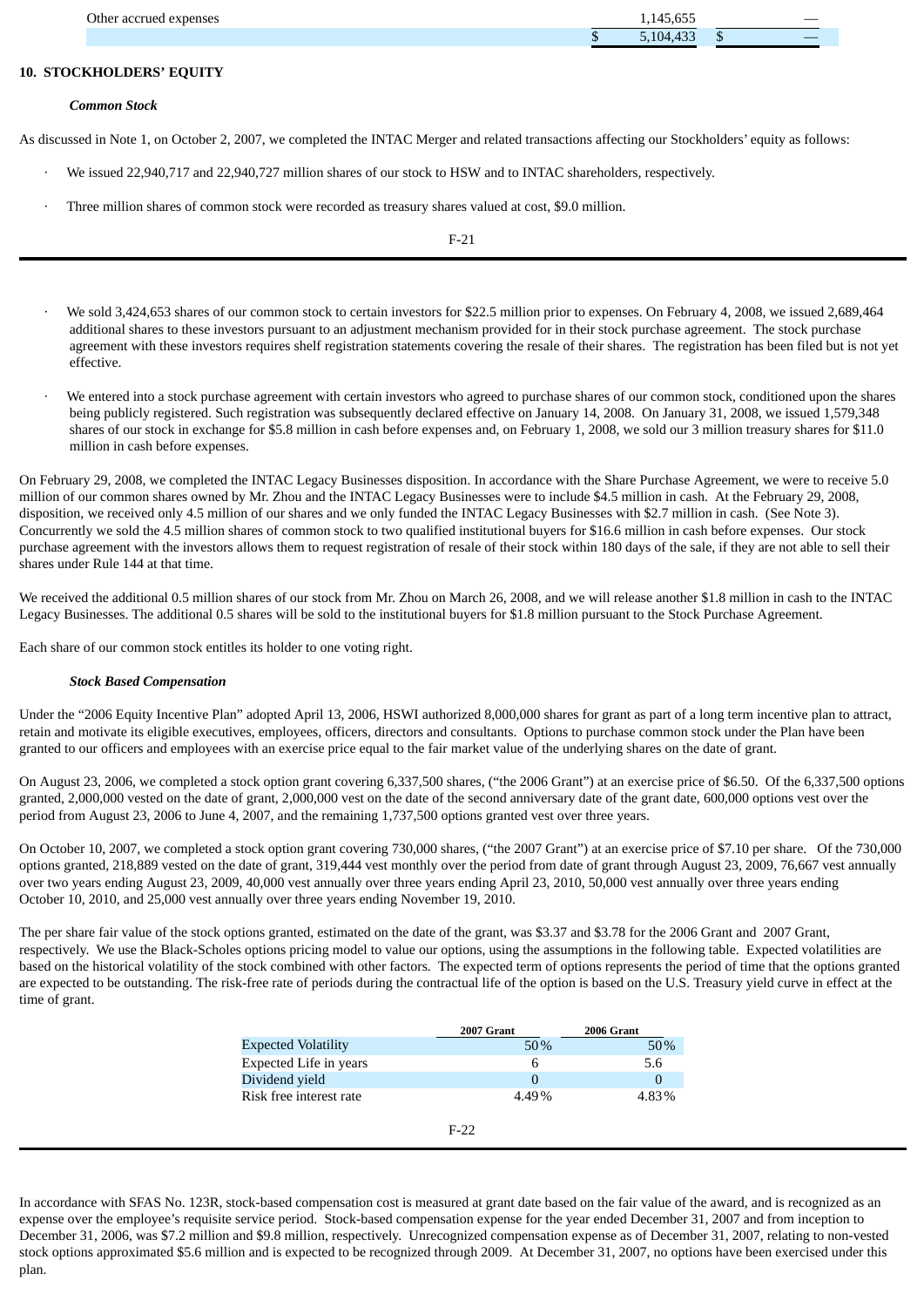A summary of stock option activity and related information as of December 31, 2007, and changes during the year then ended is presented below:

| <b>Options</b>                           | <b>Number</b><br>of options |      | Weighted<br>average<br>exercise<br>price | Weighted<br>average<br>remaining<br>contract<br>term (yrs) | Aggregate<br>intrinsic<br>value |
|------------------------------------------|-----------------------------|------|------------------------------------------|------------------------------------------------------------|---------------------------------|
| Outstanding at January 1, 2007           | 6,337,500                   | \$   | 6.50                                     | 9.6                                                        |                                 |
| Granted                                  | 730,000                     | \$   | 7.10                                     |                                                            |                                 |
| <b>Forfeited or Expired</b>              | (384, 444)                  | - \$ | 6.56                                     |                                                            |                                 |
| Exercised                                |                             |      |                                          |                                                            |                                 |
| Total Outstanding at December 31, 2007   | 6,683,056                   | S    | 6.56                                     | 8.8                                                        |                                 |
| Options Exercisable at December 31, 2007 | 3,499,098                   | S    | 6.54                                     | 8.7                                                        |                                 |

The aggregate intrinsic value in the above tables represents the total pre-tax intrinsic value (the difference between the HSWI closing stock price on the last trading date of the periods presented and the exercise price, multiplied by the number of options). The amount of aggregate intrinsic value will change based on the fair market value of our stock.

The fair value of options vested during the year ended December 31, 2007, and for the period from inception to December 31, 2006, is \$4.0 million and \$7.9 million, respectively.

We assumed 500,000 INTAC stock options as part of the INTAC Merger and exchanged them for an equal amount of HSWI options. All of these options were either already fully vested at the time of the merger or vested in full as a result of the INTAC Merger. Therefore, the fair value of the assumed options was treated as part of the purchase price and no related expense was recorded. (See Note 2). The per share fair value of our stock options issued in exchange for all of INTAC's options was estimated using the Black-Scholes options pricing model, resulting in a \$0.04 to \$0.39 fair value range per option (weighted average fair value options assumed is \$0.33). The fair value of each option grant was estimated on the date of grant using the following assumptions: underlying stock price of \$1.95; no dividend yield; expected volatility of 50%; risk-free interest rate of 5.0%; and expected life of seven years.

| <b>Options</b>                           | Number<br>of options |    | Weighted<br>average<br>exercise<br>price | Weighted<br>average<br>remaining<br>contract<br>term (yrs) | Aggregate<br>intrinsic<br>value |
|------------------------------------------|----------------------|----|------------------------------------------|------------------------------------------------------------|---------------------------------|
| Outstanding at October 2, 2007           | 500,000              | \$ | 7.90                                     | 4.6                                                        | 768,000                         |
| Forfeited or Expired                     | (250,000)            |    | 10.53                                    |                                                            |                                 |
| Exercised                                |                      |    |                                          |                                                            |                                 |
| Total Outstanding at December 31, 2007   | 250,000              | J  | 5.49                                     | 2.8                                                        | 409,500                         |
| Options Exercisable at December 31, 2007 | 250,000              | S  | 5.49                                     | 2.8                                                        | 409.500                         |
|                                          |                      |    |                                          |                                                            |                                 |

F-23

In conjunction with merger, simultaneously with the assumption of the INTAC stock options and as discussed in Note 2, 500,000 warrants were issued to HSW on the same terms as the INTAC stock options with a provision that as the exchanged stock options are forfeited or expire, a similar amount of the warrants expire. At December 31, 2007, there were 250,000 warrants outstanding.

#### *Earnings per Share*

The following is a reconciliation of the numerators and denominators of our basic and diluted earnings per share computations:

|                                                           |     | For the<br><b>Year Ended</b><br><b>December 31, 2007</b> |    | <b>For the Period</b><br>from March 14, 2006<br>(date of inception) to<br><b>December 31, 2006</b> |
|-----------------------------------------------------------|-----|----------------------------------------------------------|----|----------------------------------------------------------------------------------------------------|
| <b>Net loss</b>                                           | \$  | (39,539,305)                                             | -S | (12,705,759)                                                                                       |
| Shares outstanding March 14, 2006 through October 1, 2007 |     | 10                                                       |    | 10                                                                                                 |
| Shares issued October 2, 2007:                            |     |                                                          |    |                                                                                                    |
| To HSW                                                    |     | 22,940,717                                               |    |                                                                                                    |
| To INTAC shareholders                                     |     | 22,940,727                                               |    |                                                                                                    |
| To certain investors                                      |     | 3,424,653                                                |    |                                                                                                    |
| Treasury shares received October 2, 2007                  |     | (3,000,000)                                              |    |                                                                                                    |
|                                                           |     |                                                          |    |                                                                                                    |
| Net additional shares October 2, 2007                     |     | 46,306,097                                               |    |                                                                                                    |
|                                                           |     |                                                          |    |                                                                                                    |
| <b>Basic shares outstanding</b>                           |     | 46,306,107                                               |    | 10                                                                                                 |
|                                                           |     |                                                          |    |                                                                                                    |
| Weighted average shares outstanding                       |     | 11,544,818                                               |    | 10                                                                                                 |
|                                                           |     |                                                          |    |                                                                                                    |
| Net loss per share                                        | \$. | (3.42)                                                   | -S | (1,270,576)                                                                                        |
|                                                           |     |                                                          |    |                                                                                                    |
| Weighted average shares outstanding                       |     | 11,544,818                                               |    | 10                                                                                                 |
|                                                           |     |                                                          |    |                                                                                                    |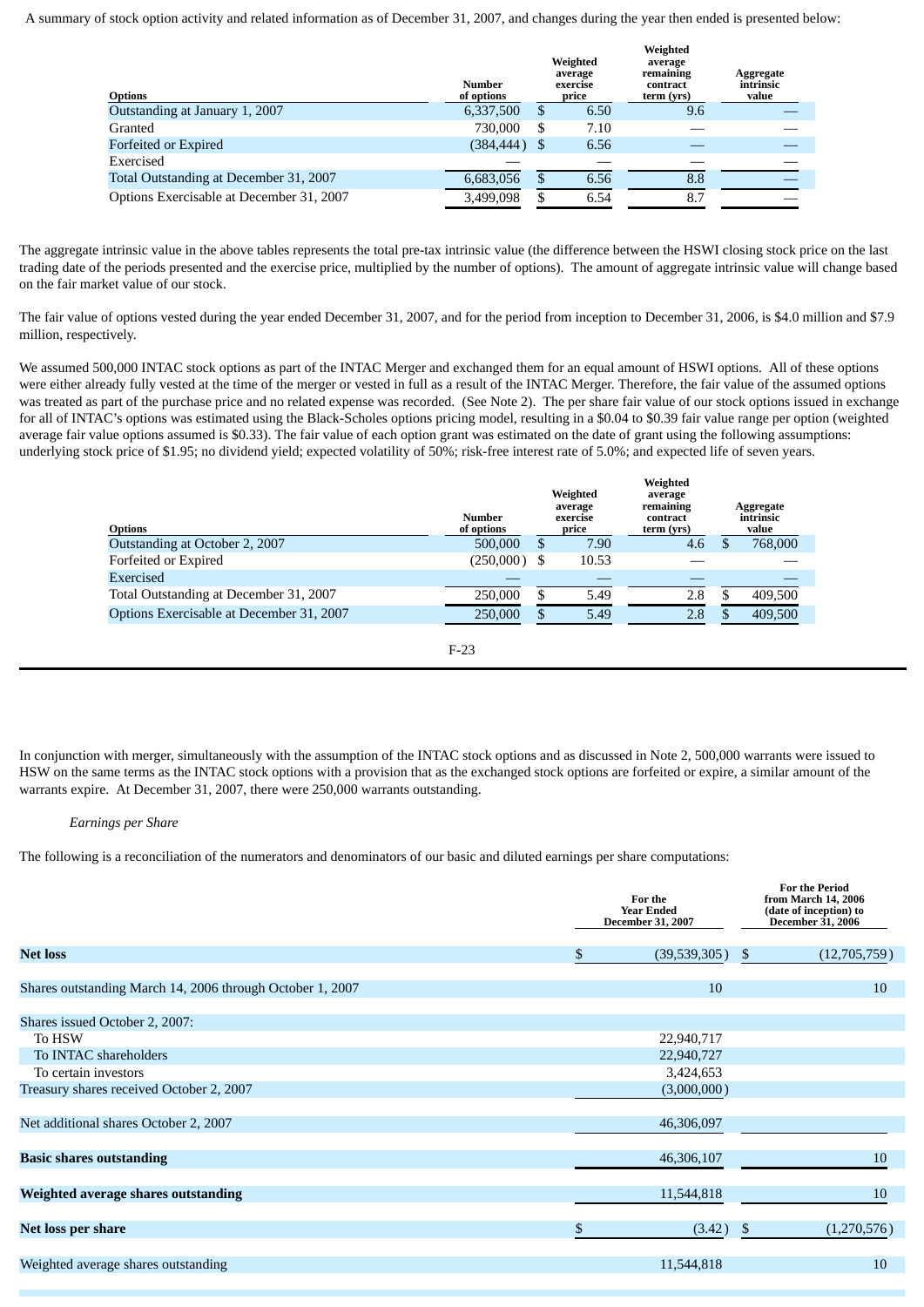| Dilutive stock options and warrants                |            |  |
|----------------------------------------------------|------------|--|
|                                                    |            |  |
| <b>Total common shares and dilutive securities</b> | 11.544.818 |  |

Stock options and warrants are not included in the diluted earnings per share calculation above as they are anti-dilutive.

## **11. RELATED PARTY TRANSACTIONS**

At December 31, 2006, HSW had advanced us \$4.3 million for organizational start-up costs, direct acquisition costs and other corporate expenses reflecting all material costs of doing business. They advanced us an additional \$4.5 million in 2007. No interest was charged on the advances. All but \$0.1 million of the advance was paid in the fourth quarter 2007, with proceeds from the equity financings. (See Notes 1 and 10.)

In August 2006, HSW Brazil entered into a 36 month services agreement with Administradora de Bens Capela ("Capela"), a Brazilian corporation, whereby Capela provides sales, business development, and operations personnel to our Brazilian subsidiary. Monthly fees for these services are \$66,197 (U.S. Dollars). The terms of the agreement also provided to Capela 800,000 stock options at \$6.50, the market value on the contract, and with annual vesting over the three year contract period. These options are included in the options described in Note 10.

F-24

During 2006, we entered into six unsecured notes payable with Capela that had various maturity dates in 2007. Interest on these loans was based on the Interbank Certificate of Deposit rate plus .3% through .5%. As of December 31, 2006, the balance of the notes payable outstanding was \$195,848, including accrued interest. The notes payable balance of \$280,380 including accrued interest was paid in full in the fourth quarter of 2007.

Capela is deemed an affiliate because that company has an ownership in HSW, indirectly our largest shareholder.

## **12. SEGMENT REPORTING**

As a result of the INTAC Merger, at December 31, 2007, we had two reportable segments: (i) digital online publishing and (ii) career development services. The reportable segments are components of HSWI which offer different products and services, are separately managed, have separate financial information available that is separately evaluated regularly by management in determining the performance of the business.

The career development service segment represents the INTAC Legacy Businesses and accordingly, only includes results of operations since October 2, 2007, the date of the merger. (See Note 2). The information regarding operating segments is presented in the following tables:

|                                                                             | <b>Revenues</b> | Segment<br>Profit (Loss) |                |  |
|-----------------------------------------------------------------------------|-----------------|--------------------------|----------------|--|
| For the Year Ended December 31, 2007                                        |                 |                          |                |  |
| Digital Online Publishing                                                   | 147.535         |                          | (14, 835, 913) |  |
| <b>Career Development</b>                                                   | 198,627         |                          | (24,688,026)   |  |
| Total                                                                       | 346.162         |                          | (39,523,939)   |  |
| For the Period from March 14, 2006 (date of inception) to December 31, 2006 |                 |                          |                |  |
| Digital Online Publishing                                                   |                 |                          | (12,556,817)   |  |
| <b>Career Development</b>                                                   |                 |                          |                |  |
| Total                                                                       |                 |                          | (12,556,817)   |  |

A reconciliation from the segment information to the net loss for the year ended December 31, 2007, and for the period from March 14, 2006, (date of inception) to December 31, 2006:

|               |    | For the Year<br><b>Ended December</b><br>31, 2007 |    |                                            |  |
|---------------|----|---------------------------------------------------|----|--------------------------------------------|--|
| Segment loss  | \$ | (39,523,939)                                      | \$ | <b>December 31, 2006</b><br>(12, 556, 817) |  |
| Other expense |    | (15,366)                                          |    | (148, 942)                                 |  |
| Net Loss      | S  | (39,539,305)                                      | \$ | (12,705,759)                               |  |

Total assets for the operating segments at December 31, 2007 and 2006 are as follows:

|   | December 31, |  |           |  |  |
|---|--------------|--|-----------|--|--|
|   | 2007         |  | 2006      |  |  |
| D | 14,757,131   |  | 1,917,058 |  |  |
|   | 19,988,029   |  |           |  |  |
|   | 34,745,160   |  | 1,917,058 |  |  |
|   |              |  |           |  |  |
|   |              |  |           |  |  |

F-25

## **13. COMMITMENTS AND CONTINGENCIES**

We have entered into operating leases for office space. Rental expense for operating leases, which is recognized on a straight-line basis over the lease term, was \$194,431 million and \$43,703 for year ended December 31, 2007, and for the period from inception to December 31, 2006, respectively. We have not entered into any capital leases.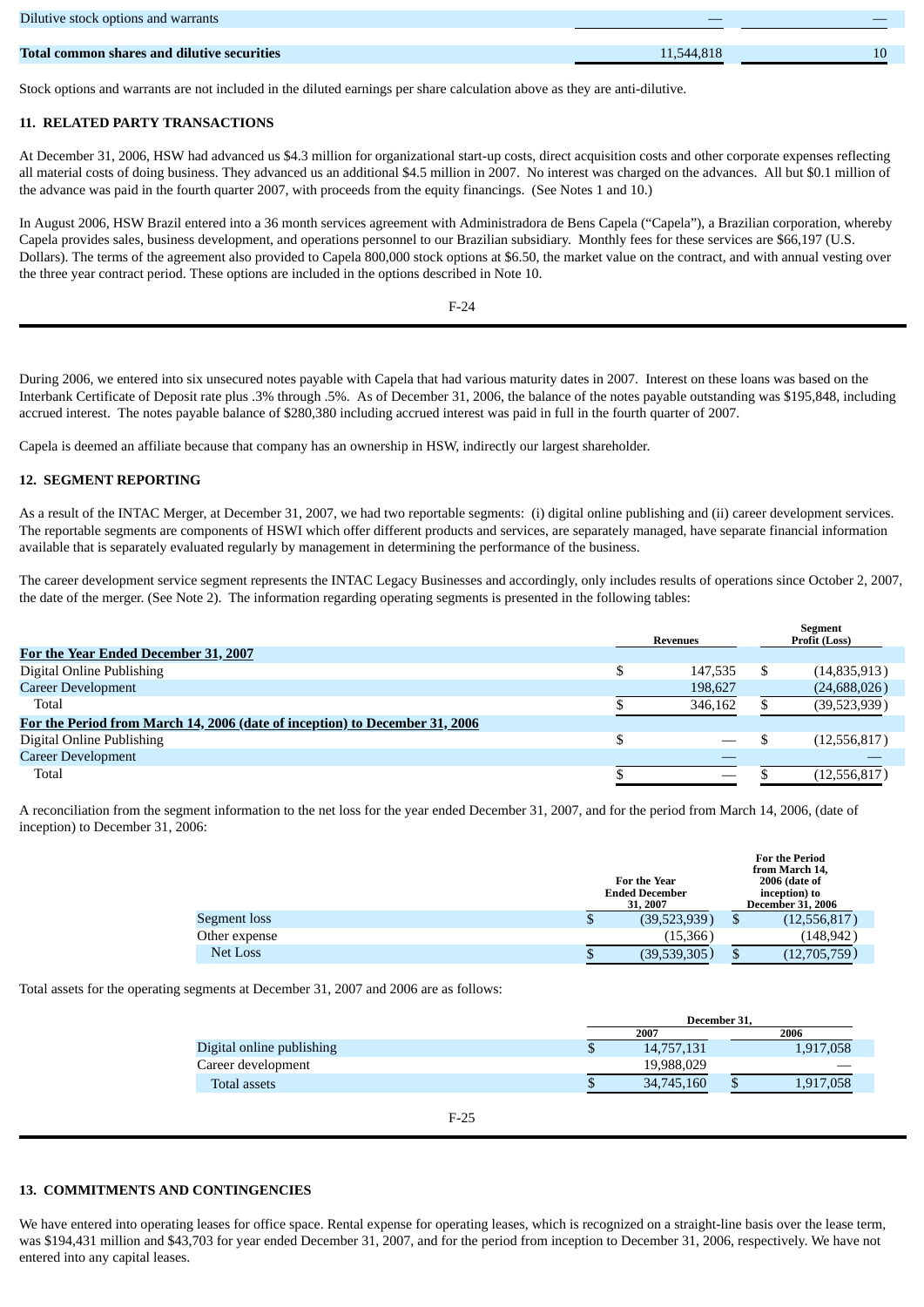The following table summarizes the approximate future minimum rentals under noncancelable operating leases in effect at December 31, 2007, including operating leases related to INTAC Legacy Businesses (See Note 3) through February 29, 2008, the date of sale of those businesses:

|            | <b>Minimum</b><br><b>Rentals</b> |
|------------|----------------------------------|
| 2008       | 417,632                          |
| 2009       | 235,235                          |
| 2010       | 64,909                           |
| 2011       |                                  |
| 2012       |                                  |
| Thereafter |                                  |
| Total      | 717,776                          |
|            |                                  |

## **14. QUARTERLY RESULTS OF OPERATIONS (UNAUDITED)**

The following table sets forth, for the periods presented, our unaudited quarterly results of operations for the eight quarters ended December 21, 2007. The INTAC Legacy Businesses are only included in the results of operations since October 2, 2007, the date of the INTAC Merger, in the quarterly information presented below. (See Note 2).

|                                                       | <b>Three Months Ended</b> |                  |    |                                               |      |                  |              |                |
|-------------------------------------------------------|---------------------------|------------------|----|-----------------------------------------------|------|------------------|--------------|----------------|
|                                                       |                           | Mar. 31,<br>2007 |    | <b>June</b> , 30<br>Sept. 30,<br>2007<br>2007 |      | Dec. 31,<br>2007 |              |                |
| <b>Revenue:</b>                                       |                           |                  |    |                                               |      |                  |              |                |
| <b>Digital online publishing</b>                      | \$                        |                  | \$ | 32,674                                        | \$   | 60,288           | S.           | 54,573         |
| <b>Career development services</b>                    |                           |                  |    |                                               |      |                  |              | 198,627        |
|                                                       |                           |                  |    |                                               |      |                  |              |                |
| <b>Operating expenses</b>                             |                           | (2,884,315)      |    | (3,226,048)                                   |      | (3,411,630)      |              | (30,348,109)   |
|                                                       |                           |                  |    |                                               |      |                  |              |                |
| <b>Loss from operations</b>                           |                           | (2,884,315)      |    | (3, 193, 374)                                 |      | (3,351,342)      |              | (30,094,909)   |
|                                                       |                           |                  |    |                                               |      |                  |              |                |
| Other income (expense)                                |                           | (2,470)          |    | (104, 783)                                    |      | (73,398)         |              | 165,284        |
|                                                       |                           |                  |    |                                               |      |                  |              |                |
| <b>Net loss</b>                                       |                           | (2,886,785)      | -S | (3,298,156)                                   | - \$ | (3,424,740)      | <sup>S</sup> | (29, 929, 625) |
|                                                       |                           |                  |    |                                               |      |                  |              |                |
| Net loss per basic and diluted share                  |                           | (288, 678)       | -S | (329, 816)                                    | - \$ | (342, 474)       | \$           | (0.65)         |
|                                                       |                           |                  |    |                                               |      |                  |              |                |
| Basic and diluted weighted average shares outstanding |                           | 10               |    | 10                                            |      | 10               |              | 45,802,780     |
|                                                       |                           |                  |    |                                               |      |                  |              |                |
|                                                       |                           | $F-26$           |    |                                               |      |                  |              |                |

|                                                       | <b>For the Period</b><br>from March 14,<br>2006 (date of<br>inception) to<br>March 31,<br>2006 |              |      | <b>June 30, 2006</b> |      | <b>Three Months Ended</b><br>Sept. 30, 2006 |      | Dec. 31, 2006 |
|-------------------------------------------------------|------------------------------------------------------------------------------------------------|--------------|------|----------------------|------|---------------------------------------------|------|---------------|
| <b>Revenue</b>                                        | \$                                                                                             |              | \$   |                      | \$   |                                             | \$   |               |
| <b>Operating expenses</b>                             |                                                                                                | (81, 565)    |      | (1,199,522)          |      | (8,234,226)                                 |      | (3,041,504)   |
| <b>Loss from operations</b>                           |                                                                                                | (81, 565)    |      | (1,199,522)          |      | (8,234,226)                                 |      | (3,041,504)   |
| <b>Other expense</b>                                  |                                                                                                |              |      |                      |      |                                             |      | (148, 942)    |
| <b>Net loss</b>                                       |                                                                                                | (81,565)     | - \$ | (1,199,522)          | - \$ | (8,234,226)                                 | - \$ | (3,190,446)   |
| Net loss per basic and diluted share                  |                                                                                                | $(8,157)$ \$ |      | $(119,952)$ \$       |      | $(823, 423)$ \$                             |      | (319, 045)    |
| Basic and diluted weighted average shares outstanding |                                                                                                | 10           |      | 10                   |      | 10                                          |      | 10            |
|                                                       | $F-27$                                                                                         |              |      |                      |      |                                             |      |               |

#### SCHEDULE II: VALUATION AND QUALIFIYING ACCOUNTS

For the period from March 14, 2006 (date of inception) to December 31, 2006, and for the year ended December 31, 2007

### **Schedule II HSW International Inc. Valuation & Qualifying Accounts**

|                   | Allowance         | Additions  |        |
|-------------------|-------------------|------------|--------|
| <b>Balance</b> at | resulting         | charged to | Balanc |
| beginning         | from <b>INTAC</b> | costs and  | end    |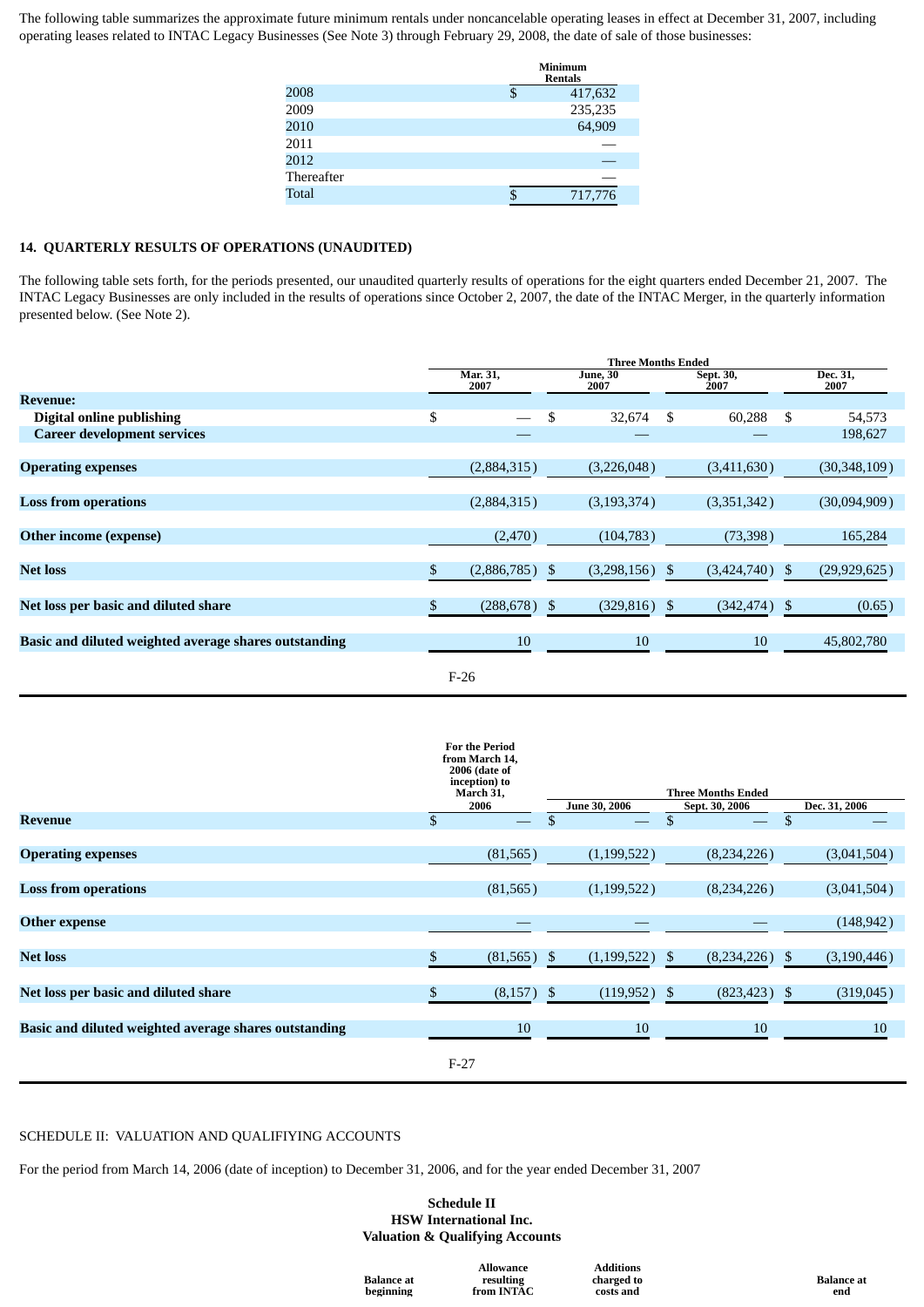| <b>Classification</b>                               |                           | of the period | Merger    | expenses  | <b>Deductions</b>        | of year |            |
|-----------------------------------------------------|---------------------------|---------------|-----------|-----------|--------------------------|---------|------------|
| <b>Allowance for Doubtful Accounts:</b>             |                           |               |           |           |                          |         |            |
|                                                     |                           |               |           |           |                          |         |            |
| 2006                                                | \$                        |               |           |           |                          | -\$     |            |
|                                                     |                           |               |           |           |                          |         |            |
| 2007                                                | \$                        |               |           | 1,210,631 | $\overline{\phantom{m}}$ | \$      | 1,210,631  |
|                                                     |                           |               |           |           |                          |         |            |
| <b>Valuation Allowance for Deferred Tax Assets:</b> |                           |               |           |           |                          |         |            |
|                                                     |                           |               |           |           |                          |         |            |
| 2006                                                | $\boldsymbol{\mathsf{S}}$ |               |           | 4,220,312 | $\overline{\phantom{m}}$ | \$      | 4,220,312  |
|                                                     |                           |               |           |           |                          |         |            |
| 2007                                                | $\mathbb{S}$              | 4,220,312     | 1,846,949 | 4,349,967 |                          | \$      | 10,417,228 |
|                                                     |                           |               |           |           |                          |         |            |
|                                                     |                           | $F-28$        |           |           |                          |         |            |
|                                                     |                           |               |           |           |                          |         |            |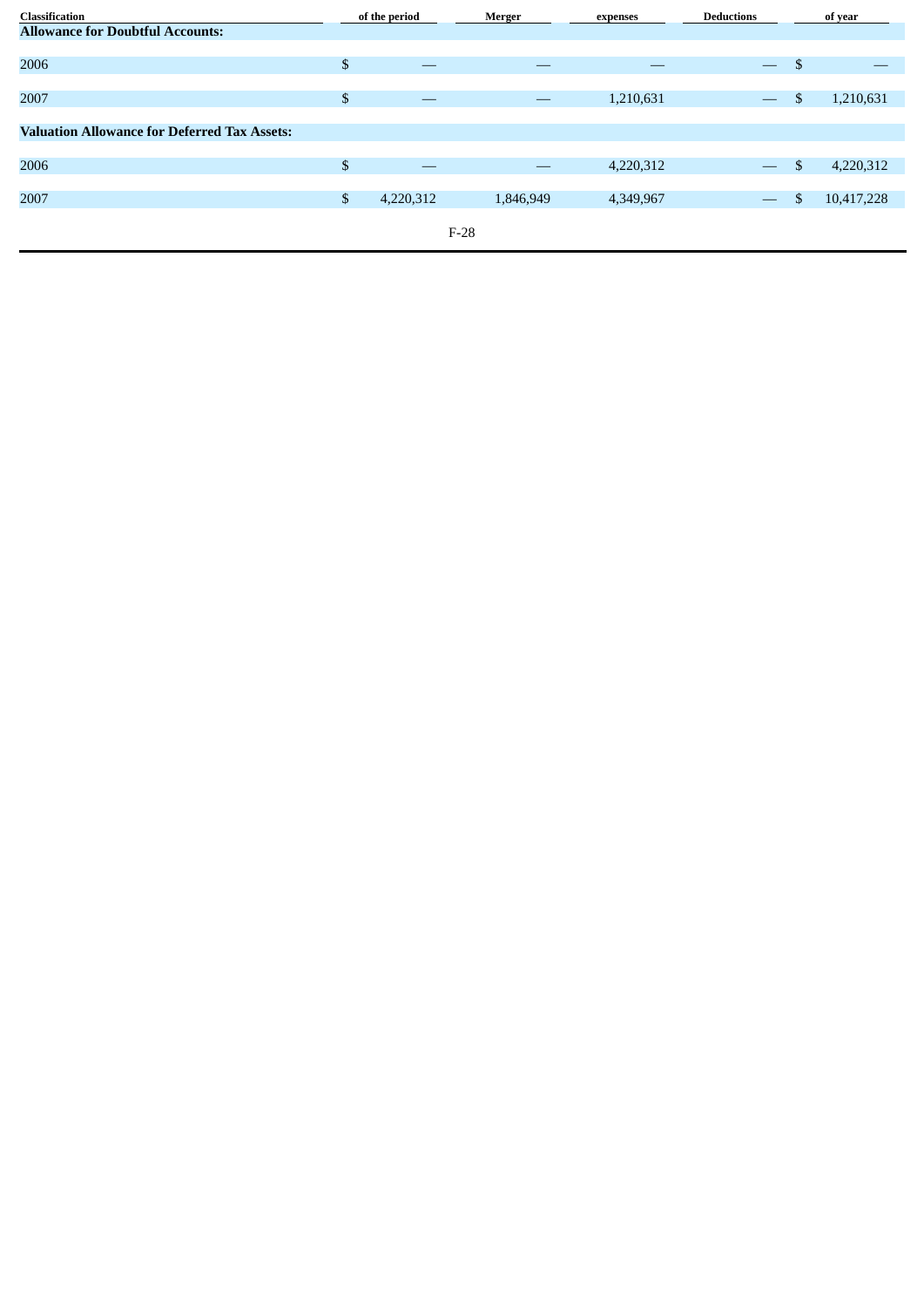### **Consent of Independent Registered Public Accounting Firm**

We have issued our report dated June 14, 2007 accompanying the consolidated financial statements and schedule included in the Annual Report of HSW International, Inc. on Form 10-K for the year ended December 31, 2007. We hereby consent to the incorporation by reference of said reports in the Registration Statements of HSW International, Inc. on Form S-8 (File No. 333-147149) and Forms S-1 (File No. 333-147339 and 333-149112).

**/s/ W.T. Uniack & Co. CPA's P.C.** Atlanta, Georgia March 28, 2008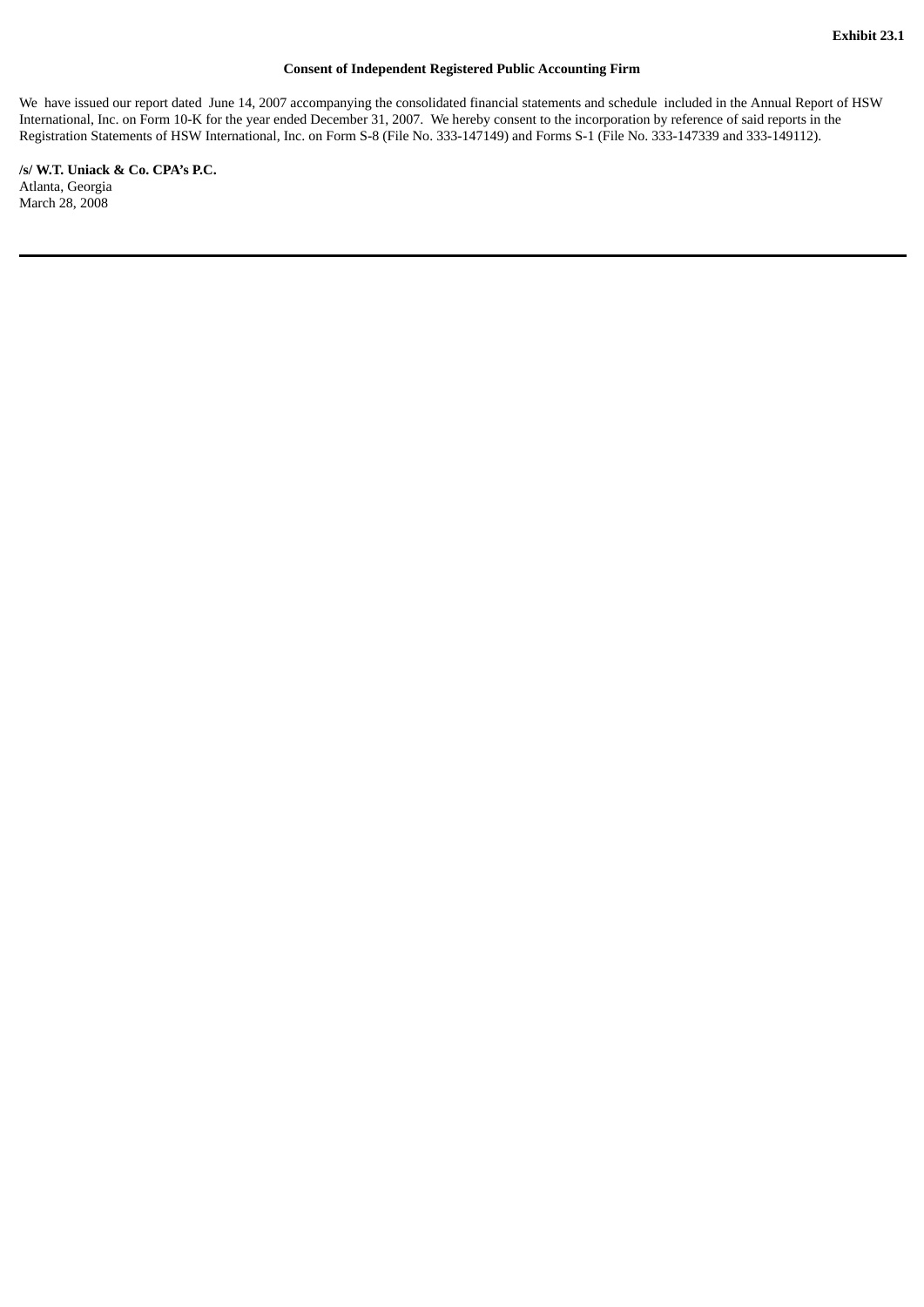## **CONSENT OF INDEPENDENT REGISTERED PUBLIC ACCOUNTING FIRM**

We have issued our report dated March 26, 2008 accompanying the consolidated financial statements and schedules included in the Annual Report of HSW International, Inc. on Form 10-K for the year ended December 31, 2007. We hereby consent to the incorporation by reference of said reports in the Registration Statements of HSW International, Inc. on Form S-8 (File No. 333-147149) and Forms S-1 (File No. 333-147339 and 333-149112).

/s/ Grant Thornton LLP Atlanta, Georgia March 26, 2008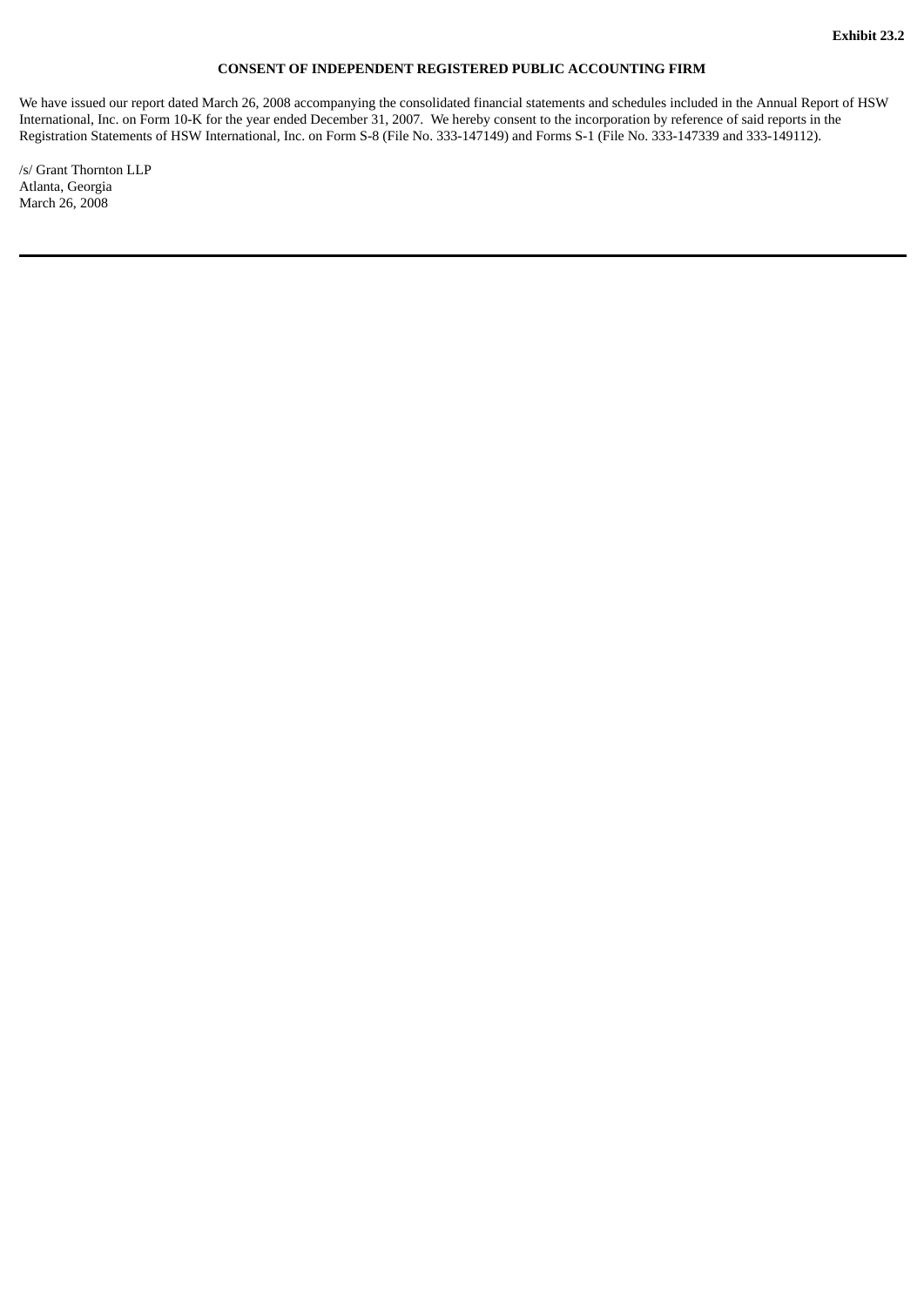## **CERTIFICATION**

Certification Pursuant to Item 601(b)(31) of Regulation S-K, as adopted pursuant to Section 302 of the Sarbanes-Oxley Act of 2002.

I, Henry N. Adorno, certify that:

- 1. I have reviewed this Annual Report on Form 10-K of HSW International, Inc.;
- 2. Based on my knowledge, this annual report does not contain any untrue statement of a material fact or omit to state a material fact necessary to make the statements made, in light of the circumstances under which such statements were made, not misleading with respect to the period covered by this annual report;
- 3. Based on my knowledge, the financial statements, and other financial information included in this report, fairly present in all material respects the financial condition, results of operations and cash flows of the registrant as of, and for, the periods presented in this annual report;
- 4. The registrant's other certifying officer and I are responsible for establishing and maintaining disclosure controls and procedures (as defined in Exchange Act Rules 13a-14 and 15d-14) for the registrant and have:
	- a. Designed such disclosure controls and procedures, or caused such disclosure controls and procedures to be designed under our supervision, to ensure that material information relating to the registrant, including its consolidated subsidiaries, is made known to us by others within those entities, particularly during the period in which this annual report is being prepared;
	- b. Designed such internal control over financial reporting, or caused such internal control over financial reporting to be designed under our supervision, to provide reasonable assurance regarding the reliability of financial reporting and the preparation of financial statements for external purposes in accordance with generally accepted accounting principles; and
	- c. Disclosed in this annual report any change in the registrant's internal control over financial reporting that occurred during the registrant's most recent fiscal quarter (the registrant's fourth fiscal quarter in the case of this annual report) that has materially affected, or is reasonably likely to materially affect, the registrant's internal control over financial reporting.
- 5. The registrant's other certifying officer and I have disclosed, based on our most recent evaluation of internal control over financial reporting, to the registrant's auditors and the audit committee of the registrant's board of directors (or persons performing the equivalent functions):
	- a. All significant deficiencies and material weaknesses in the design or operation of internal control over financial reporting which are reasonably likely to adversely affect the registrant's ability to record, process, summarize and report financial information; and
	- b. Any fraud, whether or not material, that involves management or other employees who have a significant role in the registrant's internal control over financial reporting.

Date: March 28, 2008 By: /s/ Henry N. Adorno Henry N. Adorno Vice Chairman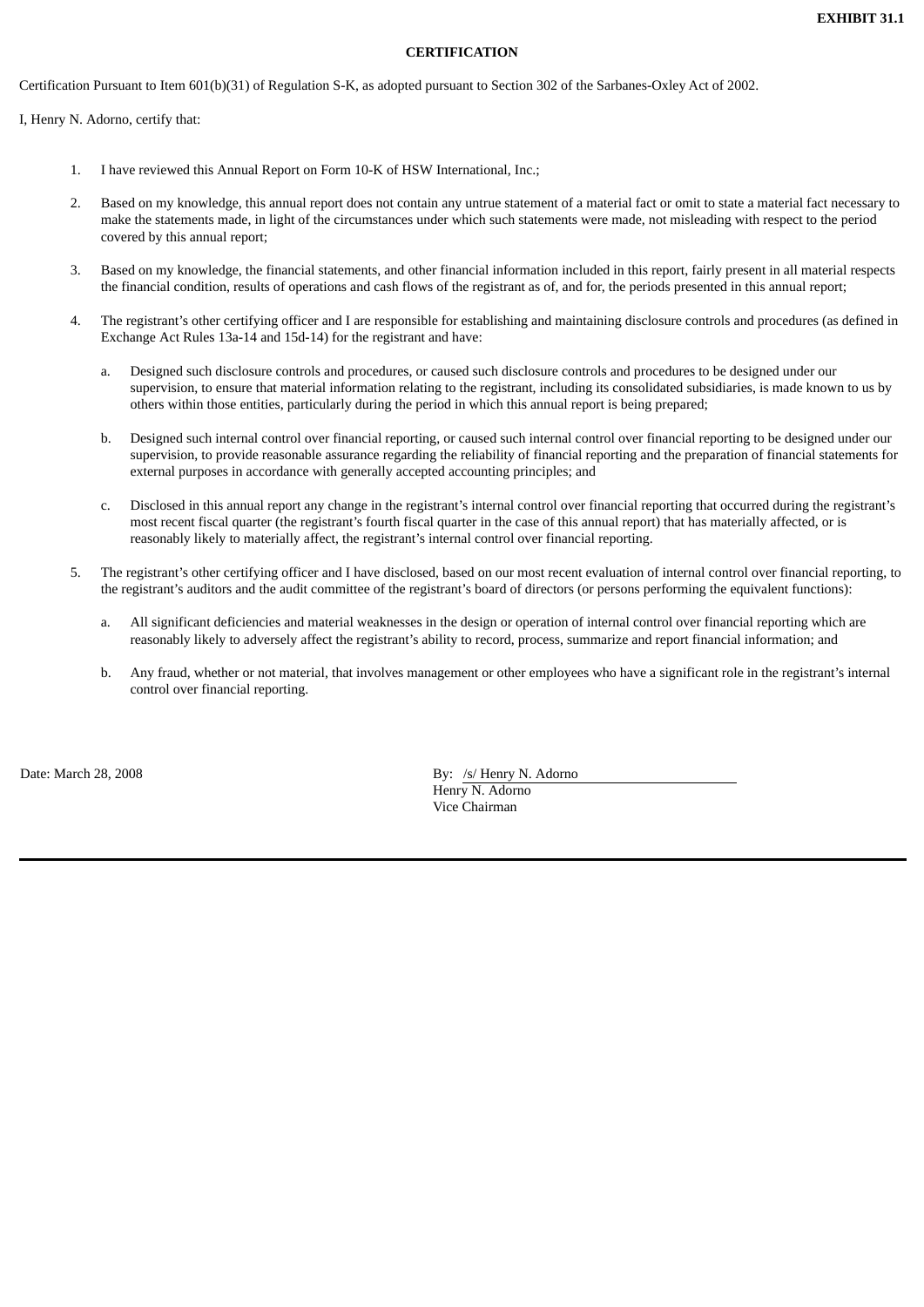#### **CERTIFICATION**

Certification Pursuant to Item 601(b)(31) of Regulation S-K, as adopted pursuant to Section 302 of the Sarbanes-Oxley Act of 2002.

I, J. David Darnell, certify that:

- 1. I have reviewed this Annual Report on Form 10-K of HSW International, Inc.;
- 2. Based on my knowledge, this annual report does not contain any untrue statement of a material fact or omit to state a material fact necessary to make the statements made, in light of the circumstances under which such statements were made, not misleading with respect to the period covered by this annual report;
- 3. Based on my knowledge, the financial statements, and other financial information included in this report, fairly present in all material respects the financial condition, results of operations and cash flows of the registrant as of, and for, the periods presented in this annual report;
- 4. The registrant's other certifying officer and I are responsible for establishing and maintaining disclosure controls and procedures (as defined in Exchange Act Rules 13a-14 and 15d-14) for the registrant and have:
	- a. Designed such disclosure controls and procedures, or caused such disclosure controls and procedures to be designed under our supervision, to ensure that material information relating to the registrant, including its consolidated subsidiaries, is made known to us by others within those entities, particularly during the period in which this report is being prepared;
	- b. Designed such internal control over financial reporting, or caused such internal control over financial reporting to be designed under our supervision, to provide reasonable assurance regarding the reliability of financial reporting and the preparation of financial statements for external purposes in accordance with generally accepted accounting principles; and
	- c. Disclosed in this annual report any change in the registrant's internal control over financial reporting that occurred during the registrant's most recent fiscal quarter (the registrant's fourth fiscal quarter in the case of this annual report) that has materially affected, or is reasonably likely to materially affect, the registrant's internal control over financial reporting.
- 5. The registrant's other certifying officer and I have disclosed, based on our most recent evaluation of internal control over financial reporting, to the registrant's auditors and the audit committee of the registrant's board of directors (or persons performing the equivalent functions):
	- a. All significant deficiencies and material weaknesses in the design or operation of internal control over financial reporting which are reasonably likely to adversely affect the registrant's ability to record, process, summarize and report financial information; and
	- b. Any fraud, whether or not material, that involves management or other employees who have a significant role in the registrant's internal control over financial reporting.

Date: March 28, 2008 **By:** /s/ J. David Darnell

J. David Darnell Chief Financial Officer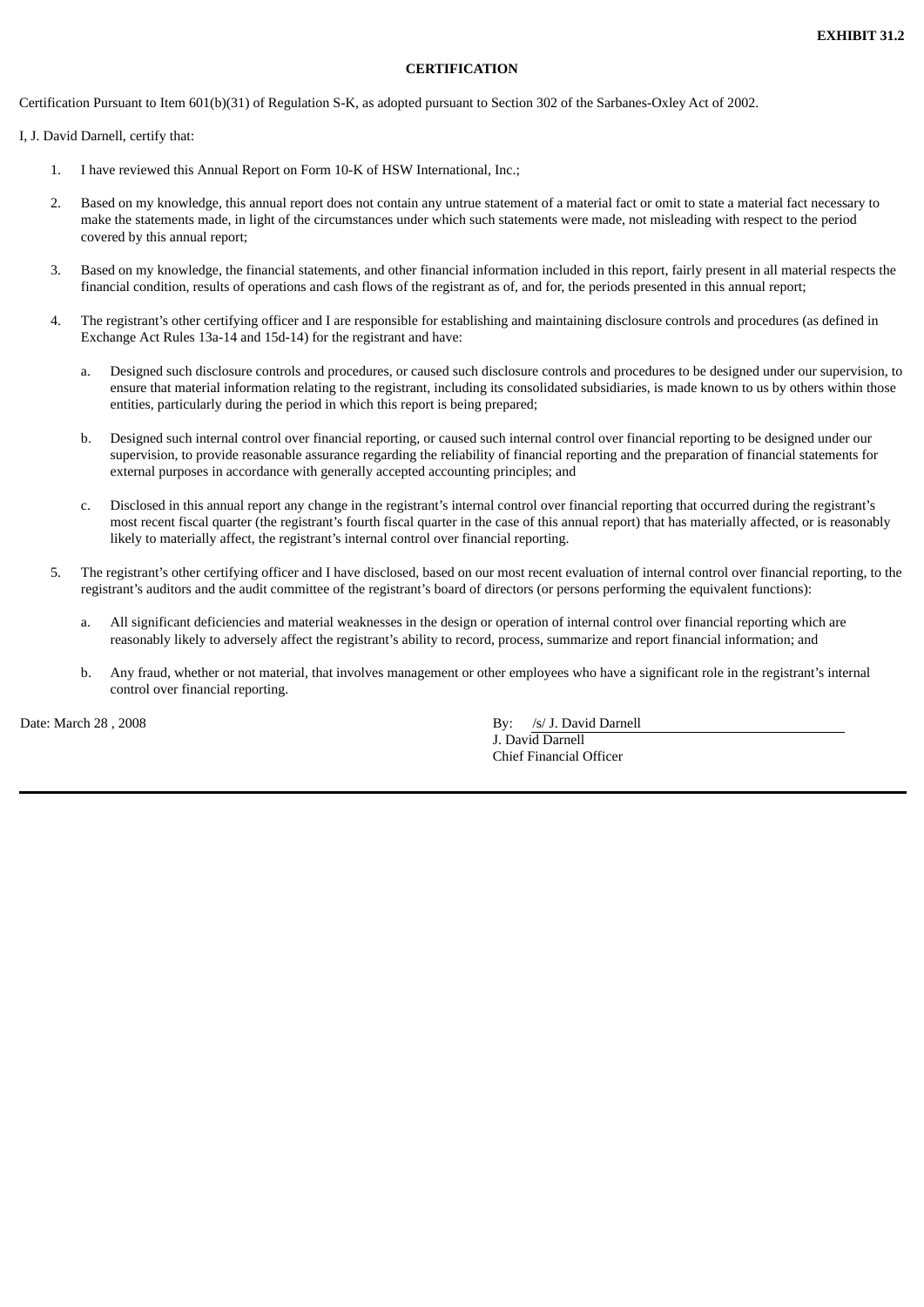### CERTIFICATION PURSUANT TO 18 U.S.C. SECTION 1350, AS ADOPTED PURSUANT TO SECTION 906 OF THE SARBANES-OXLEY ACT OF 2002

In connection with the Annual Report on Form 10-K of HSW International, Inc. (the "Company") for the period ended December 31, 2007 as filed with the Securities and Exchange Commission on or about the date hereof (the "Report"), I, Henry N. Adorno, Vice Chairman, hereby certify, pursuant to 18 U.S.C. Section 1350, as adopted pursuant to Section 906 of the Sarbanes-Oxley Act of 2002, that, to my knowledge on the date hereof:

- (1) The Report fully complies with the requirements of Section 13(a) or 15(d) of the Securities Exchange Act of 1934; and
- (2) The information contained in the Report fairly presents, in all material respects, the financial condition and results of operations of the Company as of, and for, the periods presented in the Report.

Dated: March 28, 2008

By: /s/ Henry Adorno Henry N. Adorno Vice Chairman

This certification is being furnished solely for purposes of Section 906 of the Act, and shall not be deemed filed by the Company for purposes of Section 18 of the Exchange Act of 1934, or otherwise subject to the liability of that section.